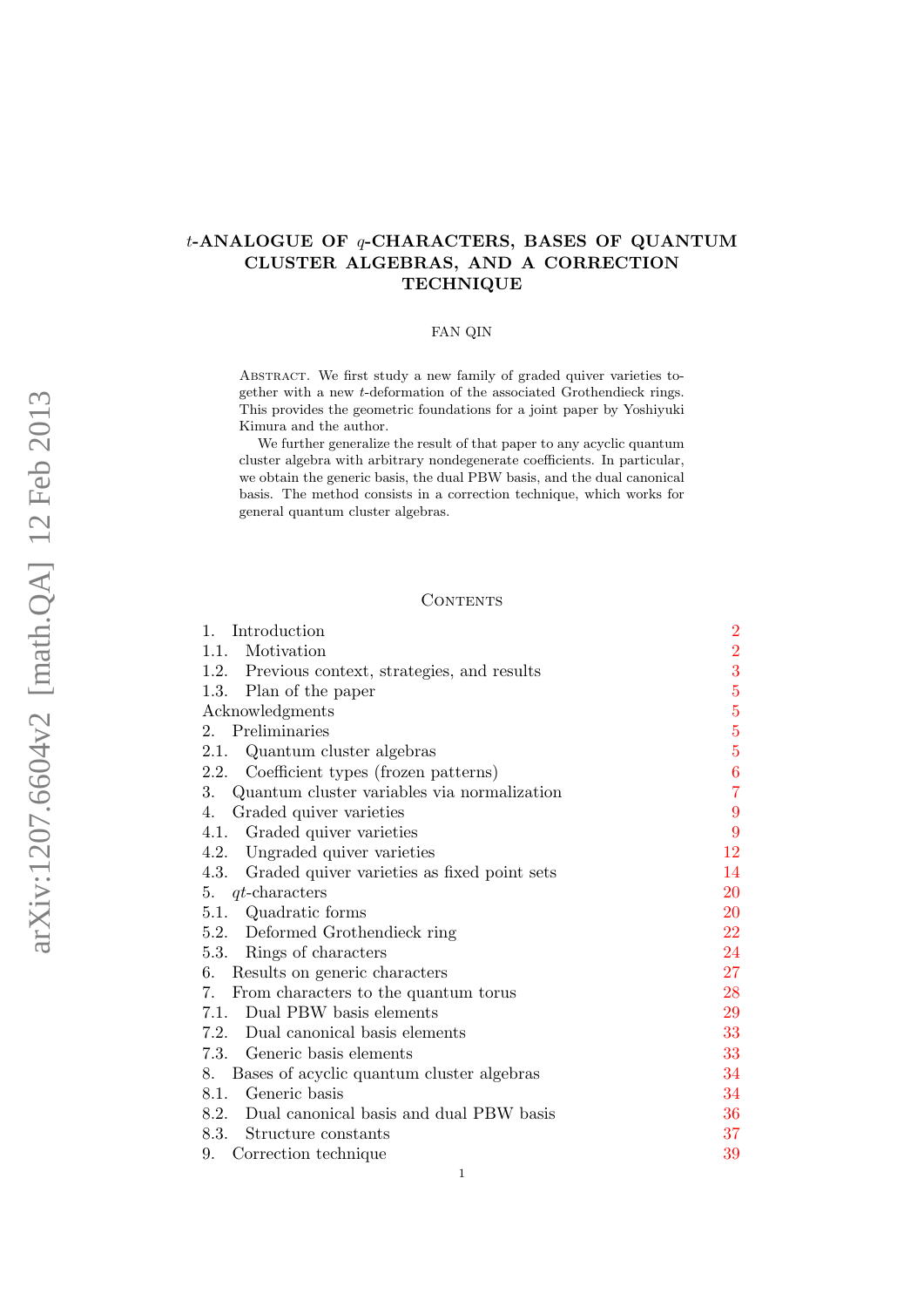| ິ | FAN QIN |
|---|---------|
|---|---------|

|            | 9.1. Corrections of algebraic relations | 39  |
|------------|-----------------------------------------|-----|
|            | 9.2. Structure constants                | 42. |
|            | 9.3. Acyclic case                       | 42. |
| References |                                         | 43. |

#### 1. INTRODUCTION

<span id="page-1-1"></span><span id="page-1-0"></span>1.1. Motivation. The theory of cluster algebras, which was invented by Fomin and Zelevinsky [\[FZ02\]](#page-43-0), has its origin in Lie theory and combinatorics. Since its very beginning, the theory of (quantum) cluster algebras has been related to many areas, such as Poisson Geometry, discrete dynamical systems, higher Techmüller spaces, combinatorics, commutative and noncommutative algebraic geometries, and representation theory, cf. [\[Kel12\]](#page-43-1).

One of the main motivations of the study of quantum cluster algebras [\[BZ05\]](#page-42-1) is to provide an algebraic framework for the dual canonical bases of quantum groups. Therefore, bases of cluster algebra deserve to be put under scrutiny. The following two questions arise naturally.

<span id="page-1-3"></span>Question 1.1.1. 1) How to construct bases of (quantum) cluster algebras? 2) What are the corresponding structure constants and transition matrices?

<span id="page-1-2"></span>Question 1.1.2. 1) Can we construct a "dual canonical basis" of the quantum cluster algebra, such that its structure constants are positive and it contains all the quantum cluster monomials.

2) Can we identify this basis with a subset of the dual canonical basis of certain quantum group?

Remark 1.1.3. We expect this basis for acyclic quantum cluster algebra to be identified with a proper subset of the dual canonical basis, because the acyclic cluster algebras are "smaller" than general quantum groups, cf. [\[GLS11\]](#page-43-2).

Furthermore, by [\[FZ07\]](#page-43-3) [\[Tra09\]](#page-44-0), (quantum) cluster monomials vary little when the choice of the coefficient pattern changes. If such a result holds for the bases as well, our research on the bases will be largely simplified. Surprisingly, to best of the author's knowledge, this problem seems has not been studied in literature yet.

<span id="page-1-4"></span>Question 1.1.4. How does the bases data depend on the choice of the coefficients and quantization? Are they controllable?

The final motivation of this paper comes from the study of quantum cluster characters. In  $[Q\text{in}10]$ , the author defined quantum cluster characters over the rigid objects of certain cluster category, and showed that these characters describe the quantum cluster monomials of acyclic quantum cluster algebras. Nagao proposed a more general formula to describe the quantum cluster variables of general (quantum) cluster algebras based on the theory of non-commutative Donaldson-Thomas invariants developed by Kontsevich and Soibelmann (up to some conjectures), cf. [\[KS08\]](#page-43-4) [\[Nag10\]](#page-43-5). The following question is natural from the representation theoretic point of view.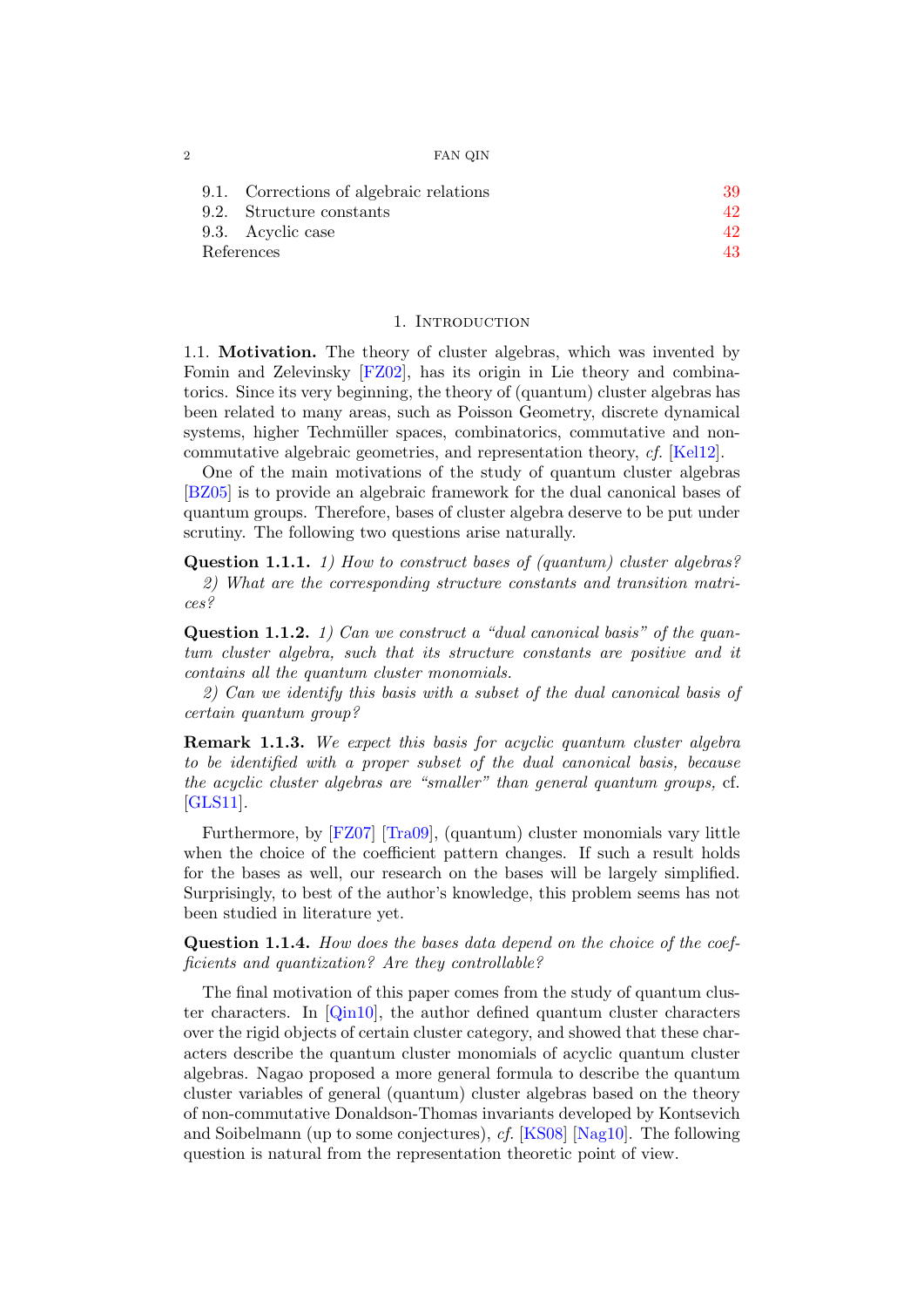<span id="page-2-1"></span>Question 1.1.5. Can we extend the quantum cluster character to generic objects, such that we obtain a generic basis of the quantum cluster algebra containing all the quantum cluster monomials?

## <span id="page-2-0"></span>1.2. Previous context, strategies, and results.

Previous context. Despite the many successful applications of (quantum) cluster algebras to other areas, the basis construction problems which motivate their introduction remain largely open.

We have limited knowledge of the constructions of bases of the classical cluster algebras. In the approach via preprojective algebra, cf. [\[GLS11\]](#page-43-2), Geiß, Leclerc, and Schroër have shown that if  $G$  is a semi-simple complex algebraic group and  $N \subset G$  a maximal nilpotent subgroup, then the coordinate algebra  $\mathbb{C}[N]$  admits a canonical classical cluster structure whose coefficient type is specific. They further constructed the generic basis of  $\mathbb{C}[N]$ , which contain the cluster monomials, and identified it with Lusztig's dual semicanonical basis of  $\mathbb{C}[N]$  [\[Lus00\]](#page-43-6). As another approach, recently, Musiker, Schiffler, and Williams constructed bases for classical cluster algebras arising from unpunctured surfaces with coefficients whose exchange matrix is of full rank, [\[MSW11\]](#page-43-7) .

Our knowledge of the bases of the quantum cluster algebras is even more limited. [\[Lam11a\]](#page-43-8) [\[Lam11b\]](#page-43-9) [\[DX11\]](#page-43-10) [\[HL11\]](#page-43-11) obtained partial results of Question [1.1.2](#page-1-2) for quivers of finite and affine type. Standard bases and partial results of triangular bases have been obtained for acyclic quantum cluster, cf. [\[BFZ05\]](#page-42-2) [\[BZ11\]](#page-42-3) [\[BZ12\]](#page-42-4).

Deformed monoidal pseudo-categorification. In this paper, we use (deformed) monoidal pseudo-categorifications to give a new approach to bases of (quantum) cluster algebras.

Monoidal categorification was used by Hernandez and Leclerc as a new approach to the positivity conjecture of cluster algebras, cf. [\[HL10\]](#page-43-12). For a given cluster algebra  $A$ , we want to find a tensor category  $C$  together with a well behaved algebra isomorphism from  $\mathcal A$  to the Grothendieck ring R of C. In particular, each cluster monomial should be sent to the class of a simple module. In the original work  $[HL10]$ , the tensor category C is the tensor category of certain finite dimensional modules of certain quantum affine algebra, and the isomorphism is obtained by comparing the (truncated)  $q$ characters of these modules with cluster characters.

Therefore, we easily arrive at the following naive idea: in order to construct the bases of (quantum) cluster algebras, it suffices to study bases of the (deformed) Grothendieck ring, and then apply the algebra isomorphism.

In this paper, we use a similar category  $\mathcal C$  (closely related to quantum loop algebras) and construct a linear map identifying the (truncated)  $qt$ characters with quantum cluster characters studied by the author in [\[Qin10\]](#page-44-1). Our construction holds for general coefficients and quantizations, where the linear map fails to be algebraic, thus the name "pseudo-categorification". A key ingredient is the observation that the failures are mild and controllable. Therefore, in practice, we can still follow the above naive idea to study bases.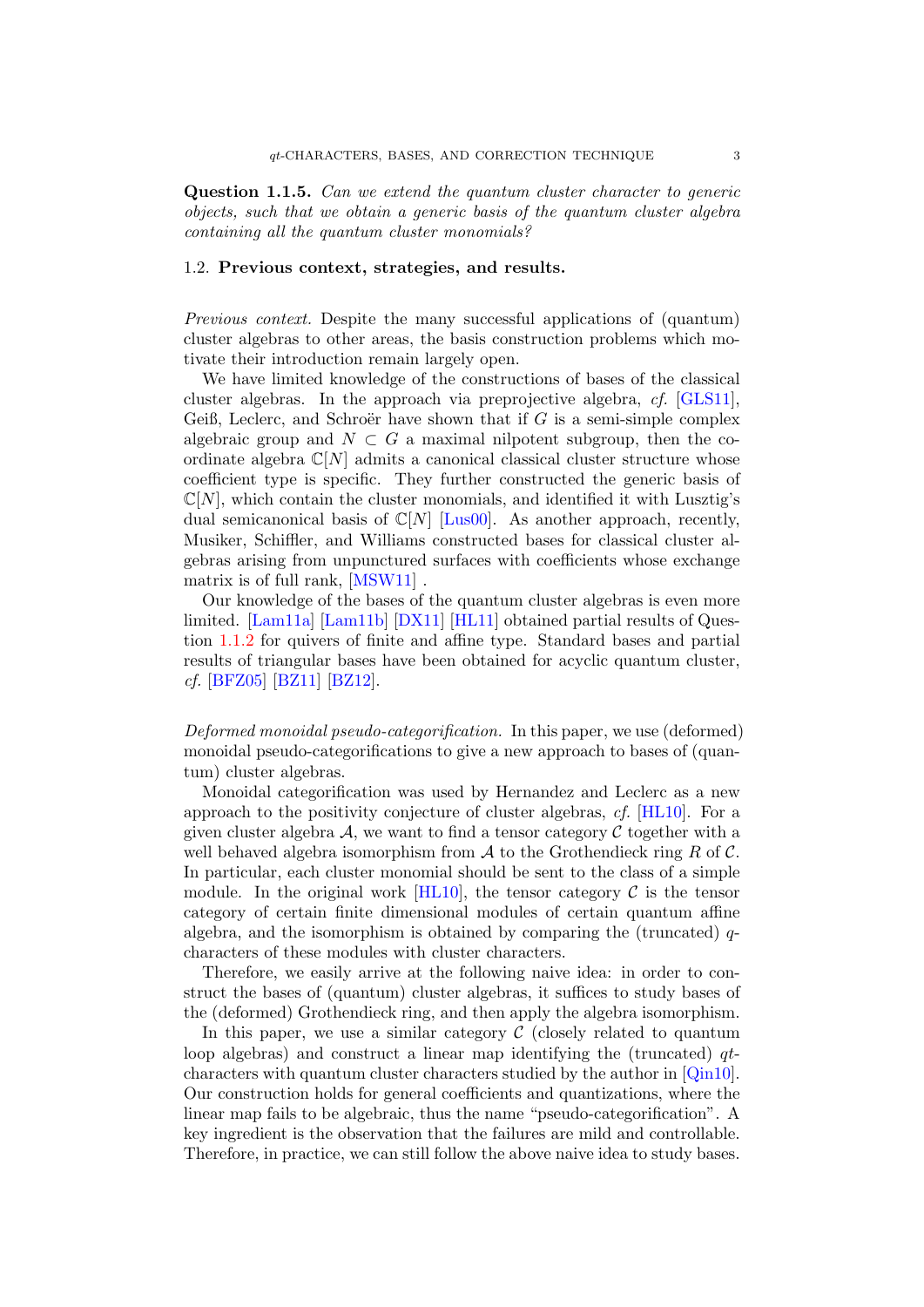Graded quiver varieties. In order to construct this monoidal pseudo-categorification, we need to understand the deformed Grothendieck ring and the  $qt$ -characters. A second key ingredient of the paper is that we can understand them geometrically by using Nakajima's quiver varieties, cf. [\[Nak01a\]](#page-43-13) [\[Nak04\]](#page-44-2).

Recall that Nakajima's quiver variety is a natural generalization of the ADHM-construction of instantons. His graded quiver variety is the fixed point subvariety with respect to a  $\mathbb{C}^*$ -action. In [\[Nak11\]](#page-44-3), he required the quiver to be bipartite when constructing the graded quiver varieties.

In Section [4,](#page-8-0) we introduce a new family of graded quiver varieties for acyclic quivers which are not necessarily bipartite. In order to remove the bipartite restriction, we carefully change the definition of the  $\mathbb{C}^*$ -action, such that the resulting new graded quiver varieties (fixed point sets) still have good properties. Then we establish the geometric foundations of our discussion, and proceed to study the deformed Grothendieck rings and  $q_t$ characters following the arguments of Nakajima in [\[Nak01a\]](#page-43-13) [\[Nak04\]](#page-44-2) [\[Nak11\]](#page-44-3).

Furthermore, as an important application, these constructions lead to an affirmative answer of Question [1.1.2](#page-1-2) for acyclic quantum cluster algebras of specific coefficients and quantization, which will be presented in the joint work [\[KQ12\]](#page-43-14) by Yoshiyuki Kimura and the author. As a corollary, the result of Nakajima [\[Nak11\]](#page-44-3) can be generalized as the following:

When the quantum cluster algebra contains an acyclic seed, the positivity conjecture is true. Namely, the coefficients of the cluster expansions of the quantum cluster variables are positive with respect to any chosen seed.

Its proof depends on the Fourier-Deligne-Sato transform, cf. the recent work by Efimov [\[Efi11\]](#page-43-15) for an independent different approach. We shall use some useful results obtained in the proof.

Main results. Via the pseudo-categorification approach introduced above, we use t-analogue of q-characters to realize three bases of the acyclic quantum cluster algebras for any choice of coefficients and quantizations: the generic basis, the dual PBW basis, and the canonical basis, cf. Theorem [8.1.8](#page-35-1) [8.2.1.](#page-35-2) For such (quantum) cluster algebras, we obtain affirmative answers and solutions of Question [1.1.1,](#page-1-3) [1.1.2\(](#page-1-2)1), [1.1.5,](#page-2-1) cf. section [8.2](#page-35-0) [8.3.](#page-36-0)

In the last section of the paper, we develop the correction technique for general quantum cluster algebras, cf. Theorem [9.1.2,](#page-39-0) which has been implicitly used in previous sections when we measure the failures of the monoidal categorification in [\[KQ12\]](#page-43-14). In acyclic case, we obtain an affirmative answer to Question [1.1.4,](#page-1-4) cf. section [8.2](#page-35-0) [8.3.](#page-36-0)

Remark 1.2.1. Notice that, by the joint work of Kimura with the author [\[KQ12\]](#page-43-14), [1.1.2\(](#page-1-2)2) has an affirmative answer for quantum cluster algebra of a specific choice of coefficients and quantization, while for a general choice, a reasonable identification which preserves the multiplications does not exist.

It should be mentioned that, despite that the results on the generic quantum cluster characters and the quantum generic basis seem very natural, their proof needs the full power of the graded quiver varieties and the existence of the monoidal categorification. For the moment, the author does not see any alternative approach.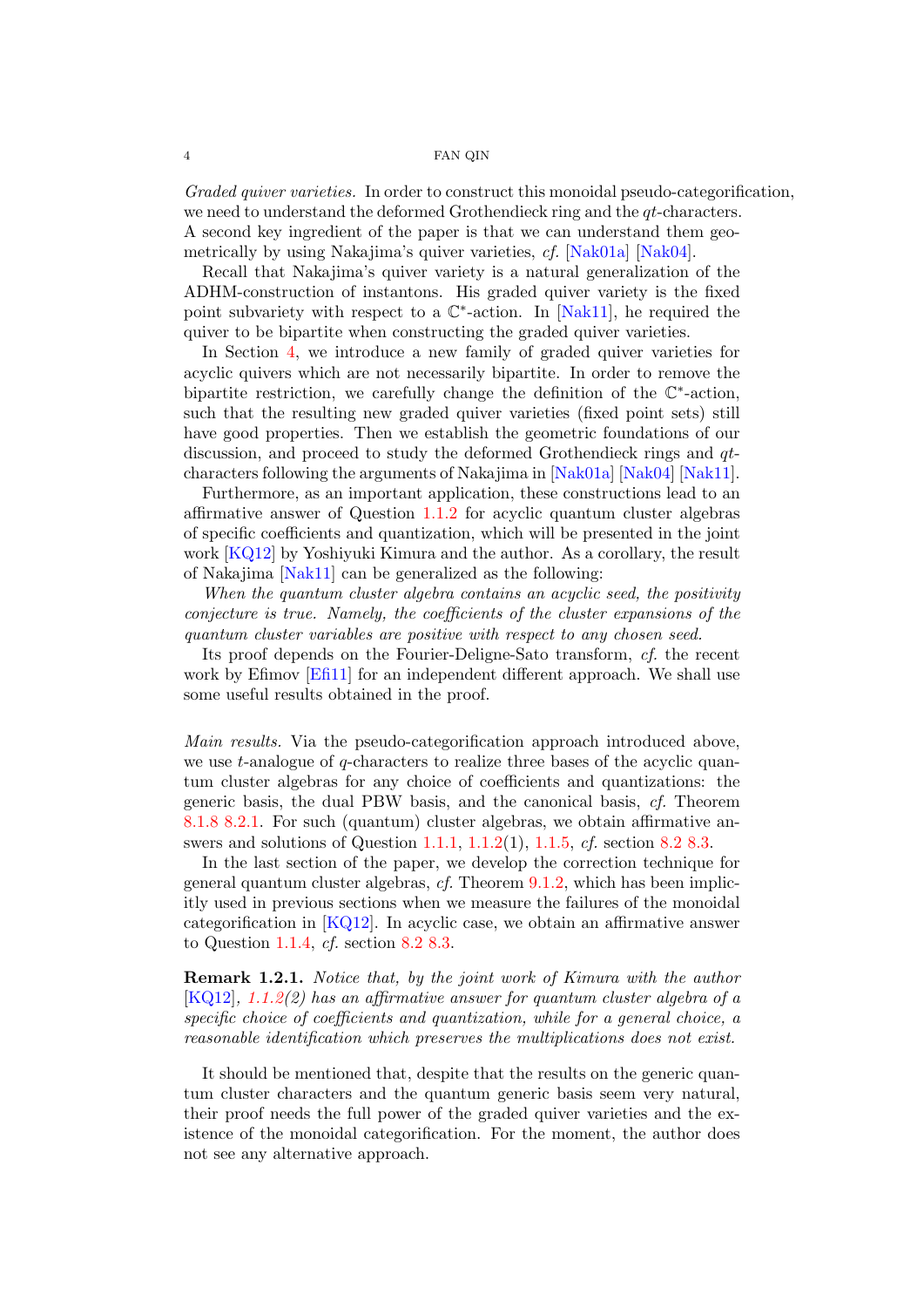<span id="page-4-0"></span>1.3. Plan of the paper. In section [2,](#page-4-2) we recall notations of quantum cluster algebras arising from ice quivers.

In section [3,](#page-6-0) we show how the cluster expansions of quantum cluster variables (monomials) of quantum cluster algebras with arbitrary compatible pairs can be deduced from those with unitally compatible pairs.

In section [4,](#page-8-0) we study a family of new graded quiver varieties by choosing a new torus action. Then we follow the statements of [\[Nak11\]](#page-44-3) to construct the deformed Grothendieck ring  $R_t$ .

In section  $5$ , we define the *t*-analogue of *q*-characters for these graded quiver varieties.

In section  $6$ , we collect useful results from  $[KQ12]$  on generic characters.

In section [7,](#page-27-0) we measure the failure of these characters being isomorphism. Our constructions allow to quantize  $[Nak11]$  by comparing the  $qt$ -characters with the quantum cluster characters in [\[Qin10\]](#page-44-1).

In section [8,](#page-33-0) we construct bases of acyclic quantum cluster algebra for any choice of coefficients and quantizations. We also study their transition matrices and structure constants.

Finally, in section [9,](#page-38-0) we establish the correction technique for general quantum cluster algebras.

#### <span id="page-4-1"></span>**ACKNOWLEDGMENTS**

The author would like to express his sincere thanks to his thesis advisor Bernhard Keller for the encouragement and discussions. He also thank Yoshiyuki Kimura for many useful discussions, in particular for the explanations of his previous work on the factorization of dual canonical basis and of Nakajima's quiver varieties.

#### 2. Preliminaries

<span id="page-4-2"></span>We refer the readers to  $[Qin12]$  or  $[KQ12,$  Section 2 for details, whose conventions will be briefly recalled here.

<span id="page-4-3"></span>2.1. Quantum cluster algebras. We use  $(\Lambda, \widetilde{B})$  to denote a *compatible* pair, namely we have

(1) 
$$
\Lambda(-\widetilde{B}) = \begin{bmatrix} D \\ 0 \end{bmatrix},
$$

where the B-matrix  $\widetilde{B}$  is an  $m \times n$  integer matrix and the  $\Lambda$ -matrix  $\Lambda$  is an  $m \times m$  integer matrix for some integers  $m, n$ , and D is a diagonal matrix with strictly positive integers on the diagonal. The *principal part B* of  $\ddot{B}$  is defined to be its upper  $n \times n$  submatrix.

We use v to denote the formal parameter  $q^{\frac{1}{2}}$ , while  $v^2$  is sometimes denoted by q. The quantum torus  $\mathcal{T} = \mathcal{T}(\Lambda)$  associated with the  $\Lambda$ -matrix  $\Lambda$ is the Laurent polynomial ring  $\mathbb{Z}[v^{\pm}][x_1^{\pm}, \ldots, x_m^{\pm}]$ , whose usual product  $\cdot$  is often omitted. Let  $\mathbb{Z}P[q^{\pm \frac{1}{2}}]$  denotes its subring  $\mathbb{Z}[v^{\pm}][x_{n+1}^{\pm},...,x_{m}^{\pm}]$ , which we call the coefficient ring.

The matrix product  $g^T \Lambda h$ ,  $g, h \in \mathbb{Z}^m$ , is denoted by  $\Lambda(g,h)$ , where we use  $g<sup>T</sup>$  to denote the matrix transposition of g. Then we endow  $\mathcal T$  with the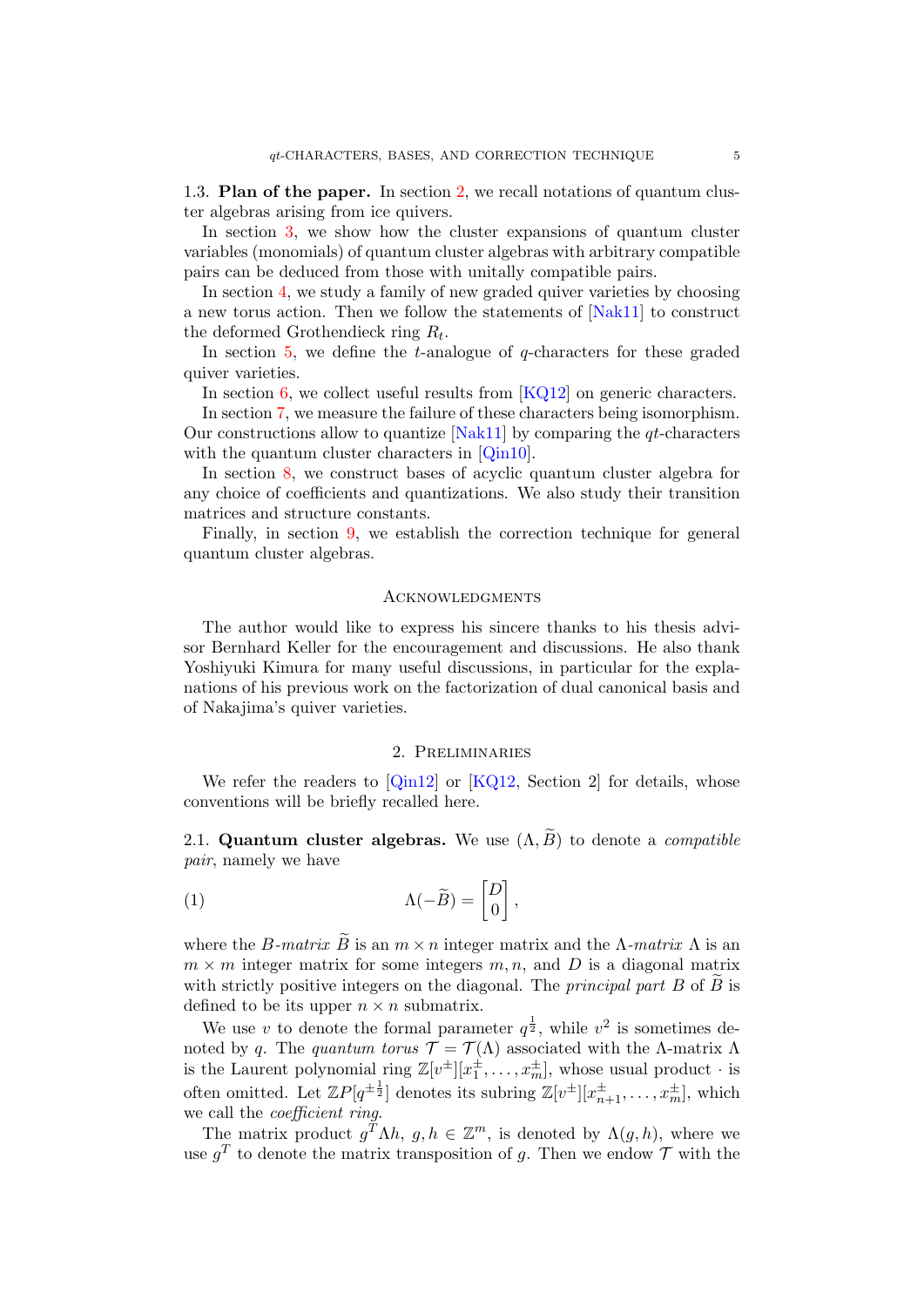twisted product ∗ such that we have

$$
x^g \ast x^h = v^{\Lambda(g,h)} x^{g+h}
$$

for any degrees g and h in  $\mathbb{Z}^m$ . The natural involution of  $\mathcal T$  which sends v to  $v^{-1}$  is denoted by  $\overline{()}.$ 

We fix an *n*-regular tree  $\mathbb{T}_n$  with root  $t_0$ . Recursively, we can associate a quantum seed  $(\Lambda(t), B(t), x(t))$  with each vertex t of the n-regular tree such that we have

- (1)  $(\Lambda(t_0), \widetilde{B}(t_0), x(t_0)) = (\Lambda, \widetilde{B}, x)$ , where  $x = (x_1, \dots, x_m)$ , and
- (2) if there exists an edge labeled  $k$  connecting two vertices  $t$  and  $t'$ , then the two quantum seeds  $(\Lambda(t'), \widetilde{B}(t'), X(t'))$  and  $(\Lambda(t), \widetilde{B}(t), X(t))$  are related by the mutation at  $k$ , cf. [\[KQ12\]](#page-43-14).

We define the x-variables to be  $x_i(t)$ ,  $1 \leq i \leq m$ ,  $t \in \mathbb{T}_n$ . Those xvariables  $x_i(t)$  with  $1 \leq i \leq n$  are called the *quantum cluster variables*. The quantum cluster monomials are the monomials of the quantum cluster variables contained in any common quantuam seed.

Let  $\mathcal F$  denote the skew-field of fractions of the quantum torus  $\mathcal T$ . The quantum cluster algebra  $\mathcal{A}^q$  over  $(R, v)$  is the  $(+, *)$ -subalgebra of the skewfield generated by the x-variables and the elements  $x_j^{-1}$  for all  $j > n$ . According to the *Quantum Laurent phenomenon*, *cf.* [B $\tilde{Z}$ 05, Section 5],  $\mathcal{A}^q$  is contained in the quantum torus  $\mathcal{T}$ .

When we specialize v to 1, we obtain the *classical cluster algebra*  $\mathcal{A} =$  $\mathcal{A}^q|_{v \mapsto 1}$ , which we also denote by  $\mathcal{A}^{\mathbb{Z}}$ .

<span id="page-5-0"></span>2.2. Coefficient types (frozen patterns). We use  $Q$  to denote a *quiver* whose set of vertices is labeled by  $I = \{1, \ldots, n\}$ . Any arrow h of Q points from its source  $s(h)$  to its target  $t(h)$ . By reversing the direction of h, we obtain a new arrow  $\bar{h}$ . By reversing the arrow directions, we obtain the quiver  $Q^{op}$ .

Let  $\overline{Q}$  be a quiver with vertices vertices  $\{1, \ldots, m\}$  which contains  $Q$  as a full sub-quiver. Q is called the principal part of  $\overline{Q}$  and  $\overline{Q}$  is called an ice quiver. Then the difference  $\overline{Q}-Q$  is called the *coefficient type* (or frozen pattern) of the ice quiver  $\tilde{Q}$ .

We associate with  $\widetilde{Q}$  an  $m \times n$  integer matrix<sup>[1](#page-5-1)</sup>  $\widetilde{B} = (b_{ij})$  such that we have

$$
b_{ij} = \sharp\{h \in \widetilde{Q} | s(h) = i, t(h) = j\} - \sharp\{h \in \widetilde{Q} | s(h) = j, t(h) = i\}.
$$

Similarly, we associate with Q an  $n \times n$ -matrix  $B = B_Q$ .

Q is called acyclic if it has no oriented cycles. We refer the reader to [\[KQ12\]](#page-43-14) or [\[Qin12\]](#page-44-4) for the definition of bipartite quivers and level l ice quivers with z-pattern.

Example 2.2.[1](#page-6-1). (1) Figure 1 is an example of acylic quiver (which is not bipartite).

([2](#page-6-2)) Figure 2 is a example of an level 1 ice quiver with z-pattern whose principal is given by Figure [1.](#page-6-1) Notice that since  $B_{\tilde{O}}$  is invertible, its inverse provides a canonical choice of  $\Lambda$  such that  $(\Lambda, \widetilde{B})$  is a compatible pair.

<span id="page-5-1"></span><sup>&</sup>lt;sup>1</sup>Notice that this convention is opposite to that of  $[Nak11]$ .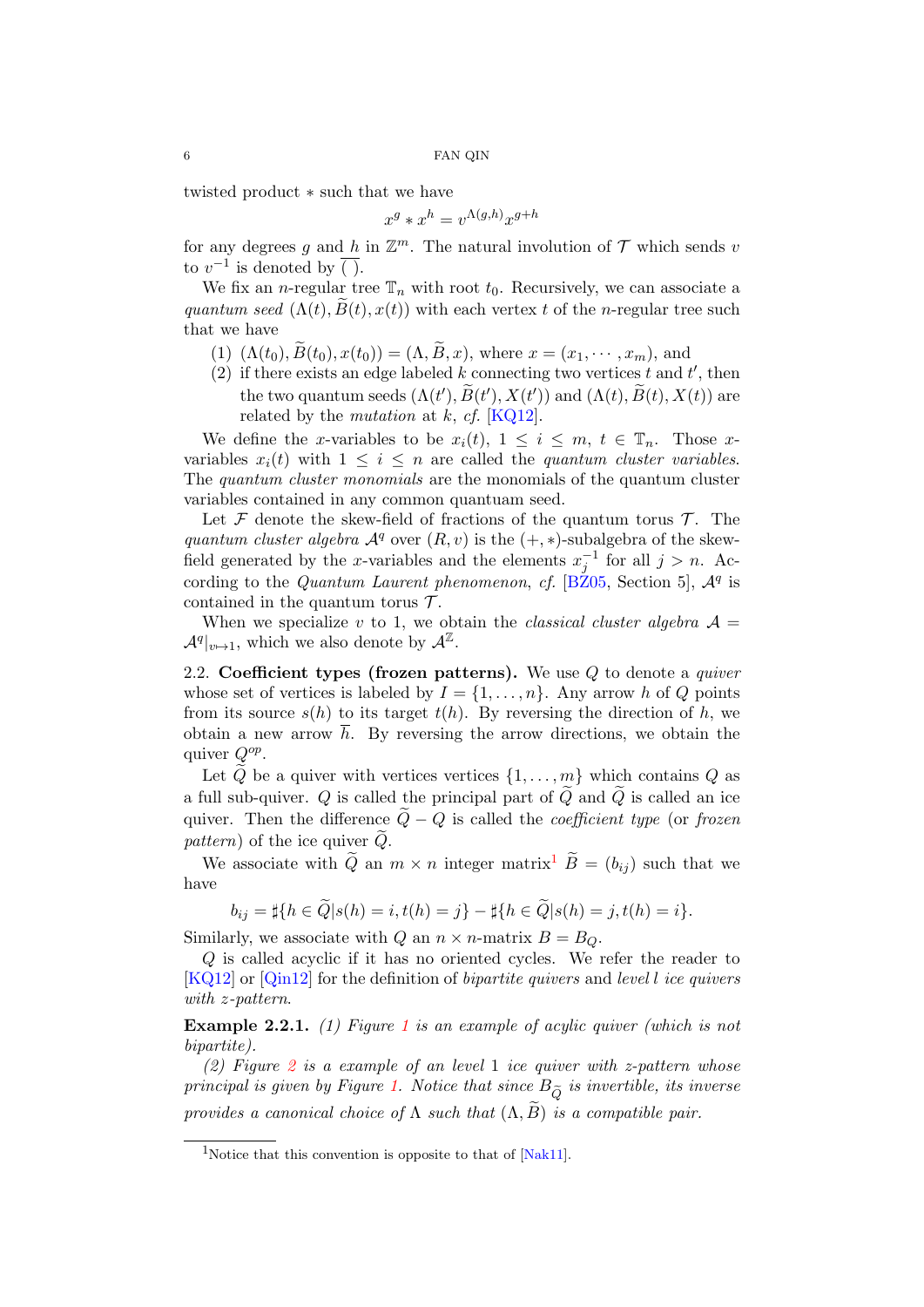<span id="page-6-1"></span>

FIGURE 1. An acylic quiver which is not bipartite

<span id="page-6-2"></span>

FIGURE 2. A level 1 ice quiver with z-pattern

# 3. Quantum cluster variables via normalization

<span id="page-6-0"></span>Let  $Q$  be an ice quiver with principal part  $Q$  and  $\widetilde{B}$  its associated  $m \times n$ matrix. Let  $\mathcal{A}^q$  be the quantum cluster algebra associated with a compatible pair  $(\Lambda, \widetilde{B})$  such that  $\Lambda(-\widetilde{B}) = \begin{bmatrix} D \\ 0 \end{bmatrix}$ 0 .

Following [\[Pla10b\]](#page-44-5), let  $\mathcal{C}_{\widetilde{Q}}$  be the cluster category<sup>[2](#page-6-3)</sup> associated with the ice quiver  $\tilde{Q}$ . Then to each  $i \in I$  and  $t \in \mathcal{T}_n$ , associate an object  $M_i(t)$ as in the cluster category such that  $M_i(t_0)[-1]$  is the projective module  $P_i$ via the canonical embedding of mod – $\mathbb{C}Q$  into  $\mathcal{C}_{\tilde{O}}$ . Furthermore, we have a map ind() sending each object in  $\mathcal{C}_{\tilde{Q}}$  to its index ind( $M_i(t)$ ) in  $\mathbb{Z}^m$  such that  $\text{ind}(M_i(t_0)) = e_i$ .

<span id="page-6-3"></span><sup>&</sup>lt;sup>2</sup>We have to choose a generic potential  $\widetilde{W}$  associated with the ice quiver  $\widetilde{Q}$  in order to construct this category.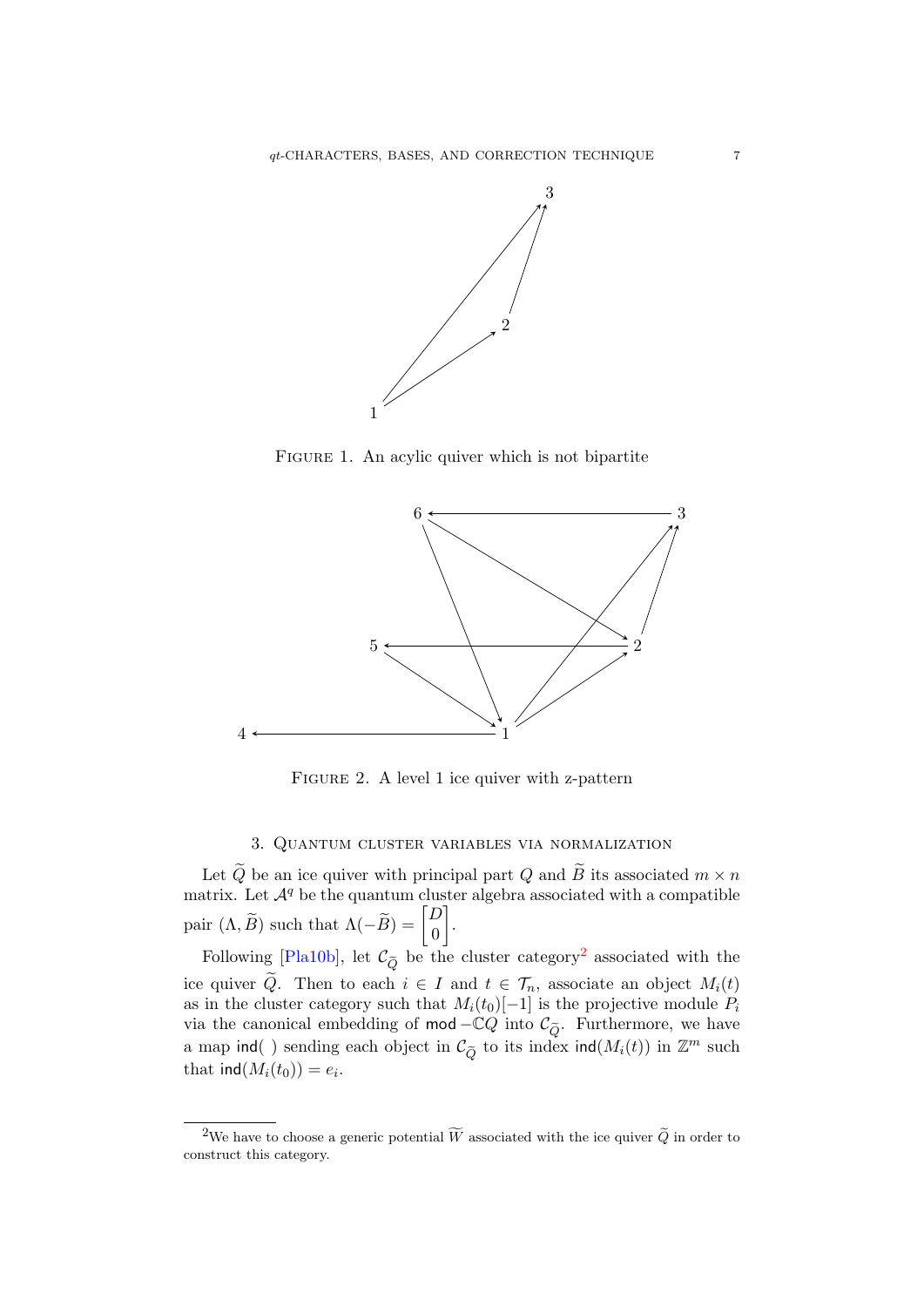First choose  $\tilde{Q} - Q$  and  $\Lambda$  such that D is the identity matrix  $\mathbf{1}_n$ . The quantum cluster variables take the form

(2) 
$$
x_i(t) = \sum_{v \in \mathbb{N}^n} c_{i,v}(q^{\frac{1}{2}}) x^{\text{ind}(M_i(t)) + \widetilde{B}v},
$$

for some bar-invariant Laurent polynomials  $c_{i,v} \in \mathbb{Z}[t^{\pm}]$ . For general  $\widetilde{Q} - Q$ and  $\Lambda$ , we have the following result.

**Theorem 3.0.2.** Assume  $D$  is a matrix whose diagonal entries are equal to  $\delta \in \mathbb{Z}_{>0}$ . Then in  $\mathcal{A}^q$ , we have

(3) 
$$
x_i(t) = \sum_{v \in \mathbb{N}^n} c_{i,v}(q^{\frac{\delta}{2}}) x^{\text{ind}(M_i(t)) + \widetilde{B}v}.
$$

*Proof.* Consider the  $2n \times 2n$ -matrix

$$
\begin{pmatrix} B & -\mathbf{1}_n \\ \mathbf{1}_n & 0 \end{pmatrix}.
$$

Denote its inverse by  $-\Lambda_1$ . Its submatrix  $\widetilde{B}' = \begin{pmatrix} B \\ \mathbf{1}_r \end{pmatrix}$  $\mathbf{1}_n$ is the  $2n \times n$ -matrix associated with the *ice quiver with principal coefficient*  $\tilde{Q}'$  and principal part Q. We have the objects  $M_i'(t)$  in the cluster category  $\mathcal{C}_{\tilde{Q}}$ , and the map ind'.

Notice that  $(\Lambda_1, \widetilde{B}')$  is a unitally compatible pair, and we have the associated quantum cluster algebra  $\mathcal{A}^q$ <sup>1</sup>.

Inspired by [\[Tra09,](#page-44-0) Proposition 5.1], we consider the  $2n \times 2n$ -matrix

$$
\Lambda_2 = \begin{pmatrix} 0 & -D \\ D & BD \end{pmatrix}.
$$

The pair  $(\Lambda_2, \widetilde{B}')$  is again compatible. In fact, one can check that  $\Lambda_2 = \delta \cdot \Lambda_1$ . Denote the associated quantum cluster algebra by  $\mathcal{A}^q_2$ .

Since  $\Lambda_2$  is divisible by  $\delta$ , we can view  $\mathcal{A}^q{}_2$  as a quantum cluster algebra over  $(\mathbb{Z}[v^{\pm}], v)$  with  $v = q^{\frac{\delta}{2}}$  and the initial compatible pair is  $(\Lambda_2/\delta, \widetilde{B}').$ Then by sending  $q^{\frac{1}{2}}$  to  $q^{\frac{3}{2}}$ ,  $\mathcal{A}^q$ <sub>1</sub> is identified with  $\mathcal{A}^q$ <sub>2</sub>. In  $\mathcal{A}^q$ <sub>2</sub>, we have

$$
x_i(t) = \sum_{v \in \mathbb{N}^n} c_{i,v}(q^{\frac{\delta}{2}}) x^{\text{ind}'(M'_i(t)) + \tilde{B}'v}
$$
  
=
$$
(\sum_v c_{i,v}(q^{\frac{\delta}{2}}) q^{-\frac{1}{2}\Lambda_2(\tilde{B}'v, \tilde{g}_{i,1})} x^{\tilde{B}'v}) * x^{\text{ind}'(M'_i(t))}
$$

for the vectors  $\widetilde{g}_{i,1} = \text{ind}'(M'_i(t)).$ <br>Finally, by [Tra00, Theorem 5]

Finally, by [\[Tra09,](#page-44-0) Theorem 5.3] quantum F-polynomials exist. Therefore, the quantum cluster variables in  $\mathcal{A}^q$  can be written as

$$
\begin{aligned} x_i(t)=&(\sum_{v}c_{i,v}(q^{\frac{\delta}{2}})q^{-\frac{1}{2}\Lambda_2(\widetilde{B}'v,\widetilde{g}_{i,1})}x^{\widetilde{B}v})*x^{\operatorname{ind}(M_i(t))}\\ &=\sum_{v\in\mathbb{N}^n}q^{\frac{1}{2}f_{i,v}}c_{i,v}(q^{\frac{\delta}{2}})x^{\operatorname{ind}(M_i(t))+\widetilde{B}v}. \end{aligned}
$$

for some integers  $f_{i,v} \in \mathbb{Z}$ . Notice that  $\{X^{\widetilde{g}_i + \widetilde{B}v} | v \in \mathbb{N}^n\}$  is linearly independent over  $\mathbb{Z}[q^{\pm \frac{1}{2}}]$  because we can show that  $\widetilde{B}$  is full rank. Since  $X_i(t)$  and  $c_{i,v}$  are bar-invariant, all  $f_{i,v}$  must vanish.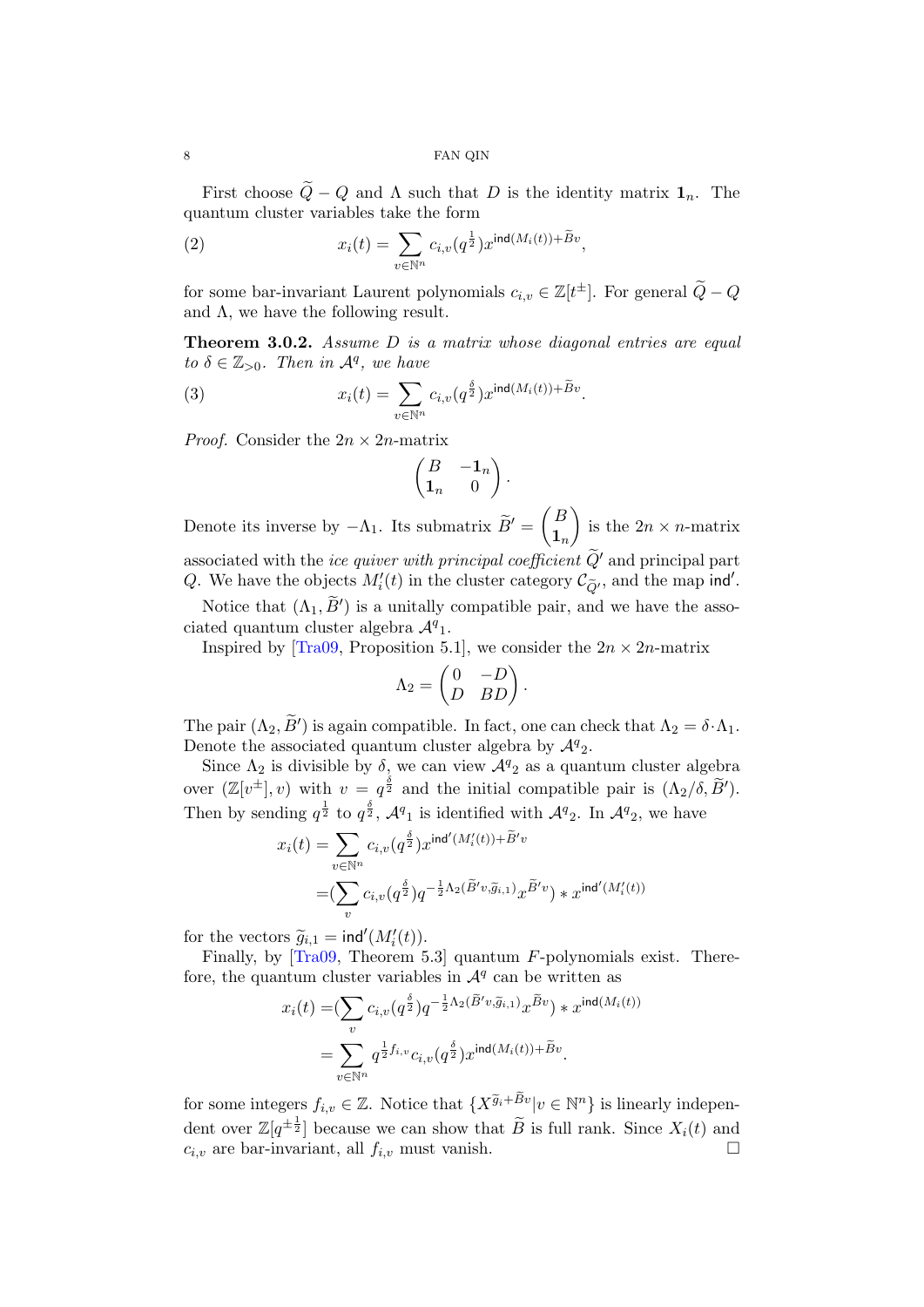#### 4. Graded quiver varieties

<span id="page-8-0"></span>This section give proofs of properties of our new graded quiver varieties, which are needed by [\[KQ12\]](#page-43-14) and later sections of this paper.

We begin with constructing some graded quiver varieties associated with acyclic quivers. Our graded quiver varieties are slightly different from the original ones in [\[Nak01a\]](#page-43-13). Thanks to our modified definition, we can show the existence of suitable stratifications for arbitrary acyclic quivers (Proposition [4.3.5\)](#page-15-0). To prove this and other geometric properties, we adapt Nakajima's original arguments in [\[Nak98\]](#page-43-16), [\[Nak01a\]](#page-43-13).

Remark 4.0.3. It seems likely that our definition should still enjoy the link with quantum loop algebras established in  $[Nak01a]$ . However, since Lie theory is not the major focus in this paper, we do not recheck the link. Therefore, when we follow any useful arguments in [\[Nak01a\]](#page-43-13), the Lie theoretic expressions should be replaced with their geometric counterparts.

<span id="page-8-1"></span>4.1. Graded quiver varieties. We first give the definitions of the graded quiver varieteis.

Fix a quiver Q which is ayclic, cf. Section [2.2.](#page-5-0) We label its vertices such that there is no arrows from i to j if  $i \geq j$ . The associated Cartan matrix  $C = (c_{ij})$  is given by

(4) 
$$
c_{ij} = \begin{cases} 2 & \text{if } i = j \\ -|b_{ij}| & \text{if } i \neq j \end{cases}.
$$

Let  $C_q$  denote the linear map from  $\mathbb{Z}^{I \times (\frac{1}{2} + \mathbb{Z})}$  to  $\mathbb{Z}^{I \times \mathbb{Z}}$  such that for any  $\xi \in \mathbb{Z}^{I \times (\frac{1}{2} + \mathbb{Z})}$ , the image  $C_q \xi$  is given by

$$
(5)
$$

$$
(C_q\xi)_k(a) = \xi_k(a - \frac{1}{2}) + \xi_k(a + \frac{1}{2}) - \sum_{j:k < j \le n} b_{kj}\xi_j(a - \frac{1}{2}) - \sum_{i:1 \le i < k} b_{ik}\xi_i(a + \frac{1}{2}).
$$

**Definition 4.1.1** (q-Cartan matrix). The map  $C_q$  is the q-analogue of the Cartan matrix C.

The map  $C_q$  induces a map from  $\mathbb{Z}^{I \times \mathbb{R}}$  to  $\mathbb{Z}^{I \times \mathbb{R}}$ , which we denote by  $C_q$ by abuse of notation. It follows that  $C_q[d]$  equals  $[d]C_q$  for any  $d \in \mathbb{R}$ , where [d] is the natural degree shift.

**Lemma 4.1.2.** Let  $\xi^1, \xi^2 \in \mathbb{Z}^{I \times \mathbb{R}}$  be any two given vectors, such that at least one of them has finite support, then we have

<span id="page-8-2"></span>(6) 
$$
\xi^2 \cdot C_q \xi^1[-\frac{1}{2}] = C_q \xi^2 \cdot \xi^1[-\frac{1}{2}].
$$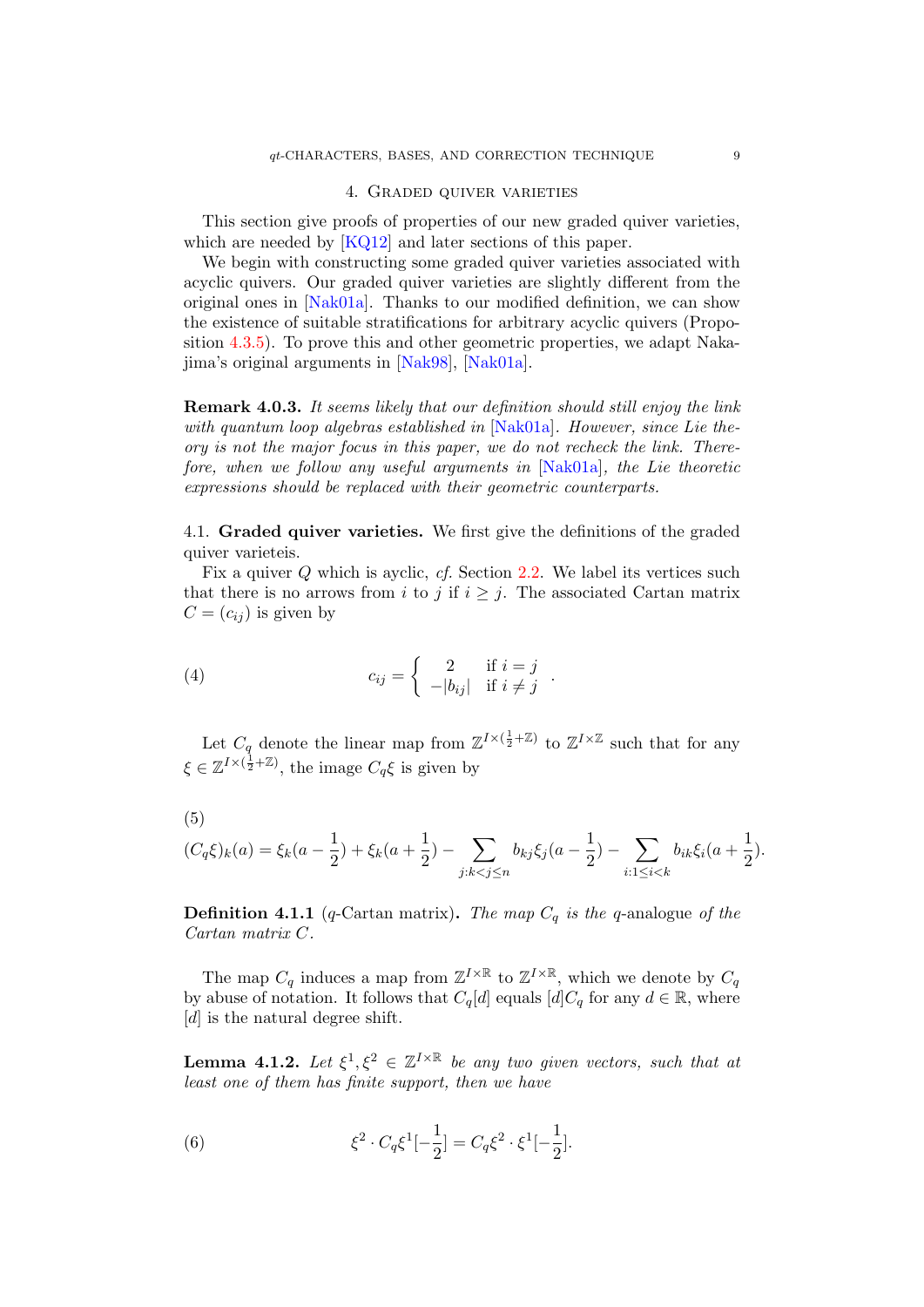Proof. To prove the equation, it suffices to expand both sides:

LHS = 
$$
\sum_{k,a} \xi_k^2(a) \cdot (\xi_k^1(a) + \xi_k^1(a-1) - \sum_{i:i < k} b_{ik}\xi_i^1(a) - \sum_{j:k < j} b_{kj}\xi_j^1(a-1))
$$
  
= 
$$
\sum_{k,a} (\xi_k^2(a - \frac{1}{2}) + \xi_k^2(a + \frac{1}{2}) - \sum_{j:k < j} b_{kj}\xi_j^2(a - \frac{1}{2})
$$
  
- 
$$
\sum_{i:i < k} b_{ik}\xi_i^2(a + \frac{1}{2}) \cdot \xi_k^1(a - \frac{1}{2})
$$
  
= RHS.

 $\Box$ 

Notice that there is a lexicographical order on the set  $I \times \mathbb{R}$ , which is also called the *weight order*  $\lt_w$  in [\[Qin12\]](#page-44-4).

Define E to be  $\{\xi \in \mathbb{Z}^{I \times \mathbb{Z}} | \xi_k(a) = 0, \ \forall k \in I, \ a \ll 0\}.$ 

**Lemma 4.1.3.** (1)  $C_q$  induces a bijection between  $E[\frac{1}{2}]$  $\frac{1}{2}$  and E. (2)  $C_q$  induces a bijection between E and  $E[-\frac{1}{2}]$  $\frac{1}{2}$ .

*Proof.* Since  $C_q$  commutes with  $\left[\frac{1}{2}\right]$ , it suffices to show 1). Consider the block matrix of the restricted map  $C_q[\frac{1}{2}]$  $\frac{1}{2}$  from E to E, whose components are indexed by  $(i, a) \times (j, b), i, j \in I, a, b \in \mathbb{Z}$ . It is lower unitriangular with respect to the lexicographical order on  $I \times \mathbb{R}$ . Notice that E is bounded below. The claim follows.

Therefore, it makes sense to talk about the inverses of the above bijections, which are both denoted by  $C_q^{-1}$ .

Next, we generalize the graded quiver varieties of  $[Nak11]$  from the bipartite to the acyclic case, modifying the original construction via the lexicographical order. We follow the convention of [\[Qin12\]](#page-44-4) and consider bigraded dimension vectors  $w = (w_i(a))_{i \in I, a \in \mathbb{Z}}$  and  $v = (v_i(b))_{i \in I, b \in \mathbb{Z} + \frac{1}{2}}$ . We always assume that they have non-negative components and finite supports. Let  $W = \mathbb{C}^w = \bigoplus_{i,a} W_i(a)$  and  $V = \mathbb{C}^v = \bigoplus_{i,b} V_i(b)$  be the associated bigraded vector spaces. If two  $I \times \mathbb{R}$ -graded vectors are given, such that at least one of them has finite support, their natural inner product  $\cdot$  is well defined.

We say a pair  $(v, w)$  is *l*-dominant if the difference  $w - C_q v$  is contained in  $\mathbb{N}^{I \times \mathbb{Z}}$ . We say  $(v, w)$  dominates  $(v', w')$ , which we denote by  $(v, w) \geq (v', w')$ (dominance order), if there exists some  $v'' \in N^{I \times (Z + \frac{1}{2})}$  such that  $w' - C_q v' =$  $w - C_q(v + v'')$ . We denote  $w' \leq w$  if  $(0, w') \leq (0, w)$ .

For any  $v, v' \in \mathbb{N}^{I \times (\mathbb{Z} + \frac{1}{2})}$ ,  $w \in \mathbb{N}^{I \times \mathbb{Z}}$ , which have finite supports, we define  $\mathsf{L}^\bullet(v,v') = \oplus_{(i,b)} \mathsf{Hom}(V_i(b),V'_i(b)),$ 

$$
\begin{aligned} &\mathsf L (w,v) = \oplus_{(i,a)} \operatorname{\mathsf{Hom}}(W_i(a), V_i(a-\frac{1}{2})),\\ &\mathsf L (v,w) = \oplus_{(i,b)} \operatorname{\mathsf{Hom}}(V_i(b), W_i(b-\frac{1}{2})),\\ &\mathsf E (v,v') = (\oplus_{h \in \Omega,b} \operatorname{\mathsf{Hom}}(V_{s(h)}(b), V_{t(h)}'(b))) \oplus (\oplus_{\overline{h} \in \overline{\Omega},a} \operatorname{\mathsf{Hom}}(V_{s(\overline{h})}(b), V_{t(\overline{h})}'(b-1))), \end{aligned}
$$

where  $\Omega$  and  $\overline{\Omega}$  are the sets of arrows of the quivers  $Q^{op}$  and  $Q$  respectively. Let H be the union of  $\Omega$  and  $\overline{\Omega}$ , and  $\epsilon$  the function on H such that it sends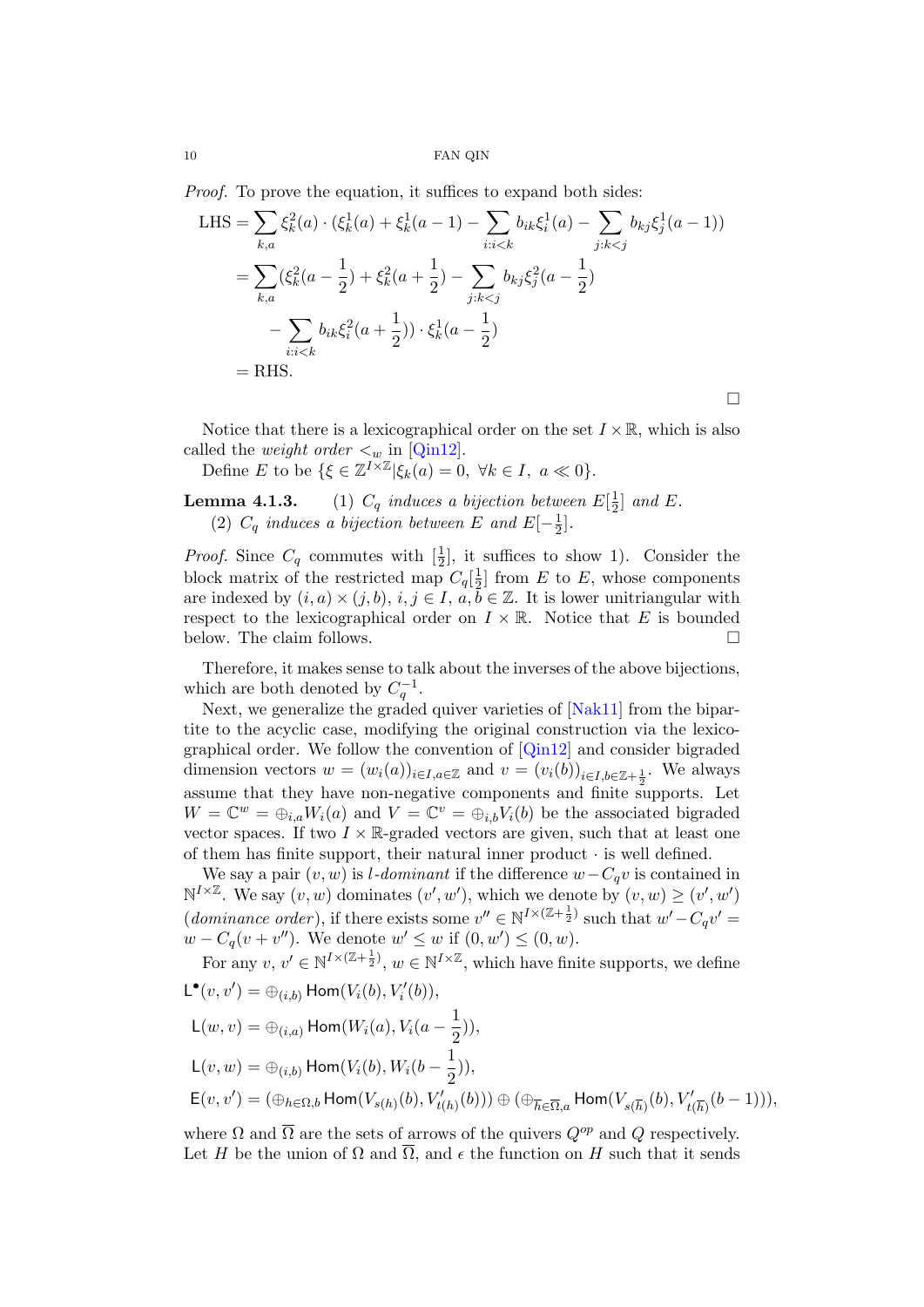$\Omega$  to 1 and  $\overline{\Omega}$  to -1 respectively. Let  $B_h$  be any map indexed by some h in H. The function  $\epsilon$  acts on  $B_h$  by  $\epsilon B_h = \epsilon(h)B_h$ .

Define the vector space

(7) 
$$
\operatorname{Rep}^{\bullet}(Q^{op}, v, w) = \mathsf{E}(v, v) \oplus \mathsf{L}(w, v) \oplus \mathsf{L}(v, w),
$$

whose points are given by

(8)  
\n
$$
(B, \alpha, \beta) = ((B_h)_{h \in H}, \alpha, \beta)
$$
\n
$$
= ((b_h)_{h \in \Omega}, (b_{\overline{h}})_{\overline{h} \in \overline{\Omega}}, (\alpha_i)_i, (\beta_i)_i)
$$
\n
$$
= ((\oplus_b b_{h,b})_h, (\oplus_b b_{\overline{h},b})_{\overline{h}}, (\oplus_a \alpha_{i,a})_i, (\oplus_b \beta_{i,b})_i).
$$

The restriction of the moment map for ungraded quiver varieties becomes the map  $\mu : \mathsf{Rep}^{\bullet}(Q^{op}, v, w) \to \mathsf{L}^{\bullet}(v, v[-1])$  such that we have

$$
(9) \qquad \mu(B,\alpha,\beta) = \bigoplus_{i,b} \left( \sum_{h \in \Omega} (b_{h,b} b_{\overline{h},b+1} - b_{\overline{h},b+1} b_{h,b+1}) + \alpha_{i,b+\frac{1}{2}} \beta_{i,b+1} \right).
$$

**Example 4.1.4.** Figure [3](#page-10-0) provides an example of  $\text{Rep}^{\bullet}(Q^{op}, v, w)$ , whose rows and columns are indexed by I-degrees and R-degrees respectively.

<span id="page-10-0"></span>
$$
deg = -\frac{3}{2}
$$
  $deg = -1$   $deg = -\frac{1}{2}$   $deg = 0$ 



FIGURE 3. Vector space  $\mathsf{Rep}^{\bullet}(Q^{op}, v, w)$ 

The base change group  $G_v = \prod_{i,a} GL(V_{i,a})$  naturally acts on  $\mu^{-1}(0)$ . Define  $\chi$  to be the character which sends any group element g to  $\prod_{i,a} (\det g_{i,a})^{-1}$ .

Let  $\mu^{-1}(0)^s$  denote the set of  $\chi$ -stable points in  $\mu^{-1}(0)$  and  $\mathcal{M}^{\bullet}(v,w)$ the free quotient of  $\mu^{-1}(0)^s/G_v$ . This is a quasi-projective variety. Define  $\mathcal{M}_0^{\bullet}(v, w)$  to be the affine variety  $\mathsf{Spec}(\mathbb{C}[\mu^{-1}(0)]^{G_v})$ . Let  $\pi$  denote the canonical projective morphism from  $\mathcal{M}^{\bullet}(v, w)$  to  $\mathcal{M}_0^{\bullet}(v, w)$ . For any point x in  $\mathcal{M}_0^{\bullet}(v,w)$ , denote  $\pi^{-1}(x)$  by  $\mathfrak{m}^{\bullet}_x(v,w)$ . We also denote  $\pi^{-1}(0)$  =  $\mathcal{L}^{\bullet} = \mathcal{L}^{\bullet}(v, w)$ . The varieties  $\mathcal{M}^{\bullet}(v, w)$ ,  $\mathcal{M}_0^{\bullet}(v, w)$ ,  $\mathcal{L}^{\bullet}(v, w)$  are called graded quiver varieties.

In the rest of this section, we verify important properties of graded quiver varieties.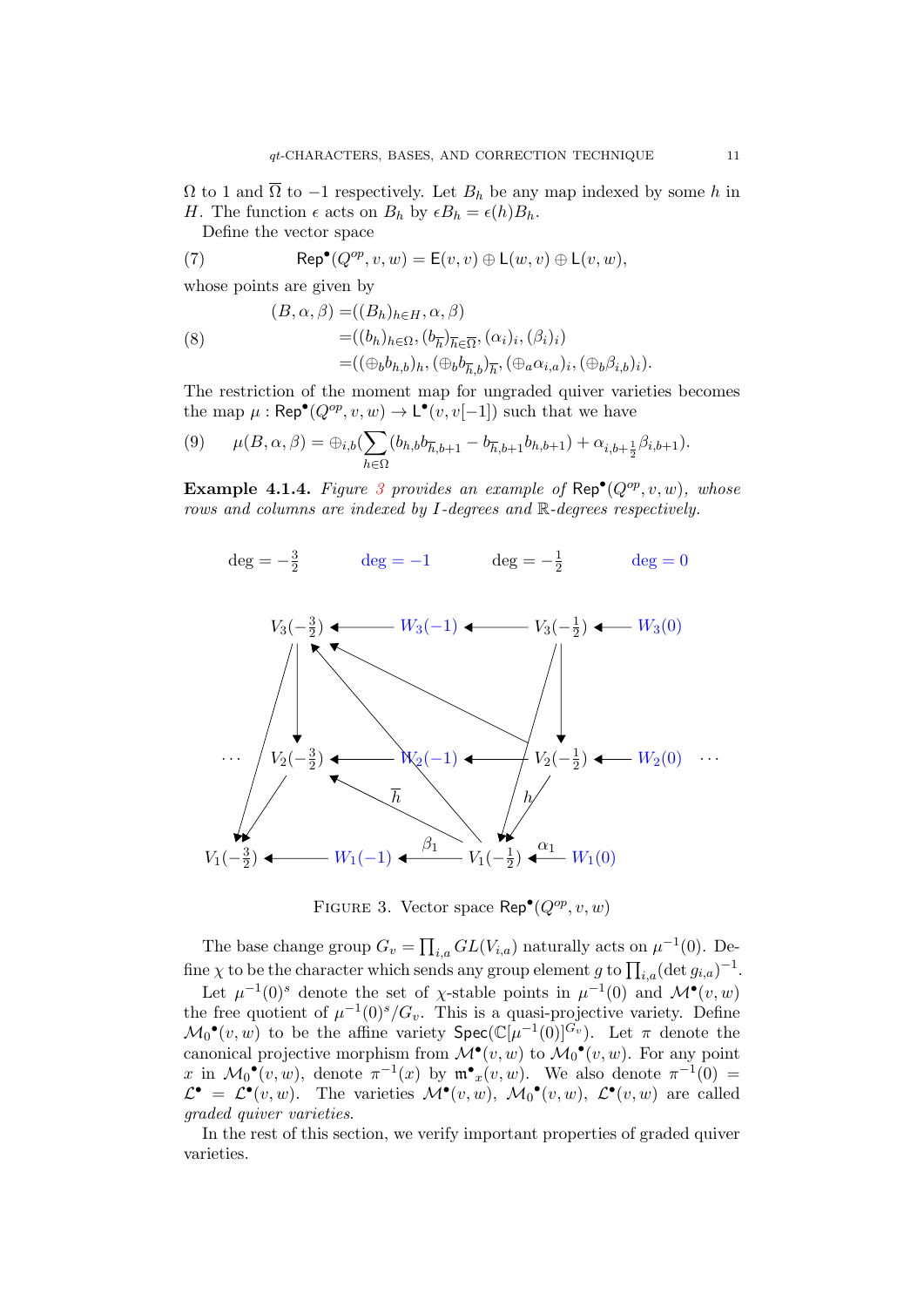<span id="page-11-0"></span>4.2. Ungraded quiver varieties. We first recall important properties of ungraded quiver varieties.

Let  $V$  and  $W$  be finite-dimensional  $I$ -graded complex vector spaces (without  $a$ -grading). In analogy with the previous subsection, we have vector spaces

$$
L(V, V) = \bigoplus_i \text{Hom}(V_i, V_i)
$$

$$
L(W, V) = \bigoplus_i \text{Hom}(W_i, V_i)
$$

$$
L(V, W) = \bigoplus_i \text{Hom}(V_i, W_i)
$$

$$
E(V, V) = \bigoplus_{h \in H} \text{Hom}(V_{s(h)}, V_{t(h)}).
$$

Consider the symplectic vector space Rep( $Q^{op}, V, W$ ) =  $L(W, V) \oplus L(V, W) \oplus$  $E(V, V)$ . The associated moment map  $\mu : \mathsf{Rep}(Q^{op}, V, W) \to L(V, V)$  takes a point  $(B, \alpha, \beta)$  of Rep( $Q^{op}, V, W$ ) to

$$
\mu(B, \alpha, \beta) = (\epsilon B)B + \alpha \beta.
$$

Following the arguments of [\[Nak98\]](#page-43-16), we consider the  $GL(V)$ -variety  $\mu^{-1}(0)$ , and fix the character  $\chi$  of  $GL(V)$  such that  $\chi(g) = \prod_i (\det g_i)^{-1}$ . Then we can construct the geometric invariant theory quotient (GIT quotient for short)  $\mathcal{M}(V, W)$  with respect to  $\chi$  and the categorical quotient  $\mathcal{M}_0(V, W)$  by the action of  $GL(V)$  together with the projective morphism  $\pi : \mathcal{M}(V, W) \to$  $\mathcal{M}_0(V,W)$ .

The points in  $\mathcal{M}_0(V, W)$  are in bijection with the closed orbits in  $\mu^{-1}(0)$ . A point  $(B, \alpha, \beta)$  in such a closed orbit is called a representative of the corresponding point in  $\mathcal{M}_0(V, W)$ , which is denoted by  $[B, \alpha, \beta]$ . Let  $\mu^{-1}(0)^s$ be the open subset of  $\mu^{-1}(0)$  consisting of the x-stable points. It is well known that  $GL(V)$  acts freely on  $\mu^{-1}(0)^s$ . Therefore, the points of  $\mathcal{M}(V, W)$ are in bijection with the orbits of  $\mu^{-1}(0)^s$ . Again, a point  $(B, \alpha, \beta)$  of such a free orbit is called a representative of the corresponding point in  $\mathcal{M}(V, W)$ , denoted by  $[B, \alpha, \beta]$ .

<span id="page-11-1"></span>**Proposition 4.2.1** ( $[Nak98, Corollary 3.12]$  $[Nak98, Corollary 3.12]$ ). The variety  $\mathcal{M}(V, W)$  is smooth.

Given any two vectors v, v' such that  $v \geq v'$  with respect to the dominance order, there is a natural embedding of  $\mathcal{M}_0(V, W)$  into  $\mathcal{M}_0(V', W)$ given by extending the coordinates of the representatives by zero. Take all possible v and define  $\mathcal{M}_0(W) = \bigcup_V \mathcal{M}_0(V, W)$  to be the direct limit of all the embeddings. It is possibly infinite dimensional, cf. [\[Nak01a,](#page-43-13) 2.5].

Let  $[B, \alpha, \beta]$  be a point in  $\mathcal{M}(V, W)$  and let  $x = (B, \alpha, \beta)$  be its representative. Suppose that we have a  $B$ -invariant filtration of  $V$ 

$$
0 \subset F^0 \subset F^1 \subset \ldots \subset F^t = V,
$$

where  $\mathsf{Im}\,\alpha \subset F^0$ . Let  $\mathrm{gr}_0\alpha$  denote the morphism from W to  $F^0$  such that its composition with the inclusion  $F^0 \to V$  is  $\alpha$ . Let  $gr_0\beta$  denote the restriction of  $\beta$  to  $F^0$ . For  $1 \leq s \leq t$ , let  $gr_sB$  denote the endomorphism which B induces on  $F^s/F^{s-1}$  and  $grB = \bigoplus_{1 \leq s \leq t} gr_sB$  the endomorphism on  $\bigoplus_{1\leq s\leq t}F^s/F^{s-1}$ . The induced representative grx is defined to be  $(\text{gr}B, \text{gr}_0\alpha, \text{gr}_0\beta)$ , cf. [\[Nak98,](#page-43-16) Definition 3.19].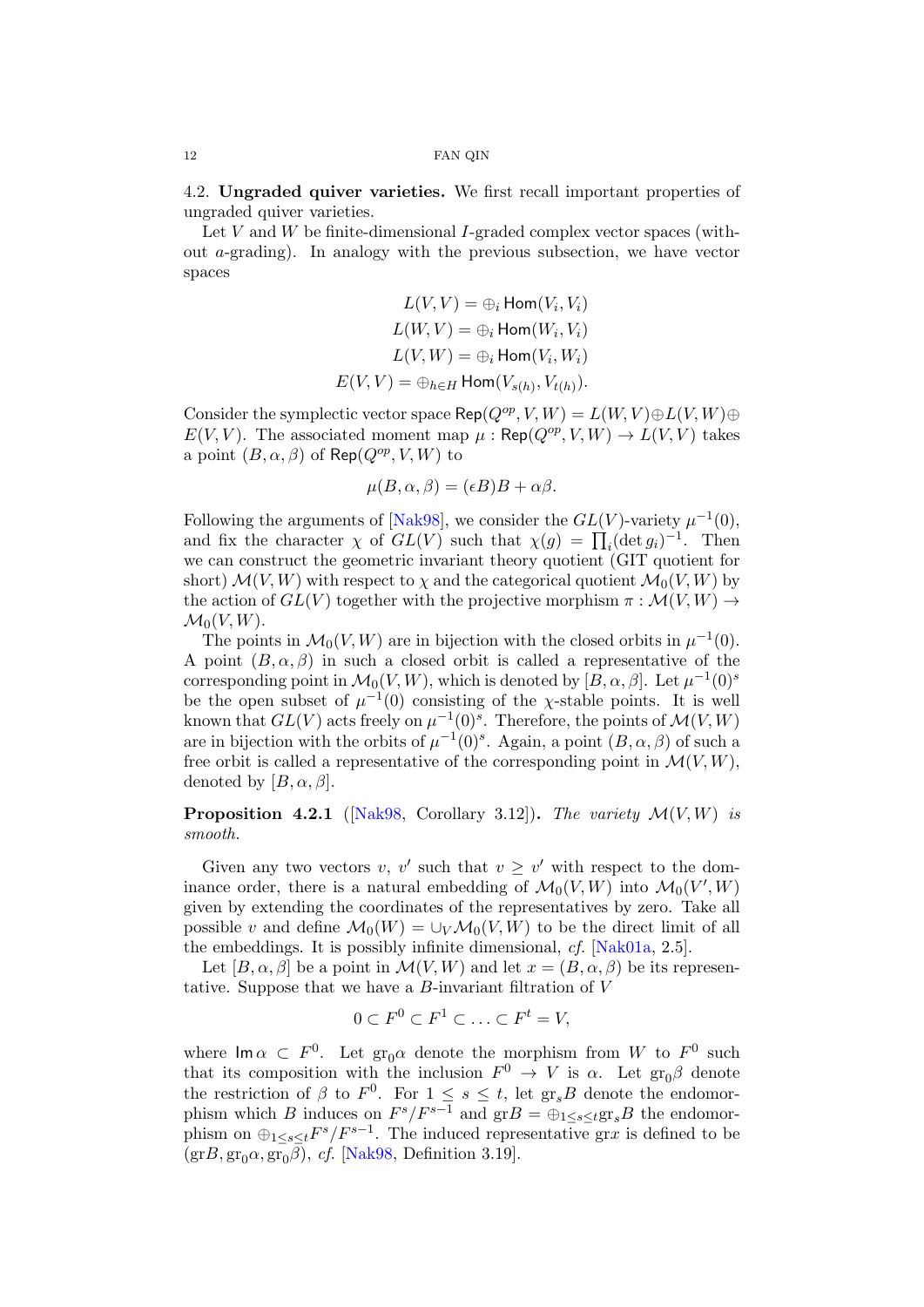**Proposition 4.2.2.** [\[Nak98,](#page-43-16) Proposition 3.20] Let  $[B, \alpha, \beta]$  be a point in  $\mathcal{M}(V, W)$  and let  $x = (B, \alpha, \beta)$  be its representative. Then there exists a B-invariant filtration of V

$$
0 \subset F^0 \subset F^1 \subset \ldots \subset F^t = V,
$$

such that  $\text{Im }\alpha \subset F^0$  and the induced triple  $\text{gr } x = (\text{gr }B, \text{gr}_0\alpha, \text{gr}_0\beta)$  is a *representative of*  $\pi([B, \alpha, \beta]).$ 

If  $\widehat{G}$  is a subgroup of  $G_v$ , we denote by  $(\widehat{G})$  the conjugacy class of  $\widehat{G}$ . There is a natural stratification  $\mathcal{M}_0(V, W) = \sqcup_{(\widehat{G})} \mathcal{M}_0(V, W)_{(\widehat{G})}$ , such that each stratum is the set of the points  $[B, \alpha, \beta]$  which have representatives  $(B, \alpha, \beta)$  with the stabilizers in the conjugacy class  $(\widehat{G})$ .

<span id="page-12-1"></span>**Proposition 4.2.3** (3.27, [\[Nak98\]](#page-43-16)). Let  $[B, \alpha, \beta]$  be a point in  $\mathcal{M}_0(V, W)_{(\widehat{G})}$ for some nontrivial  $\widehat{G}$ . Then there is a representative  $(B, \alpha, \beta)$  and a decomposition

$$
V = V^{0} \oplus (V^{1})^{\oplus \widehat{v_1}} \oplus \cdots \oplus (V^{r})^{\oplus \widehat{v_r}},
$$

such that we have

- (1)  $B(V^s) \subset V^s$  for each summand  $V^s$ ,  $0 \leq s \leq r$ ;
- (2) if  $s \neq s'$ , there is no isomorphism from  $V^s$  to  $V^{s'}$  that commutes with  $B$ :
- (3) Im  $\alpha$  is contained in  $V^0$ , and  $V^s$  is contained in Ker  $\beta$  for all  $s > 0$ ;
- (4) the restriction of  $(B, \alpha, \beta)$  to  $V^0$  has the trivial stabilizer in  $\prod_{i \in I} GL(V_i^0)$ ;
- (5) the subgroup  $\prod_{i\in I} GL(V_i^s)$  meets  $\widehat{G}$  only in the scalar subgroup  $\mathbb{C}^* \subset$  $GL(V)$ :

<span id="page-12-2"></span>**Remark 4.2.4.** Restricting the equation  $\mu(B, \alpha, \beta) = 0$  to each summand  $V^s$ ,  $s > 0$ , we see that  $V^s$  is a module over the preprojective algebra associated with  $Q^{op}$  with respect to the restriction of the B-action. It has the minimal possible stabilizer  $\mathbb{C}^*$  and a closed orbit under the  $\prod_i GL(V_i^s)$  action. Therefore, it is a representative of a point in the categorical quotient  $\mathcal{M}_0(V^s,0)$ .

We call  $\mathcal{M}_0(V, W)_{({1})}$  the regular stratum and denote it by  $\mathcal{M}_0$ <sup>reg</sup> $(V, W)$ . It is known that the restriction of  $\pi$  gives an isomorphism from  $\pi^{-1}(\mathcal{M}_0^{\text{reg}}(V,W))$ to  $\mathcal{M}_0{}^{\text{reg}}(V,W)$ .

Assume x is a point in  $\mathcal{M}_0^{\text{reg}}(V^0, W)$ , which is naturally embedded into a quotient  $\mathcal{M}_0(V, W)$ . Let T be the tangent space of  $\mathcal{M}_0$ <sup>reg</sup> $(V, W)$  at x. Since  $\mathcal{M}_0^{\text{reg}}(V^0, W)$  is non-empty,  $(V^0, W)$  is *l*-dominant. Define  $W^{\perp}$  =  $\mathbb{C}^{\dim W - C \dim V^0}, V^{\perp} = \mathbb{C}^{\dim V - \dim V^0}.$  We have the following theorem.

<span id="page-12-0"></span>**Theorem 4.2.5** (Theorem 3.3.2, [\[Nak04\]](#page-44-2)). There exist neighborhoods  $U$ ,  $\mathcal{U}_{\mathcal{T}}, \ \mathcal{U}^{\perp} \ \textit{of} \ \textit{x} \ \in \ \mathcal{M}_0(V,W), \ 0 \ \in \ \mathcal{T}, \ 0 \ \in \ \mathcal{M}_0(V^{\perp}, W^{\perp}) \ \textit{respectively, and}$ biholomorphic maps  $\mathcal{U} \to \mathcal{U}_T \times \mathcal{U}^{\perp}$ ,  $\pi^{-1}(\mathcal{U}) \to \mathcal{U}_T \times \pi^{-1}(\mathcal{U}^{\perp})$ , such that the following diagram commutes:

$$
\mathcal{M}(V,W) \supset \pi^{-1}(\mathcal{U}) \longrightarrow \mathcal{U}_T \times \pi^{-1}(\mathcal{U}^{\perp}) \subset T \times \mathcal{M}(V^{\perp}, W^{\perp})
$$

$$
\uparrow \qquad \qquad \downarrow \qquad \qquad \downarrow \qquad \qquad \downarrow \qquad \downarrow \qquad \downarrow \qquad \downarrow \qquad \downarrow \qquad \downarrow \qquad \downarrow \qquad \downarrow \qquad \downarrow \qquad \downarrow \qquad \downarrow \qquad \downarrow \qquad \downarrow \qquad \downarrow \qquad \downarrow \qquad \downarrow \qquad \downarrow \qquad \downarrow \qquad \downarrow \qquad \downarrow \qquad \downarrow \qquad \downarrow \qquad \downarrow \qquad \downarrow \qquad \downarrow \qquad \downarrow \qquad \downarrow \qquad \downarrow \qquad \downarrow \qquad \downarrow \qquad \downarrow \qquad \downarrow \qquad \downarrow \qquad \downarrow \qquad \downarrow \qquad \downarrow \qquad \downarrow \qquad \downarrow \qquad \downarrow \qquad \downarrow \qquad \downarrow \qquad \downarrow \qquad \downarrow \qquad \downarrow \qquad \downarrow \qquad \downarrow \qquad \downarrow \qquad \downarrow \qquad \downarrow \qquad \downarrow \qquad \downarrow \qquad \downarrow \qquad \downarrow \qquad \downarrow \qquad \downarrow \qquad \downarrow \qquad \downarrow \qquad \downarrow \qquad \downarrow \qquad \downarrow \qquad \downarrow \qquad \downarrow \qquad \downarrow \qquad \downarrow \qquad \downarrow \qquad \downarrow \qquad \downarrow \qquad \downarrow \qquad \downarrow \qquad \downarrow \qquad \downarrow \qquad \downarrow \qquad \downarrow \qquad \downarrow \qquad \downarrow \qquad \downarrow \qquad \downarrow \qquad \downarrow \qquad \downarrow \qquad \downarrow \qquad \downarrow \qquad \downarrow \qquad \downarrow \qquad \downarrow \qquad \downarrow \qquad \downarrow \qquad \downarrow \qquad \downarrow \qquad \downarrow \qquad \downarrow \qquad \downarrow \qquad \downarrow \qquad \downarrow \qquad \downarrow \qquad \downarrow \qquad \downarrow \qquad \downarrow \qquad \downarrow \qquad \downarrow \qquad \downarrow \qquad \downarrow \qquad \downarrow \qquad \downarrow \qquad \downarrow \qquad \downarrow \qquad \downarrow \qquad \downarrow \qquad \downarrow \qquad \downarrow \q
$$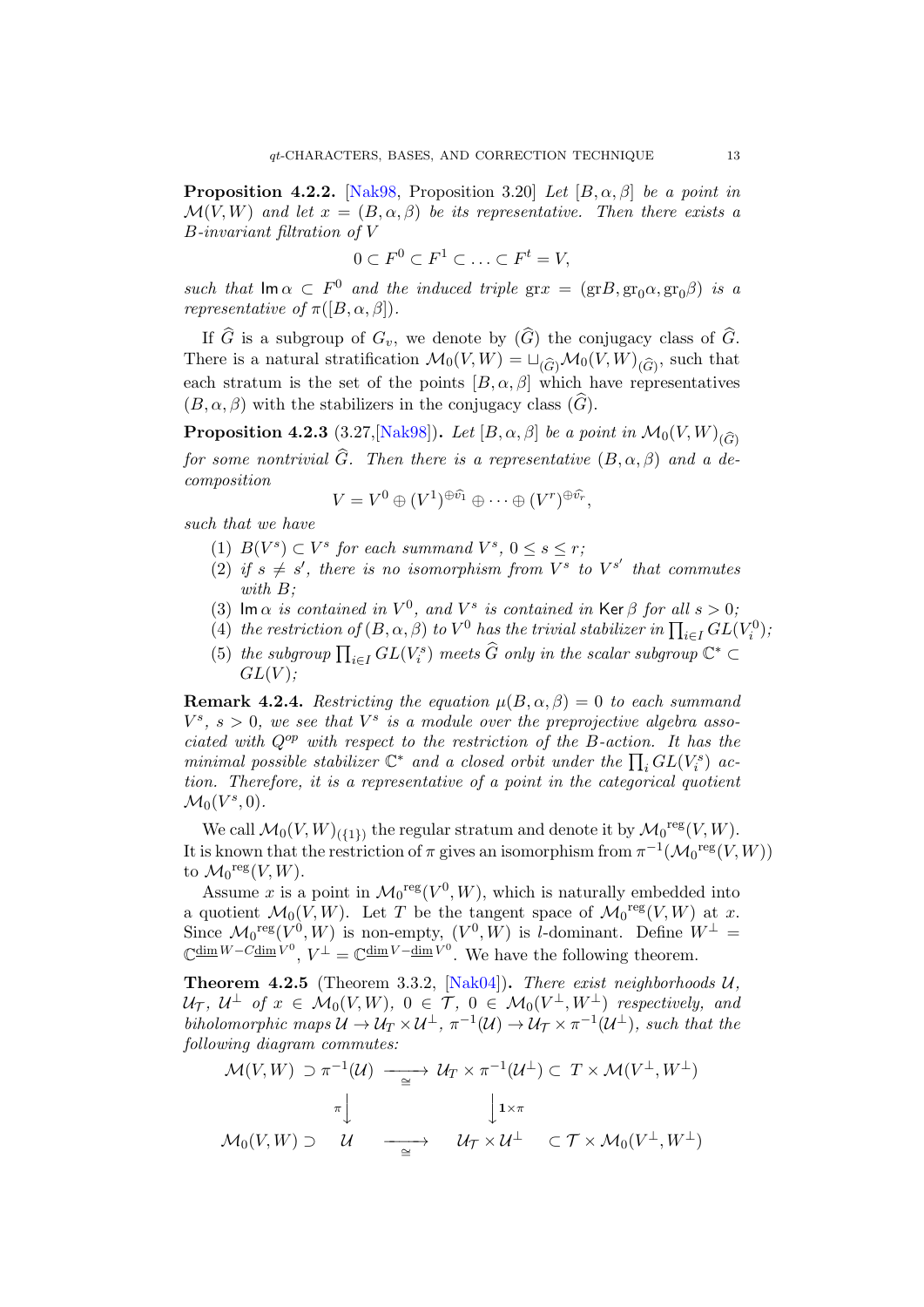For any two I-graded vector spaces  $V, V',$  define  $L(V, V') = \bigoplus_i \text{Hom}(V_i, V'_i)$ ,  $E(V, V') = \bigoplus_h \text{Hom}(V_{s(h)}, V'_{t(h)}).$ 

For a point  $(B, \alpha, \beta) \in \mu^{-1}(0)$ , we consider the following complex

<span id="page-13-2"></span>(10) 
$$
L(V, V) \xrightarrow{\iota} E(V, V) \oplus L(W, V) \oplus L(V, W) \xrightarrow{d\mu} L(V, V),
$$

where  $d\mu$  is the differential map of  $\mu$ , and for  $\xi \in L(V, V)$ , we have

(11) 
$$
\iota(\xi) = (\bigoplus_{h \in \Omega} (B_h \xi - \xi B_h)) \oplus (-\xi \alpha) \oplus (\beta \xi).
$$

Then the tangent space of  $\mathcal{M}(V, W)$  at  $[B, \alpha, \beta]$  is isomorphic to the middle cohomology of this complex.

<span id="page-13-0"></span>4.3. Graded quiver varieties as fixed point sets. Let  $V$  and  $W$  be as in Section [4.2.](#page-11-0) Using the fixed point technique developed in [\[Nak01a\]](#page-43-13), we can deduce the properties of our graded quiver varieties from their ungraded version in Section [4.2.](#page-11-0)

Choose a torus action<sup>[3](#page-13-1)</sup> of  $\mathbb{C}^*$  on Rep( $Q^{op}, V, W$ ), such that for any  $\varepsilon \in \mathbb{C}^*$ , we have

$$
\varepsilon(\alpha,\beta,b_h,b_{\overline{h}})=(\varepsilon^n\alpha,\varepsilon^n\beta,\varepsilon^{2(s(h)-t(h))}b_h,\varepsilon^{2(n-s(h)+t(h))}b_{\overline{h}}).
$$

Taking into account of the natural action of  $GL(W)$  on  $\mathsf{Rep}(Q^{op}, V, W)$ , we get a group action of  $GL(W) \times \mathbb{C}^*$  on this space.

Since the actions of  $GL(W) \times \mathbb{C}^*$  and  $GL(V)$  commute,  $GL(W) \times \mathbb{C}^*$  acts on the quiver varieties  $\mathcal{M}(V, W)$  and  $\mathcal{M}_0(V, W)$  and it commutes with the projective morphism  $\pi$ .

Take a pair  $(s, \varepsilon)$ , such that  $s \in GL(W)$  is semisimple, and  $\varepsilon$  is not a root of unity. It generates a cyclic subgroup, whose closure with respect to the Zariski topology is denoted by A. As in [\[Nak01a\]](#page-43-13), let  $[B, \alpha, \beta]$  be a point  $\mathcal{M}(V,W)^A$  and  $(B,\alpha,\beta)$  be any representative of it. There exists a group homomorphism  $\rho_{(B,\alpha,\beta)}$  from A to  $GL(V)$  such that for any element  $a \in A$ , we have  $a(B, \alpha, \beta) = \rho_{(B, \alpha, \beta)}(a)^{-1}(B, \alpha, \beta)$ . The conjugacy class of  $\rho_{(B,\alpha,\beta)}$  is independent of the choice of the representative  $(B,\alpha,\beta)$  because the actions of  $GL(V)$  and A commute. So we can denote it by  $[\rho_{[B,\alpha,\beta]}].$ 

**Lemma 4.3.1** ([\[Nak01a,](#page-43-13) Section 4.1]). The map from  $\mathcal{M}(V, W)^A$  to the conjugacy classes of the group homomorphisms from  $A$  to  $GL(V)$ , sending  $[B, \alpha, \beta]$  to  $[\rho_{[B,\alpha,\beta]}],$  is locally constant.

*Proof.* Since A is generated by the element  $a = (s, \varepsilon)$ , it suffices to study the conjugacy class  $[\rho_{[B,\alpha,\beta]}(a)].$ 

First, we show that  $[\rho_{B,\alpha,\beta]}(a)]$  is continuous in  $[B,\alpha,\beta]$ . Recall that  $\mu^{-1}(0)^s$  is a principal  $GL(V)$ -bundle over  $\mathcal{M}(V, W)$ . Denote the fibre map by  $p$ . Take a trivialization. Let  $U$  be any chart. For any continuous curve  $[x(t)], 0 \le t \le 1$ , the curve  $[x^U(t)] = U \cap [x(t)]$  in  $U \cap \mathcal{M}(V, W)^A$  can be lifted to a continuous curve  $x^U(t) = [x^U(t)] \times \{e\}$  in  $(U \times GL(V)) \cap p^{-1}(\mathcal{M}(V, W)^A)$ , where  $e$  denotes the identity of  $GL(V)$ . Then the fibre coordinates of the continuous curve  $a^{-1}x^U(t)$  are described by  $\rho_{x(t)}(a)$ . Recall that the transition between different charts is given by conjugating. Therefore, the conjugacy class  $[\rho_{[x(t)]}(a)]$  is continuous on the curve  $[x(t)]$ .

<span id="page-13-1"></span><sup>3</sup>The choice is not unique. In fact, different choices might give isomorphic graded quiver varieties.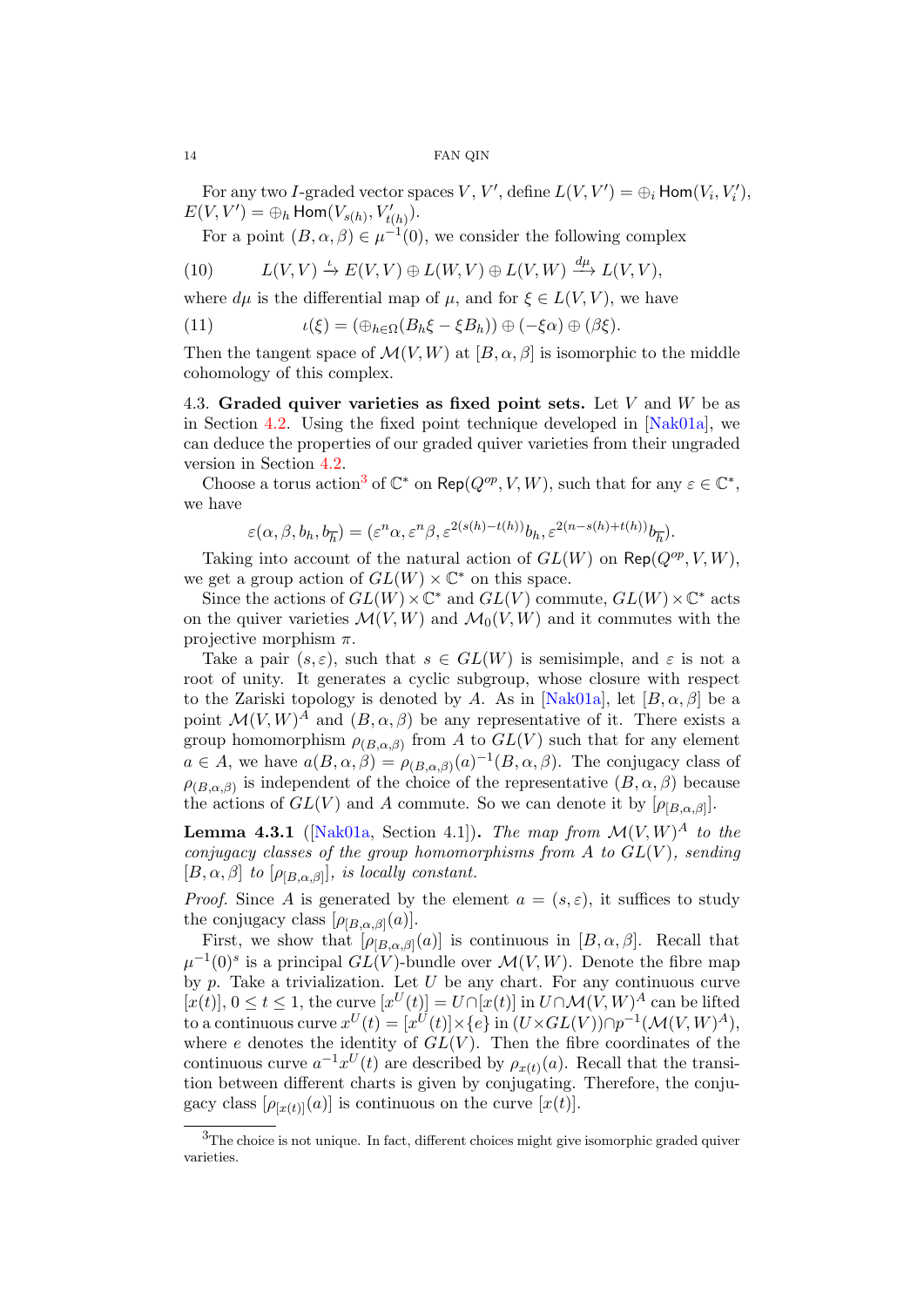Since s is semi-simple and  $\rho : A \to GL(V)$  is a group homomorphism, the Jordan form of  $\rho_{x(t)}(a)$  is a discrete subset in the set of the conjugacy classes of  $GL(V)$ . Therefore,  $[\rho_{[x(t)]}(a)]$  is locally constant.

We denote the collection of the points  $[B, \alpha, \beta]$  with the common conjugacy class  $[\rho]$  by  $\mathcal{M}([\rho])$ . Then  $\mathcal{M}([\rho])$  is a union of connected components of  $\mathcal{M}(V,W)^A$ . It follows that we have  $\pi \mathcal{M}(V,W)^A = \bigcup_{[\rho]} \pi \mathcal{M}([\rho]) =$  $L_{\lbrack\rho\rbrack} \pi \mathcal{M}(\lbrack\rho\rbrack)$ . Denote each stratum  $\pi \mathcal{M}(\lbrack\rho\rbrack)$  by  $\mathcal{M}_0(\lbrack\rho\rbrack)$ .

Fix the conjugacy class  $[\rho]$ . Using the eigenvalues and the eigenspaces of s and  $\rho(s, \varepsilon)$ , we can endow W and V with gradings. Assume W and V have eigenspace decompositions  $W = \bigoplus_i W_i = \bigoplus_{i : a \in \mathbb{Z}} W_i(a), V = \bigoplus_i V_i =$  $\oplus_{i;a\in\mathbb{Z}}V_i(a+\frac{1}{2})$  $\frac{1}{2}$ ), where  $W_i(a)$  and  $V_i(a + \frac{1}{2})$  $\frac{1}{2}$ ) have eigenvalues  $\varepsilon^{2(an+i-1)}$ ,  $\varepsilon^{2((a+\frac{1}{2})n+i-1)}$  respectively. Associate to  $[\rho(s,\varepsilon)]$  the bigraded vectors  $w=$  $(\dim W_i(a)), v = (\dim V_i(a)).$  We can identify  $\mathcal{M}([\rho])$  with the graded quiver variety  $\mathcal{M}^{\bullet}(v, w)$ . Similarly, the graded categorical quotient  $\mathcal{M}_0^{\bullet}(v, w)$  is identified with the subvariety  $\mathcal{M}_0([\rho])$  of  $\mathcal{M}_0(V, W)$ .

**Remark 4.3.2.** If we take the  $\mathbb{C}^*$ -action in [\[Nak11\]](#page-44-3), the representatives of the fixed points in the sub-varieties  $\mathcal{M}([\rho])$  do not take the form of representations of the quiver in Figure [3.](#page-10-0) For example, let the quiver Q be given by Figure [1.](#page-6-1) For simplicity, let us assume  $w_2 = 0$ . Then these representatives are representations of the quiver in Figure  $\chi$ , where the black arrows arise from those of  $Q^{op}$ , the green arrows arise from those of Q, and the orange arrows correspond to the linear maps  $\alpha_i(a)$ ,  $\beta_i(a)$ ,  $i \in I$ ,  $a \in \mathbb{Z}$ .

Such representations do not suit our purpose.

<span id="page-14-0"></span>

FIGURE 4. The vector space  $\mathsf{Rep}^{\bullet}(Q^{op}, v, w)$  for Q acyclic and the  $\mathbb{C}^*$ -action of [\[Nak11\]](#page-44-3)

The graded version of Proposition [4.2.1](#page-11-1) implies that the graded quiver variety  $\mathcal{M}^{\bullet}(V, W)$  is smooth.

Proposition 4.3.3 ([\[Nak94,](#page-43-17) Corollary 5.5] [\[Nak01a,](#page-43-13) Proposition 4.1.2]).  $\mathcal{M}([\rho])$  is homotopic to  $\mathcal{L}(V, W) \cap \mathcal{M}([\rho]).$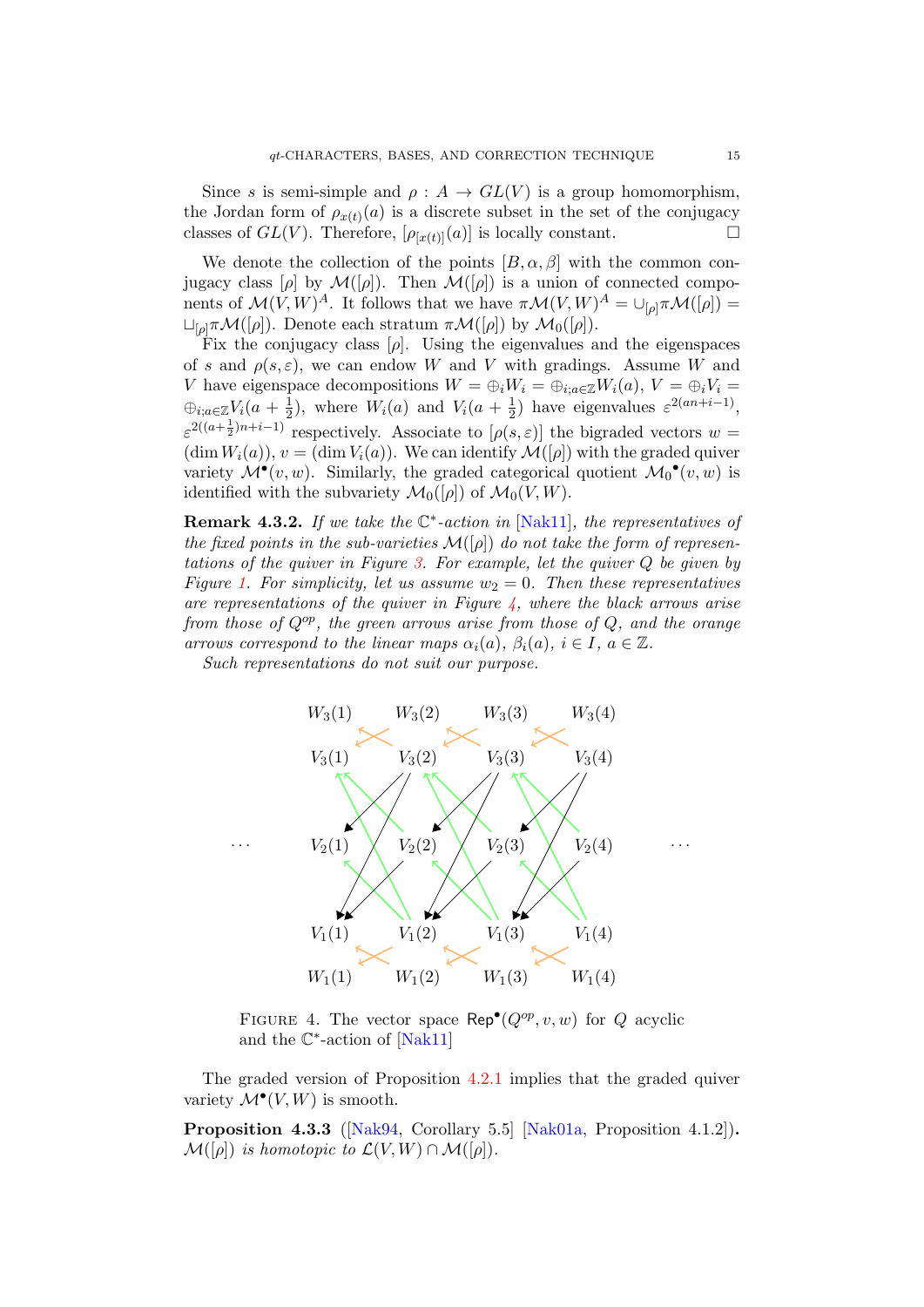Proof. By using Slodowy's technique [\[Slo80,](#page-44-6) Section 4.3], Nakajima has shown that  $\mathcal{M}(V, W)$  is homotopic to  $\mathcal{L}(V, W)$  in [\[Nak94\]](#page-43-17), and he has also proved this proposition with a different  $GL(W) \times \mathbb{C}^*$ -action in [\[Nak01a\]](#page-43-13). The technique remains valid here. We shall briefly recall it.

Equip the space  $\mathsf{rep}(Q^{op}, V, W)$  with the  $\mathbb{C}^*$ -action such that we have  $\varepsilon(B_h, B_{\overline{h}}, \alpha, \beta) = (B_h, \varepsilon B_{\overline{h}}, \alpha, \varepsilon \beta)$  for any  $\varepsilon \in \mathbb{C}^*$ . It commutes with the  $GL(V)$ -action. Furthermore, the set of the stable points  $\mu^{-1}(0)^s$  is invariant under this action. Therefore, we obtain a  $\mathbb{C}^*$ -action on  $\mathcal{M}(V, W)$ . We have

(12) 
$$
\mathcal{L}(V, W) = \{ [x] \in \mathcal{M}(V, W) | \lim_{\varepsilon \to \infty} \varepsilon[x] \text{ exists} \}.
$$

Now the technique of Slodowy  $[Slo80, 4.3]$  $[Slo80, 4.3]$  implies that, via this  $\mathbb{C}^*$ -action,  $\mathcal{M}(V, W)$  retracts to a neighborhood of  $\mathcal{L}(V, W)$ , such that  $\mathcal{L}(V, W)$  is a strong deformation retract of this neighborhood.

Because our A-action commutes with this  $\mathbb{C}^*$ -action, we can apply the above constructions to the A-fixed subsets  $\mathsf{Rep}^{\bullet}(Q^{op}, v, w), \mathcal{M}^{\bullet}(v, w), \mathcal{L}^{\bullet}(v, w)$ . Then the proposition is verified.  $\Box$ 

Let us define  $\mathcal{M}_0^{\bullet \text{reg}}(v, w) = \mathcal{M}_0^{\bullet \text{reg}}([\rho]) = \pi(\pi^{-1}(\mathcal{M}_0^{\text{reg}}(V, W)) \cap \mathcal{M}([\rho])).$ Then the morphism  $\pi$  is an isomorphism from  $\pi^{-1}(\mathcal{M}_0^{\bullet \text{reg}}(v,w))$  to  $\mathcal{M}_0^{\bullet \text{reg}}(v,w)$ .

The maps in Theorem [4.2.5](#page-12-0) commute with the  $GL(W) \times \mathbb{C}^*$  action. Restrict the maps to the subvarieties  $\mathcal{M}^{\bullet}(v,w)$ ,  $\mathcal{M}^{\bullet}(v^{\perp},w^{\perp})$  of  $\mathcal{M}(V,W)$ ,  $\mathcal{M}(V^{\perp}, W^{\perp})$  respectively. We obtain a transversal slice theorem for graded quiver varieties.

For any  $x \in \mathcal{M}_0^{\bullet \text{reg}}(v^0, w) \subset \mathcal{M}_0^{\bullet}(v, w)$ , let T denote the its tangent space in  $\mathcal{M}_0^{\bullet \text{reg}}(v, w)$ . Define  $w^{\perp}$  and  $v^{\perp}$  to be  $w - C_q v^0$  and  $v^{\perp} = v - v^0$ respectively.

<span id="page-15-3"></span>**Theorem 4.3.4** (Transversal slice). There exist neighborhoods  $\mathcal{U}, \mathcal{U}_{\mathcal{T}}, \mathcal{U}^{\perp}$ of x in  $\mathcal{M}_0^{\bullet}(V,W)$  and the origins in T,  $\mathcal{M}_0^{\bullet}(v^{\perp}, w^{\perp})$  respectively, and biholomorphic maps  $\mathcal{U} \to \mathcal{U}_{\mathcal{T}} \times \mathcal{U}^{\perp}$ ,  $\pi^{-1}(\mathcal{U}) \to \mathcal{U}_{\mathcal{T}} \times \pi^{-1}(\mathcal{U}^{\perp})$ , such that the following diagram commutes:

$$
\mathcal{M}^{\bullet}(v, w) \supset \pi^{-1}(\mathcal{U}) \longrightarrow \mathcal{U}_{\mathcal{T}} \times \pi^{-1}(\mathcal{U}^{\perp}) \subset \mathcal{T} \times \mathcal{M}(v^{\perp}, w^{\perp})
$$

$$
\pi \downarrow \qquad \qquad \downarrow 1 \times \pi
$$

$$
\mathcal{M}_0^{\bullet}(v, w) \supset \mathcal{U} \longrightarrow \mathcal{U}_{\mathcal{T}} \times \mathcal{U}^{\perp} \subset \mathcal{T} \times \mathcal{M}_0^{\bullet}(v^{\perp}, w^{\perp})
$$

Notice that the fibre  $\pi^{-1}(x)$  is biholomorphic to the fibre  $\mathcal{L}^{\bullet}(v^{\perp}, w^{\perp})$  over the origin.

<span id="page-15-0"></span>**Proposition 4.3.5.** The affine graded quiver variety  $\mathcal{M}_0^{\bullet}(v, w)$  admits a stratification

<span id="page-15-1"></span>(13) 
$$
\sqcup_{(v',w)\geq(v,w)} \mathcal{M}_0^{\bullet \text{reg}}(v',w).
$$

Proof. It suffices to show

<span id="page-15-2"></span>(14) 
$$
\pi(\mathcal{M}(V,W)^A) = \sqcup_{V'} \pi(\pi^{-1}(\mathcal{M}_0^{\text{reg}}(V',W)) \cap \mathcal{M}(V,W)^A)
$$

for each pair of vector spaces  $(V, W)$ . Then we obtain [\(13\)](#page-15-1) by restricting [\(14\)](#page-15-2) to the subvariety  $\mathcal{M}_0^{\bullet}(v, w) = \mathcal{M}_0([\rho])$  for the conjugacy class  $[\rho]$  associated with  $(v, w)$ .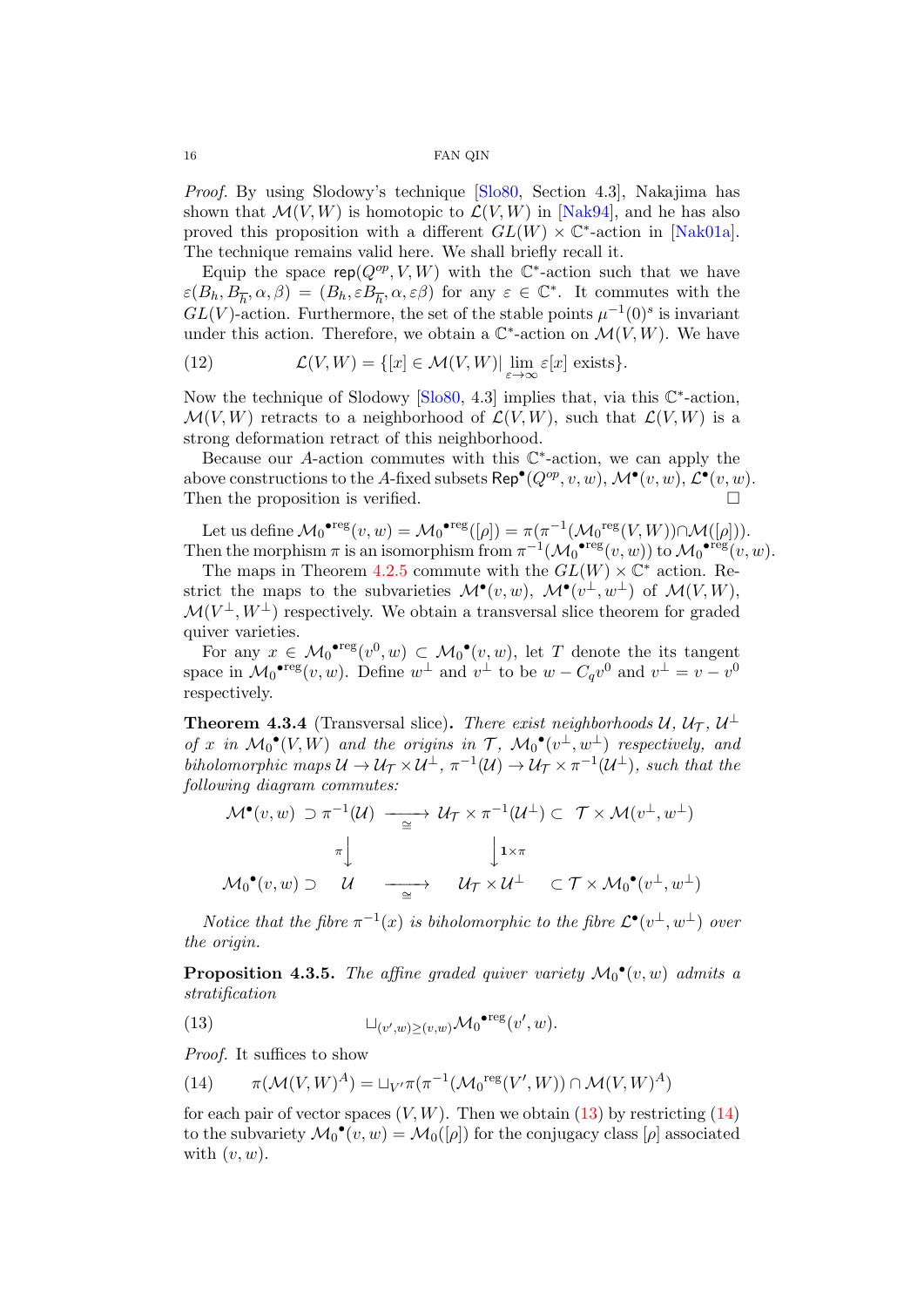We claim that every point  $[B, \alpha, \beta]$  of  $\pi(\mathcal{M}(V, W)^A)$  is contained in the right hand side of [\(14\)](#page-15-2). Using Proposition [4.2.3](#page-12-1) and Remark [4.2.4,](#page-12-2) we see that  $[B, \alpha, \beta]$  belongs to some  $\mathcal{M}_0(V, W)_{(\widehat{G})}$ . If G equals  $\{e\}$ , the claim is true. Otherwise, choose the representative  $(B, \alpha, \beta)$  in Proposition [4.2.3](#page-12-1) and consider the B actions on all the summand  $V^s$ ,  $s > 0$ . If the actions are trivial,  $[B, \alpha, \beta]$  lies in the regular stratum  $\mathcal{M}_0^{\text{reg}}(V^0, W)$ , and the claim follows easily. If the action is nontrivial for some  $V^s$ ,  $s > 0$ , we obtain a point other than 0 in the categorical quotient  $\mathcal{M}_0(V^s,0)$ . Because the  $GL(W) \times \mathbb{C}^*$ -action is compatible with the decomposition of V in Proposition [4.2.3,](#page-12-1)  $\rho_{(B,\alpha,\beta)}$  stabilizes the decomposition. Let  $v^s$  be the bigraded vector associated with the  $\rho_{(B,\alpha,\beta)}$ -action on  $V^s$ . As in Remark [4.2.4,](#page-12-2)  $V^s$  is a representative of a nonzero point in  $\mathcal{M}_0^{\bullet}(v^s,0)$ . However in our setting  $\mathcal{M}_0^{\bullet}(v^s,0)$  is the categorical quotient of the  $v^s$ -dimensional representations of some acyclic quiver, which is always equal to  $\{0\}$ . This contradiction implies that the B-action on  $V^s$  must be trivial.

Remark 4.3.6. When Q is of Dynkin type, the ungraded version of the proposition holds, cf.  $[Nak01a, Proposition 2.6.3]$  $[Nak01a, Proposition 2.6.3]$ . However, it does not necessarily hold when Q is not of Dynkin type, cf. Example 10.10 in [\[Nak98\]](#page-43-16). In general, whether the proposition is true or not depends on the choice of the  $GL(W) \times \mathbb{C}^*$ -action.

Let m be any integer. Following [\[Nak01a,](#page-43-13) Section 2.8], we define a  $\mathbb{C}^*$ module structure  $L(m)$  on  $\mathbb C$  by

$$
(15) \qquad \qquad \varepsilon \cdot v = \varepsilon^m v,
$$

where  $\varepsilon \in \mathbb{C}^*, v \in \mathbb{C}$ .

For a  $\mathbb{C}^*$ -module M, we denote the  $\mathbb{C}^*$ -module  $L(m) \otimes_{\mathbb{C}} M$  by  $q^m M$ .

As in [2.9, [\[Nak01a\]](#page-43-13)],  $\mu^{-1}(0)^s$  is a principal  $GL(V)$ -bundle over  $\mathcal{M}(V, W)$ . Therefore, for any  $i \in I$ , we can view the vector space  $V_i$  as an associated vector bundle by using the natural  $GL(V_i)$  action. Also, it is naturally a  $GL(W) \times \mathbb{C}^*$ -equivariant vector bundle such that  $GL(W)$  acts trivially. Similarly, we view  $W_i$  as a  $GL(W) \times \mathbb{C}^*$ -equivariant vector bundle over  $\mathcal{M}(V, W)$  by using the  $GL(W_i) \times \mathbb{C}^*$  action such that  $\mathbb{C}^*$  acts trivially.

For each  $k \in I$ , we have the following complex  $C_k^* = (\sigma_k, \tau_k)$  of  $GL(W) \times$ C ∗ -equivariant vector bundles:

$$
(16)
$$

$$
C_k^* : q^{-2n}V_k \xrightarrow{\sigma_k} ((\oplus_{j:i < k} q^{2(k-i-n)}V_i^{\oplus b_{ik}}) \oplus (\oplus_{j:j > k} q^{2(j-k)}V_j^{\oplus b_{kj}}) \oplus q^{-n}W_k) \xrightarrow{\tau_k} V_k,
$$

where  $\sigma_k = (\bigoplus_{h \in H, s(h)=k} B_h) \oplus \beta_k$ ,  $\tau_k = \sum_{h \in \Omega, t(h)=k} B_h - \sum_{\overline{h} \in \overline{\Omega}, t(\overline{h})=k} B_{\overline{h}} + \alpha_k$ are  $GL(W) \times \mathbb{C}^*$ -equivariant morphisms. This complex is just the complex in  $[Nak98][4.2]$  $[Nak98][4.2]$  with a modification of  $GL(W) \times \mathbb{C}^*$ -action. Let the middle term be the degree 0 component.

<span id="page-16-0"></span>**Proposition 4.3.7** ( $[Nak01a, Lemma 2.9.2, Lemma 2.9.4]$  $[Nak01a, Lemma 2.9.2, Lemma 2.9.4]$ ). Fix a point  $[B, \alpha, \beta] \in \mathcal{M}(V, W)$  and consider  $C_k^*$  as a complex of vector spaces,  $k \in I$ .

1) The cohomology  $H^{-1}(C_k^*)$  vanishes.

2) If the image  $\pi([B,\alpha,\beta]) \in \mathcal{M}_0(V,W)$  is contained in some regular stratum  $\mathcal{M}_0^{\text{reg}}(V', W) \subset \mathcal{M}_0(V, W)$ , then  $V'$  equals V if and only if  $H^1(C_k^*)$ vanishes for all  $k \in I$ .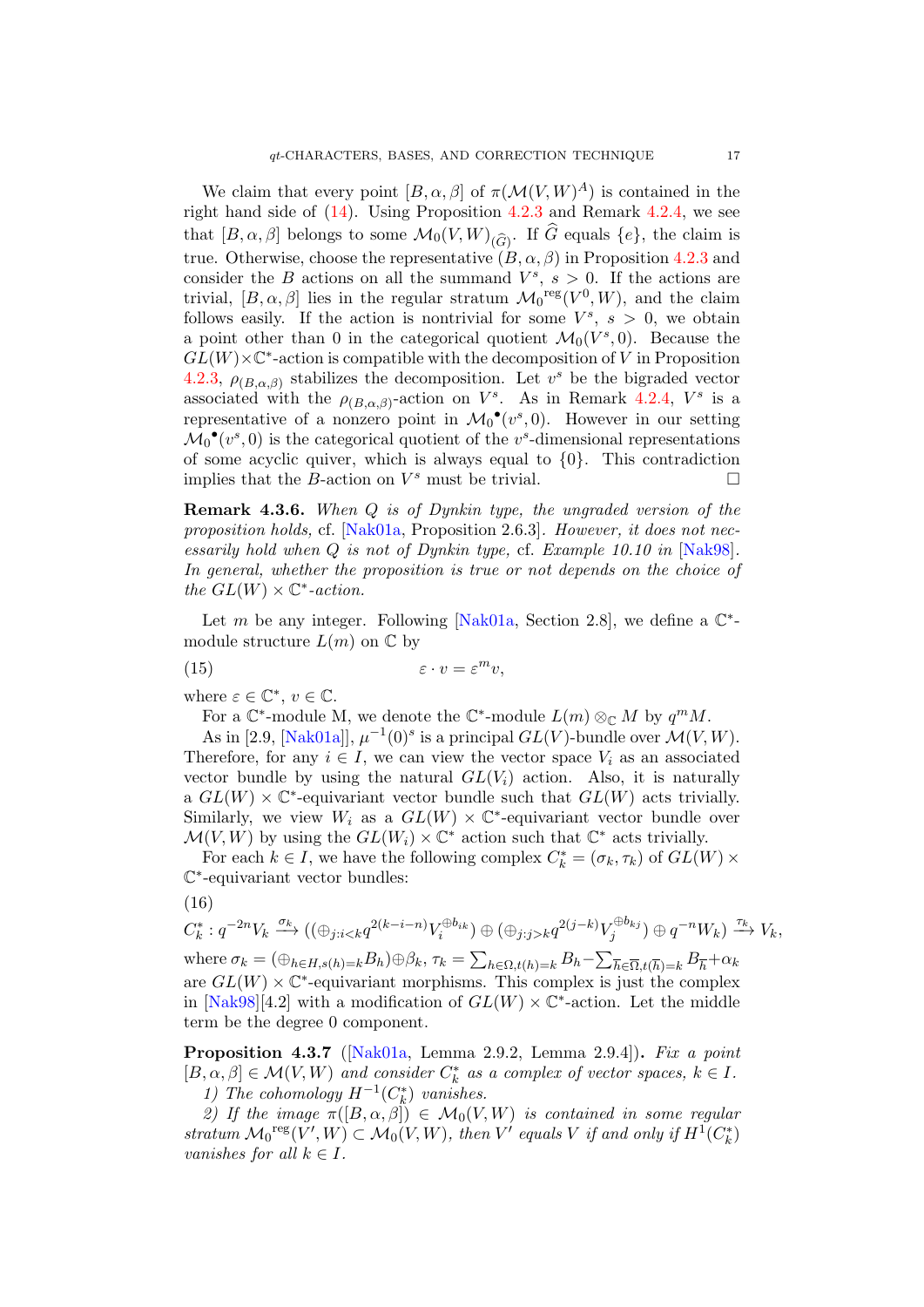Fix a graded quiver variety  $\mathcal{M}^{\bullet}(v, w) = \mathcal{M}([\rho])$ . Let  $(C_k^*)^{\bullet}$  be the restriction of  $C_k^*$  to  $\mathcal{M}^{\bullet}(v, w)$ . Then the complex  $(C_k^*)^{\bullet}$  decomposes as

(17) 
$$
(C_k^*)^{\bullet} = \bigoplus_{b \in \mathbb{Z} + \frac{1}{2}} C_k^*(b),
$$

where the complexes  $C_k^*(b) = (\sigma_k(b), \tau_k(b))$  are given by

(18)

$$
q^{-2n}V_k(b) \xrightarrow{\sigma_k(b)} ((\oplus_{j:i < k} q^{2(k-i-n)}V_i(b)^{\oplus b_{ik}}) \oplus (\oplus_{j:j > k} q^{2(j-k)}V_j(b-1)^{\oplus b_{kj}}) \oplus q^{-n}W_k(b-\frac{1}{2}))
$$
\n
$$
\xrightarrow{\tau_k(b)} V_k(b-1).
$$

The decomposition commutes with the A-action.

We have the following analogue of Proposition [4.3.7](#page-16-0) in graded cases.

<span id="page-17-0"></span>**Proposition 4.3.8.** 1) The cohomology  $H^{-1}((C_k^*)^{\bullet})$  vanishes.

2) The image  $\pi([B,\alpha,\beta]) \in \mathcal{M}_0^{\bullet}(v,w)$  is contained in the regular stratum  $\mathcal{M}_0^{\bullet \text{reg}}(v, w)$  if and only if  $H^1((C_k^*)^{\bullet})$  vanishes,  $\forall k \in I$ .

Proof. Part 1) follows from Proposition [4.3.7](#page-16-0) by restriction. For part 2), we additionally use Proposition [4.3.5.](#page-15-0)

<span id="page-17-4"></span>**Theorem 4.3.9.**  $\mathcal{M}^{\bullet}(v, w)$  is connected.

*Proof.* The statement follows from the arguments in the proof of [\[Nak01a,](#page-43-13) Theorem 5.5.6. Notice that, since our  $GL(W) \times \mathbb{C}^*$ -action is different from that of [\[Nak01a\]](#page-43-13), we don't need the condition  $|b_{ij}| \leq 1, 1 \leq i, j \leq n$ , in [\[Nak01a,](#page-43-13) Theorem 5.5.6].  $\square$ 

As a consequence, the smooth variety  $\mathcal{M}^{\bullet}(v, w)$  is irreducible.

<span id="page-17-1"></span>Proposition 4.3.10 ([\[Nak01a,](#page-43-13) Corollary 5.5.5]). On a nonempty open subset of  $\mathcal{M}^{\bullet}(v, w)$ , we have

(19) 
$$
\text{codim Im }\tau_k(b) = \max(0, -\text{rank}(C_k^*(b))).
$$

<span id="page-17-2"></span>**Lemma 4.3.11.**  $(\text{rank}(C_k^*)^{\bullet})_{k \in I}$  equals  $w - C_q v$ .

<span id="page-17-3"></span>**Proposition 4.3.12.**  $\mathcal{M}_0^{\bullet \text{reg}}(v, w)$  is non-empty if and only if  $(v, w)$  is l-dominant.

*Proof.* This follows from Proposition [4.3.8](#page-17-0) [4.3.10](#page-17-1) and Lemma [4.3.11.](#page-17-2)  $\Box$ 

Because the restriction of  $\pi$  over  $\mathcal{M}_0^{\bullet \text{reg}}(v, w)$  is a local homeomorphism, dim  $\mathcal{M}_0^{\bullet \text{reg}}(v, w)$  can be calculated by Lemma [4.3.19.](#page-19-2)

Remark 4.3.13. In their ongoing work [\[KS13\]](#page-43-18), Bernhard Keller and Sarah Scherotzke use representaiton theory to give explicit constructions of the points in  $\mathcal{M}_0^{\bullet \, \text{reg}}(v, w)$ , where  $(v, w)$  is l-dominant.

<span id="page-17-6"></span>Remark 4.3.14. For any given vector w, by induction on its width with respect to the lexicographical order, one can prove that there are only finitely many v such that  $(v, w)$  is l–dominant. Then Propositions [4.3.12](#page-17-3) and [4.3.5](#page-15-0) imply that  $\mathcal{M}_0^{\bullet}(w) = \cup_v \mathcal{M}_0^{\bullet}(v, w)$  is finite dimensional.

<span id="page-17-5"></span>Corollary 4.3.15. For any l-dominant pairs  $(v, w)$ ,  $(v<sup>0</sup>, w)$ ,  $\mathcal{M}_0^{\bullet \text{reg}}(v<sup>0</sup>, w)$ is contained in the closure of  $\overline{\mathcal{M}_0^{\bullet \text{reg}}(v,w)}$  if and only if  $(v^0, w)$  dominates  $(v, w)$ .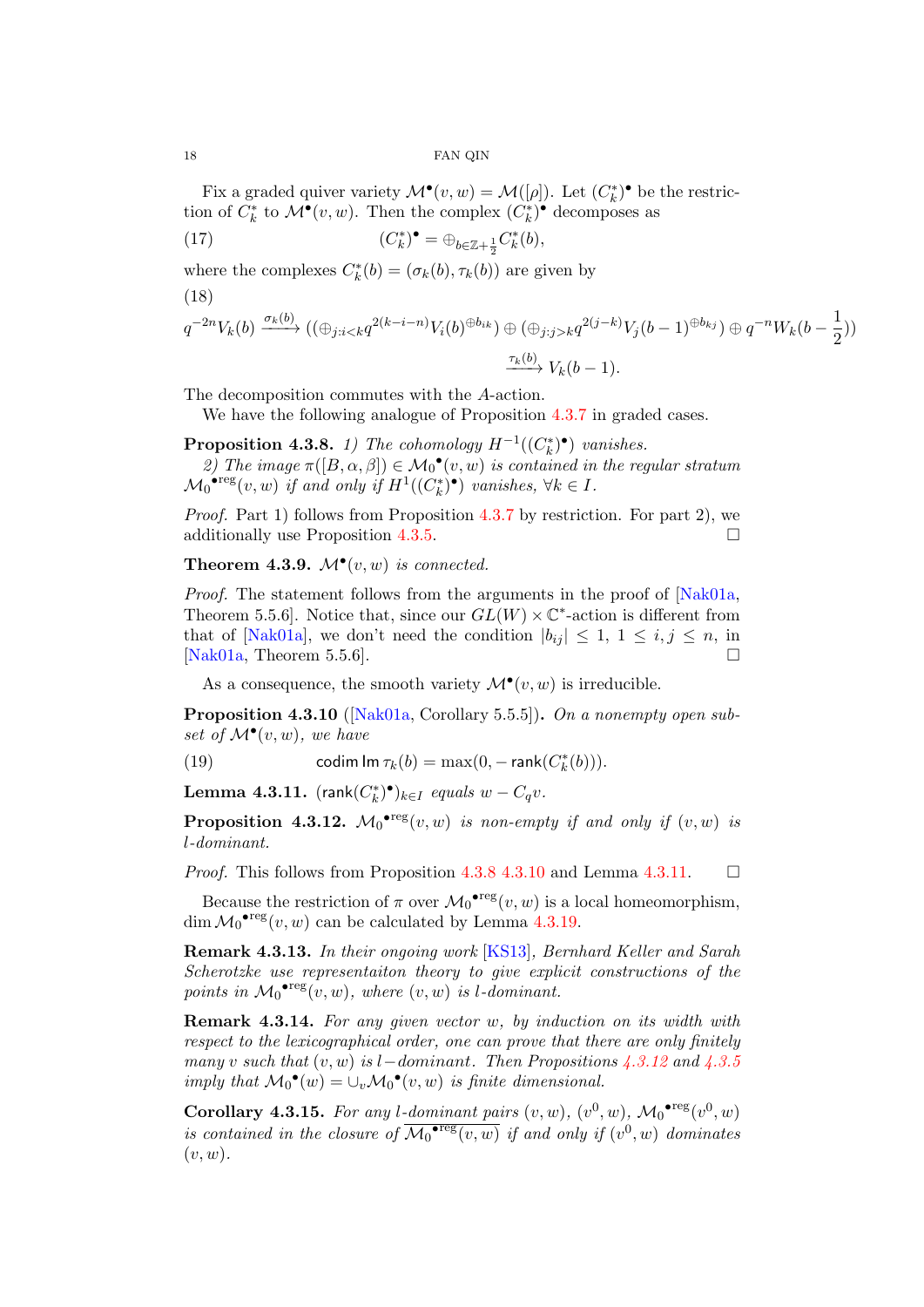Proof. Proposition [4.3.12](#page-17-3) implies that both regular strata are non-empty. By Theorem [4.3.9,](#page-17-4)  $\mathcal{M}_0^{\bullet}(v,w)$  is irreducible. Since  $\mathcal{M}_0^{\bullet \text{reg}}(v,w)$  is a nonempty open subset in  $\mathcal{M}_0^{\bullet}(v, w)$ , its closure equals  $\mathcal{M}_0^{\bullet}(v, w)$ .

If  $(v^0, w) \ge (v, w)$ ,  $\mathcal{M}_0^{\bullet}(v^0, w)$  is naturally embedded into  $\mathcal{M}_0^{\bullet}(v, w)$ . Thus the only if part holds.

Conversely, if  $\mathcal{M}_0^{\bullet \text{reg}}(v^0, w) \subset \overline{\mathcal{M}_0^{\bullet \text{reg}}(v, w)} = \mathcal{M}_0^{\bullet}(v, w)$ , using proposition [4.3.5](#page-15-0) we obtain the if part.

Following [\[Nak04,](#page-44-2) (4.9)], for any given pairs of vectors  $(v^1, w^1)$  and  $(v^2, w^2)$ , we define the following complex of vector bundles over  $\mathcal{M}^{\bullet}(v^1, w^1) \times \mathcal{M}^{\bullet}(v^2, w^2)$ :

<span id="page-18-1"></span>(20) 
$$
\mathsf{L}^{\bullet}(v^1,v^2) \xrightarrow{\sigma^{21}} \mathsf{E}(v^1,v^2) \oplus \mathsf{L}(w^1,v^2) \oplus \mathsf{L}(v^1,w^2) \xrightarrow{\tau^{21}} \mathsf{L}^{\bullet}(v^1,v^2[-1]),
$$

where the middle term has degree 0, and we denote

(21) 
$$
\sigma^{21}(\xi) = (B^2 \xi - \xi B^1) \oplus (-\xi \alpha^1) \oplus \beta^2 \xi,
$$

(22) 
$$
\tau^{21}(C \oplus I \oplus J) = \epsilon B^2 C + \epsilon C B^1 + \alpha^2 J + I \beta^1.
$$

The complex is exact on the left and on the right, cf. the argument in [\[Nak98,](#page-43-16) 3.10].

**Lemma 4.3.16.** The quotient  $\ker \tau^{21}/\mathsf{Im}\,\sigma^{21}$  is a vector bundle over  $\mathcal{M}^\bullet(V^1,W^1)\times$  $\mathcal{M}^\bullet(V^2,W^2)$ .

Proof. By [\[CBJ05\]](#page-42-5), any subvariety of a vector bundle over the smooth variety  $\mathcal{M}^{\bullet}(v^1, w^1) \times \mathcal{M}^{\bullet}(v^2, w^2)$ , whose intersection with every fibre is a vector subspace of constant dimension, is a sub-bundle. Therefore, ker  $\tau^{21}$  is a vector bundle. Let  $(\sigma^{21})^*$  be the transpose (or dual) of  $\sigma^{21}$  restricted to ker  $\tau^{21}$ . Its kernel (ker  $\tau^{21}$ /lm  $\sigma^{21}$ )\* is a sub-bundle of (ker  $\tau^{21}$ )\*. Therefore,  $\ker \tau^{21}$  / Im  $\sigma^{21}$  is again a vector bundle.

Denote the rank of the vector bundle ker  $\tau^{21}$  / lm  $\sigma^{21}$  by  $d((v^1, w^1), (v^2, w^2))$ .

**Lemma 4.3.17.** The rank  $d((v^1, w^1), (v^2, w^2))$  is given by

<span id="page-18-0"></span>(23) 
$$
(w^{1} - C_{q}v^{1}) \cdot v^{2}[-\frac{1}{2}] + v^{1} \cdot w^{2}[-\frac{1}{2}].
$$

Proof. It suffices to calculate the rank of the complex. We have

$$
d((v^1, w^1), (v^2, w^2)) = \sum_{k \in I, a \in \mathbb{Z}} v_k^2 (a - \frac{1}{2}) (\sum_{i:i < k} b_{ik} v_i^1 (a + \frac{1}{2}) + \sum_{j:j > k} b_{kj} v_j^1 (a - \frac{1}{2}))
$$
  
+ 
$$
\sum_{k \in I, a \in \mathbb{Z}} (w_k^1(a) v_k^2(a - \frac{1}{2}) + v_k^1(a - \frac{1}{2}) w_k^2(a - 1))
$$
  
- 
$$
\sum_{k \in I, a \in \mathbb{Z}} v_k^2(a - \frac{1}{2}) (v_k^1(a - \frac{1}{2}) + v_k^1(a + \frac{1}{2}))
$$
  
= 
$$
\sum_{k,a} (v_k^2(a - \frac{1}{2}) (-C_q v^1)_k(a) + w_k^1(a) v_k^2(a - \frac{1}{2}) + w_k^2(a) v_k^1(a + \frac{1}{2}))
$$
  
= 
$$
-v^2[-\frac{1}{2}] \cdot C_q v^1 + w^1 \cdot v^2[-\frac{1}{2}] + w^2 \cdot v^1[\frac{1}{2}]
$$
  
= RHS.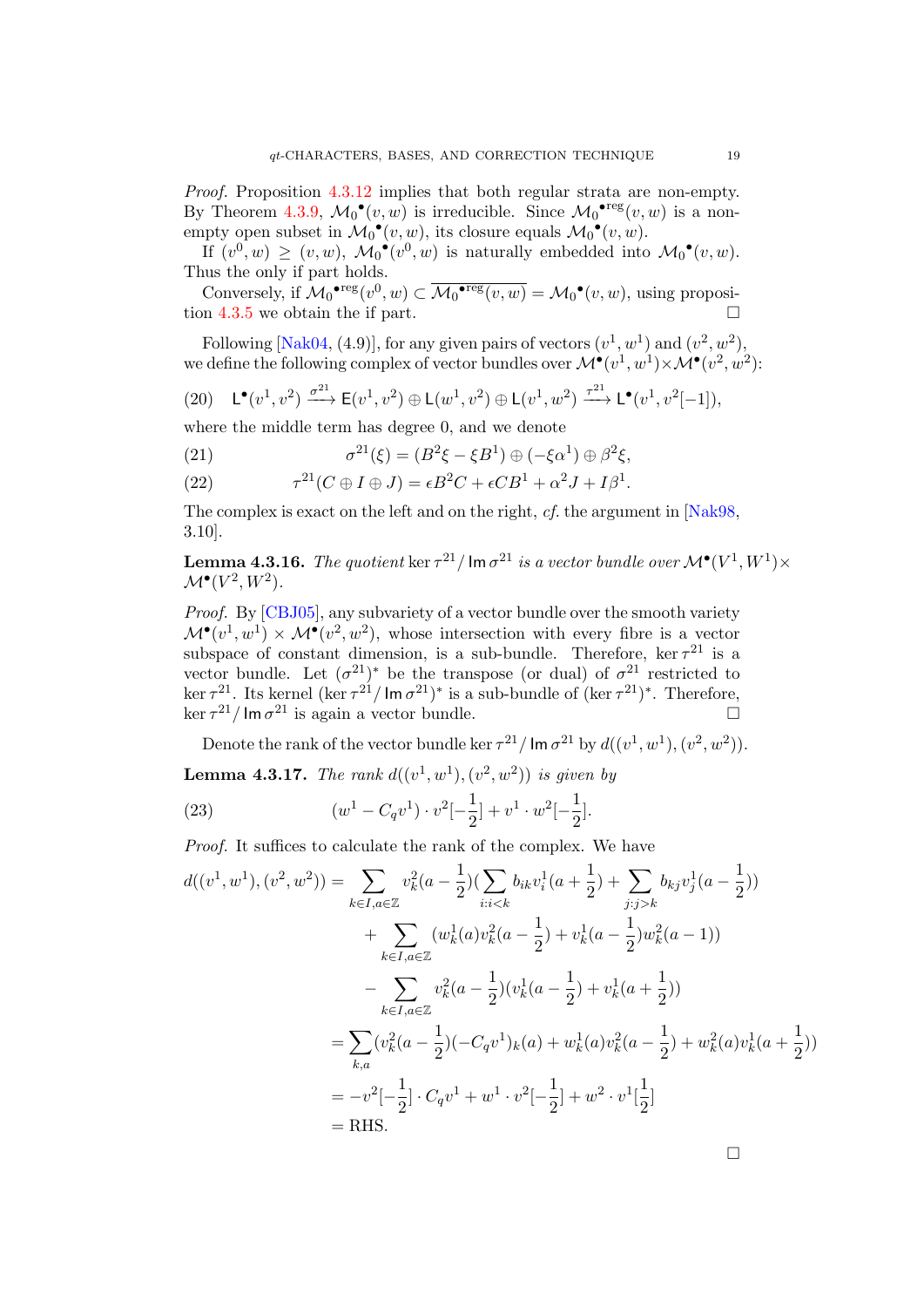**Remark 4.3.18.** Using equation  $(6)$ , we can easily rewrite the quadratic form  $(23)$  as

(24) 
$$
d((v^1, w^1), (v^2, w^2)) = v^1[\frac{1}{2}] \cdot (w^2 - C_q v^2) + w^1[\frac{1}{2}] \cdot v^2.
$$

The reader is invited to compare this expression with  $[Nak04, (2.1)].$  $[Nak04, (2.1)].$ 

Let  $[B, \alpha, \beta]$  be any point in  $\mathcal{M}^{\bullet}(v, w) = \mathcal{M}([\rho]) \subset \mathcal{M}(V, W)$ . The tangent space of  $\mathcal{M}^{\bullet}(v, w)$  at  $[B, \alpha, \beta]$  is the A-fixed part of the tangent space of  $\mathcal{M}(V, W)$  at the same point. The A-fixed part of complex [\(10\)](#page-13-2) over this point is just

(25) 
$$
L(v, v[-1]) \xrightarrow{\iota} E(v, v) \oplus L(v, w) \oplus L(w, v) \xrightarrow{d\mu} L(v, v[1]).
$$

Comparing it with the complex [\(20\)](#page-18-1), we have the following result.

<span id="page-19-2"></span>**Lemma 4.3.19.** The dimension of  $\mathcal{M}^{\bullet}(v, w)$  equals  $d((v, w), (v, w))$ .

<span id="page-19-3"></span>**Theorem 4.3.20** ([\[Nak01a,](#page-43-13) Theorem 7.4.1]). The odd homology of  $\mathcal{L}^{\bullet}(v, w)$ vanishes. And we have a nondegenerate pairing between  $H_*(\mathcal{L}^{\bullet}(v,w))$  and  $H_*(\mathcal{M}^\bullet(v,w)).$ 

Proof. We refer the reader to [\[Nak01a,](#page-43-13) Section 7] for the proof. This theorem is just a consequence of [\[Nak01a,](#page-43-13) Theorem 7.4.1].  $\Box$ 

### 5. *qt*-CHARACTERS

<span id="page-19-0"></span>In the study of finite dimensional representations of quantum affine algebras, Nakajima invented the t-analogues of the q-characters (qt-characters for short) [\[Nak04\]](#page-44-2), which are defined as the generating series of the Betti numbers of the graded quiver varieties. In this section, we generalize his constructions for our graded quiver varieties and introduce a new t-deformation.

<span id="page-19-1"></span>5.1. Quadratic forms. For any pairs  $(v, w)$ ,  $(v', w')$ , recall that we have the quadratic form  $d((v, w), (v', w'))$  given by  $(23)$ , whose geometric meaning is explained by Lemma [4.3.19.](#page-19-2) Let us further define the quadratic forms  $\tilde{d}'((v, w), (v', w')), \tilde{d}'_W(w, w')$  to be  $\mathcal{E}'(w, w')$  such that

$$
\widetilde{d}'_W(w, w') = -w[\frac{1}{2}] \cdot C_q^{-1}w',
$$

$$
\mathcal{E}'(w, w') = -w[\frac{1}{2}] \cdot C_q^{-1}w' + w'[\frac{1}{2}] \cdot C_q^{-1}w,
$$

$$
\widetilde{d}'((v, w), (v', w')) = d((v, w), (v', w')) + \widetilde{d}'_W(w, w').
$$

Our definitions are slightly different from those of [\[Nak04\]](#page-44-2). It follows from our definitions that  $\tilde{d}'((0, w), (0, w')) = \tilde{d}'_W(w, w').$ 

**Lemma 5.1.1.** The form  $\tilde{d}'((v, w), (v', w'))$  equals  $\tilde{d}'((0, w - C_qv), (0, w' - C_qv'))$  $C_qv')$ ).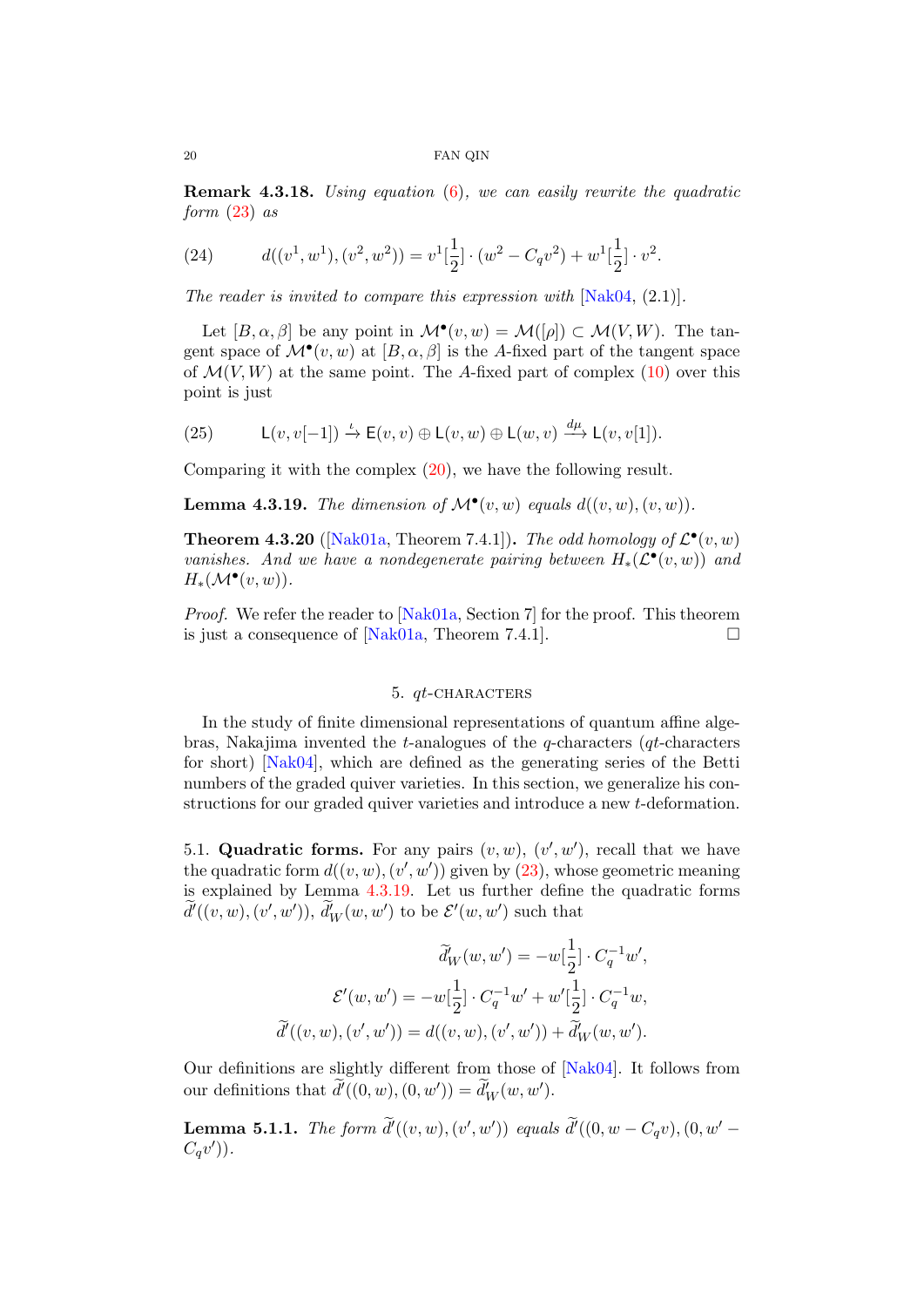### Proof. We have

$$
\widetilde{d}'((v, w), (v', w')) = (w - C_q v) \cdot v'[-\frac{1}{2}] + v \cdot w'[-\frac{1}{2}] - w[\frac{1}{2}] \cdot C_q^{-1} w'\n= (w - C_q v) \cdot v'[-\frac{1}{2}] + v \cdot C_q C_q^{-1} w'[-\frac{1}{2}] - w[\frac{1}{2}] \cdot C_q^{-1} w'\n\frac{(6)}{2} (w - C_q v) \cdot v'[-\frac{1}{2}] + C_q v \cdot C_q^{-1} w'[-\frac{1}{2}] - w[\frac{1}{2}] \cdot C_q^{-1} w'\n= -(w - C_q v)[\frac{1}{2}] \cdot C_q^{-1} (w' - C_q v')\n= \widetilde{d}'((0, w - C_q v), (0, w' - C_q v')).
$$

Define  $e_{k,a}$  to be the unit  $I \times \mathbb{Z}$ -graded vector concentrated at the degree  $(k, a)$ . Define  $p_{i,j} = \dim \text{Hom}_{\text{mod } \mathbb{C} Q}(P_i, P_j)$ .

<span id="page-20-0"></span>**Lemma 5.1.2.** 1) For any  $a \in \mathbb{Z}$  and  $i, j \in I$ , we have

(26) 
$$
\mathcal{E}'(e_{i,a}, e_{j,a}) = 0,
$$

$$
\mathcal{E}'(e_{i,a}, e_{j,a-1}) = -p_{ji},
$$

(28) 
$$
\mathcal{E}'(e_{i,a-1}+e_{i,a},e_{j,a-1}+e_{j,a})=p_{ij}-p_{ji}.
$$

2) Let  $B_{\widetilde{Q}}$  be the  $2n \times 2n$ -matrix associated with  $\widetilde{Q}_1^z$  the level 1 ice quiver with z-pattern whose principal part is Q. Define  $\Lambda^z$  to be the  $2n \times 2n$  matrix such that for  $1 \leq i, j \leq n$ , we have

(29) 
$$
\Lambda^{z}{}_{i,j} = -\mathcal{E}'(e_{i,0}, e_{j,0}) = 0,
$$

(30) 
$$
\Lambda^{z}{}_{i+n,j} = -\mathcal{E}'(e_{i,-1} + e_{i,0}, e_{j,0}) = -p_{ij},
$$

(31) 
$$
\Lambda^z_{i,j+n} = -\mathcal{E}'(e_{i,0}, e_{j,-1} + e_{j,0}) = p_{ji},
$$

(32) 
$$
\Lambda^{z}{}_{i+n,j+n} = -\mathcal{E}'(e_{i,-1} + e_{i,0}, e_{j,-1} + e_{j,0}) = -p_{ij} + p_{ji}.
$$

Then  $\Lambda^z$  is the inverse of  $-B_{\widetilde{Q}}$ .

Proof. 1) The claim follows from straightforward computation.

2) Apply the results of 1) for  $a = 0$ . The entries of  $B_{\tilde{Q}}$  are given by

$$
(B_{\widetilde{Q}})_{i,j} = b_{ij},
$$
  
\n
$$
(B_{\widetilde{Q}})_{i+n,j} = -\delta_{ij} + [b_{ji}]_+,
$$
  
\n
$$
(B_{\widetilde{Q}})_{i,j+n} = -(B_{\widetilde{Q}})_{j+n,i},
$$
  
\n
$$
(B_{\widetilde{Q}})_{i+n,j+n} = 0,
$$

for any  $1 \leq i, j \leq n$ . Here  $[\ ]_{+}$  is defined to be  $max\{\ ,0\}.$ 

 $\Box$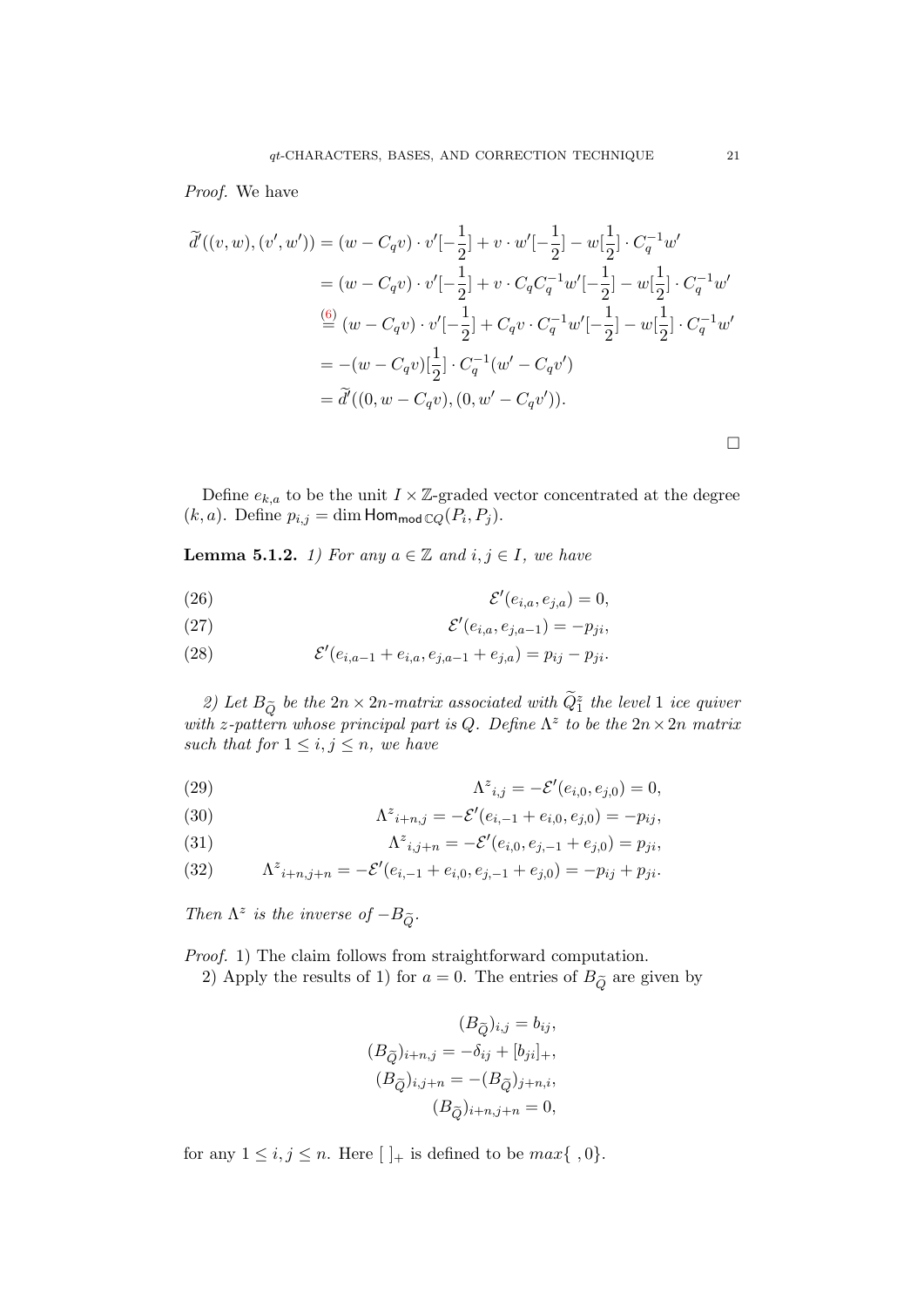We have, for any  $1 \leq i, k \leq n$ ,

$$
(-\Lambda^z B_{\widetilde{Q}})_{i,k} = \sum_{1 \le j \le n} \Lambda^z_{i,j+n} \cdot (-B_{\widetilde{Q}})_{j+n,k}
$$
  
= 
$$
\sum_{1 \le j \le n} p_{ji} \delta_{jk} - \sum_{1 \le j \le n} p_{ji} [b_{kj}]_+
$$
  
= 
$$
p_{ki} - \sum_j [b_{kj}]_+ p_{ji}
$$
  
= 
$$
\delta_{ik},
$$

$$
(-\Lambda^{z}B_{\tilde{Q}})_{i+n,k} = \sum_{1 \leq j \leq n} (-\Lambda^{z}{}_{i+n,j}) \cdot (B_{\tilde{Q}})_{j,k} + \sum_{1 \leq j \leq n} (-\Lambda^{z}{}_{i+n,j+n}) \cdot (B_{\tilde{Q}})_{j+n,k}
$$
  
\n
$$
= \sum_{1 \leq j \leq n} p_{ij}b_{jk} + \sum_{1 \leq j \leq n} (p_{ij} - p_{ji})(-\delta_{jk} + [b_{kj}]_{+})
$$
  
\n
$$
= \sum_{j:j > k} p_{ij}(-b_{kj}) + \sum_{j:j < k} p_{ij}b_{jk} + (-p_{ik} + p_{ki})
$$
  
\n
$$
+ \sum_{j:j > k} (p_{ij} - p_{ji})[b_{kj}]_{+}
$$
  
\n
$$
= (\sum_{j:j > k} p_{ij}(-b_{kj}) + \sum_{j} p_{ij}[b_{kj}]_{+}) + (\sum_{j:j < k} p_{ij}b_{jk} - p_{ik})
$$
  
\n
$$
+ (p_{ki} - \sum_{j} [b_{kj}]_{+} p_{ji})
$$
  
\n
$$
= 0 - \delta_{ik} + \delta_{ik}
$$
  
\n
$$
= 0,
$$
  
\n
$$
(-\Lambda^{z}B_{\tilde{Q}})_{i,k+n} = (\Lambda^{z}B_{\tilde{Q}})_{k+n,i} = 0,
$$
  
\n
$$
(-\Lambda^{z}B_{\tilde{Q}})_{i+n,k+n} = \sum_{1 \leq j \leq n} p_{ij}(\delta_{kj} - [b_{jk}]_{+})
$$
  
\n
$$
= p_{ik} - \sum_{j} p_{ij}[b_{jk}]_{+}
$$
  
\n
$$
= \delta_{ik}.
$$

<span id="page-21-0"></span>5.2. Deformed Grothendieck ring. Recall that, by Proposition [4.3.5,](#page-15-0) we have the stratification

$$
\mathcal{M}_0^{\bullet}(w) = \cup_v \mathcal{M}_0^{\bullet}(v, w) = \cup_{v:(v, w) \text{ is } l\text{-dominant}} \mathcal{M}_0^{\bullet \text{reg}}(v, w).
$$

Let  $IC(v, w)$  denote the intersection cohomology sheaf associated with  $\mathcal{M}_0^{\bullet \text{reg}}(v, w)$  for *l*-dominant pair  $(v, w)$  and  $1_{\mathcal{M}^\bullet(v, w)}$  the perverse sheaf  $\mathbb{C}[\dim \mathcal{M}^\bullet(v,w)]$ . Applying the decomposition theorem [\[BBD82\]](#page-42-6) to the sheaf  $\pi(v, w) = \pi_1(1_{\mathcal{M}^\bullet(v, w)})$ , we obtain the following result.

<span id="page-21-1"></span>Theorem 5.2.1. We have a decomposition

<span id="page-21-2"></span>(33) 
$$
\pi(v, w) = \bigoplus_{v':(v', w) \text{ is } l\text{-dominant}, d \in \mathbb{Z}} IC(v', w)[d]^{\oplus a_{v, v': w}^d}.
$$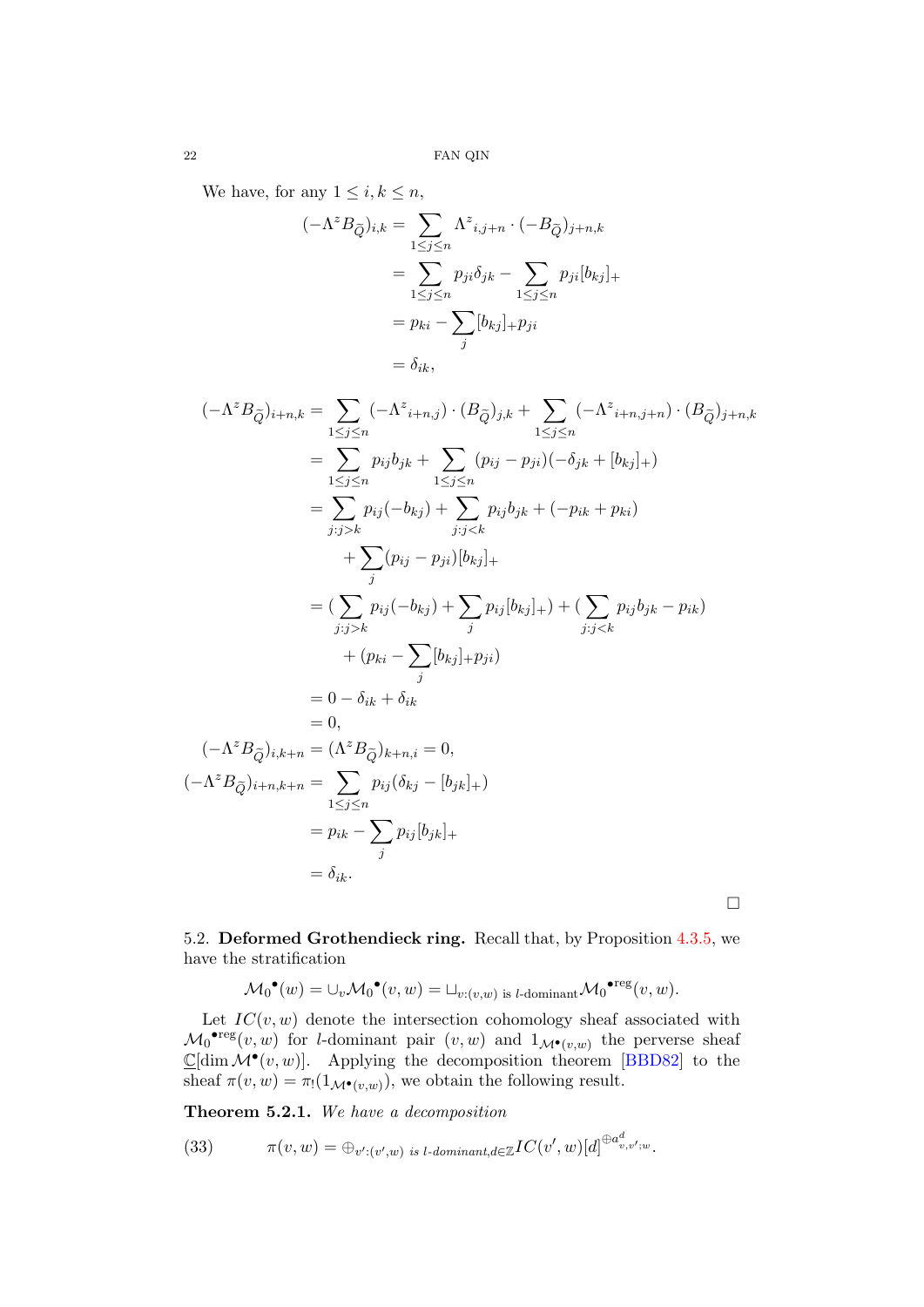Moreover, we have  $a^d_{v,v';w} \in \mathbb{Z}_{\geq 0}$ ,  $a^d_{v,v';w} = a^{-d}_{v,v';w}$ ,  $a^d_{v,v;w} = \delta_{d0}$  for ldominant  $(v, w)$ , and  $a_{v,v';w}^d \neq 0$  only if  $(v, w) \leq (v', w)$ .

Proof. By Proposition [4.3.5,](#page-15-0) Proposition [4.3.12,](#page-17-3) Corollary [4.3.15,](#page-17-5) the summands appearing in the decomposition of  $\pi_1(1_{\mathcal{M}^\bullet(v,w)})$  are shifts of simple perverse sheaves generated by local systems over  $\mathcal{M}_0^{\bullet \text{reg}}(v',w)$  for ldominant pairs  $(v', w)$ .

The argument in the proof of [\[Nak01a,](#page-43-13) Theorem 14.3.2] implies the following results:

- (1)  $a_{v,v;w}^d = \delta_{d0}$  if  $(v, w)$  is *l*-dominant, since  $\pi$  is an isomorphism between  $\pi^{-1} \mathcal{M}_0^{\bullet \text{reg}}(v, w) \subset \mathcal{M}^{\bullet}(v, w)$  and  $\mathcal{M}_0^{\bullet \text{reg}}(v, w)$ ;
- (2) Because we have Theorem [4.3.4,](#page-15-3) the transversal slice technique in the proof of [\[Nak01a,](#page-43-13) Theorem 14.3.2] is effective. It follows that the decomposition summands are shifts of simple perverse sheaves  $IC(v', w)$  generated by trivial local systems.

Finally, since  $\mathbf{1}_{\mathcal{M}^\bullet(v,w)}$  is invariant under the Verdier duality D, the sheaf  $\pi(v, w)$  is invariant as well, and therefore we have  $a_{v,v';w}^d = a_{v,v';w}^{-d}$  $\Box$ 

We construct a positive Laurent polynomial from the coefficients  $a_{v,v';w}$ :

$$
a_{v,v';w}(t) = \sum_{d \in \mathbb{Z}} a_{v,v';w}^d t^d \in \mathbb{N}[t^{\pm}].
$$

Theorem [4.3.4](#page-15-3) implies that we have  $a_{v,v';w}(t) = a_{v-v',0;w-C_qv}(t)$ . For any given w, we have a finite set by Remark [4.3.14:](#page-17-6)

 $\mathcal{P}_w = \{IC(v, w) | \text{the pair } (v, w) \text{ is } l \text{-dominant, } \}.$ 

As usual, we consider the bounded derived category  $\mathcal{D}_{c}(\mathcal{M}_{0}^{\bullet}(w))$  of constructible sheaves on  $\mathcal{M}_0^{\bullet}(w)$  and its full subcategory  $\mathcal{Q}_w$  whose objects are the direct sums of  $IC(v, w)[d], IC(v, w) \in \mathcal{P}_w, d \in \mathbb{Z}$ . Let  $\mathcal{K}_w$  be the Grothendieck group of  $\mathcal{Q}_w$ . It is naturally a free  $\mathbb{Z}[t^{\pm}]$ -module whose module structure is given by  $t(L) = (L[1]), L \in \mathcal{K}_w$ . The Verdier duality D induces an involution ( ) on  $\mathcal{K}_w$ .

By Theorem [5.2.1,](#page-21-1) the Grothendieck group  $\mathcal{K}_w$  has a  $\mathbb{Z}[t^{\pm}]$ -basis  $\{IC(v, w)\}$ and a  $\mathbb{Z}[t^{\pm}]$ -basis  $\{\pi(v,w)|(v,w)$  is *l*-dominant}. It follows that the group  $\mathcal{K}^*_{w} = \text{Hom}_{\mathbb{Z}[t^{\pm}]}(\mathcal{K}_w, \mathbb{Z}[t^{\pm}])$  has two dual bases  $\{L(v, w)\}\$  and  $\{\chi(v, w)\}\$ respectively. Define the thrid basis

$$
\{M(v, w) | (v, w) \text{ is } l\text{-dominant}\}
$$

whose elements are given by

$$
\langle M(v,w),L\rangle=\sum_{k}t^{\dim \mathcal{M}_0\bullet\mathrm{reg}(v,w)-k}\dim H^k(i^!_{x_v,w}L),
$$

where  $x_{v,w}$  is any regular point in  $\mathcal{M}_0^{\bullet \text{reg}}(v, w), i_{x_{v,w}}$  the inclusion,  $L \in \mathcal{Q}_w$ , and  $\langle , \rangle$  the natural pairing. Notice that, by Theorem [4.3.4,](#page-15-3)  $M(v, w)$  does not depend on the choice of  $x_{v,w}$ . Futhermore, we have

$$
\langle M(v',w), IC(v,w)\rangle = \langle M(v'^{\perp},w^{\perp}), IC(v^{\perp},w^{\perp})\rangle.
$$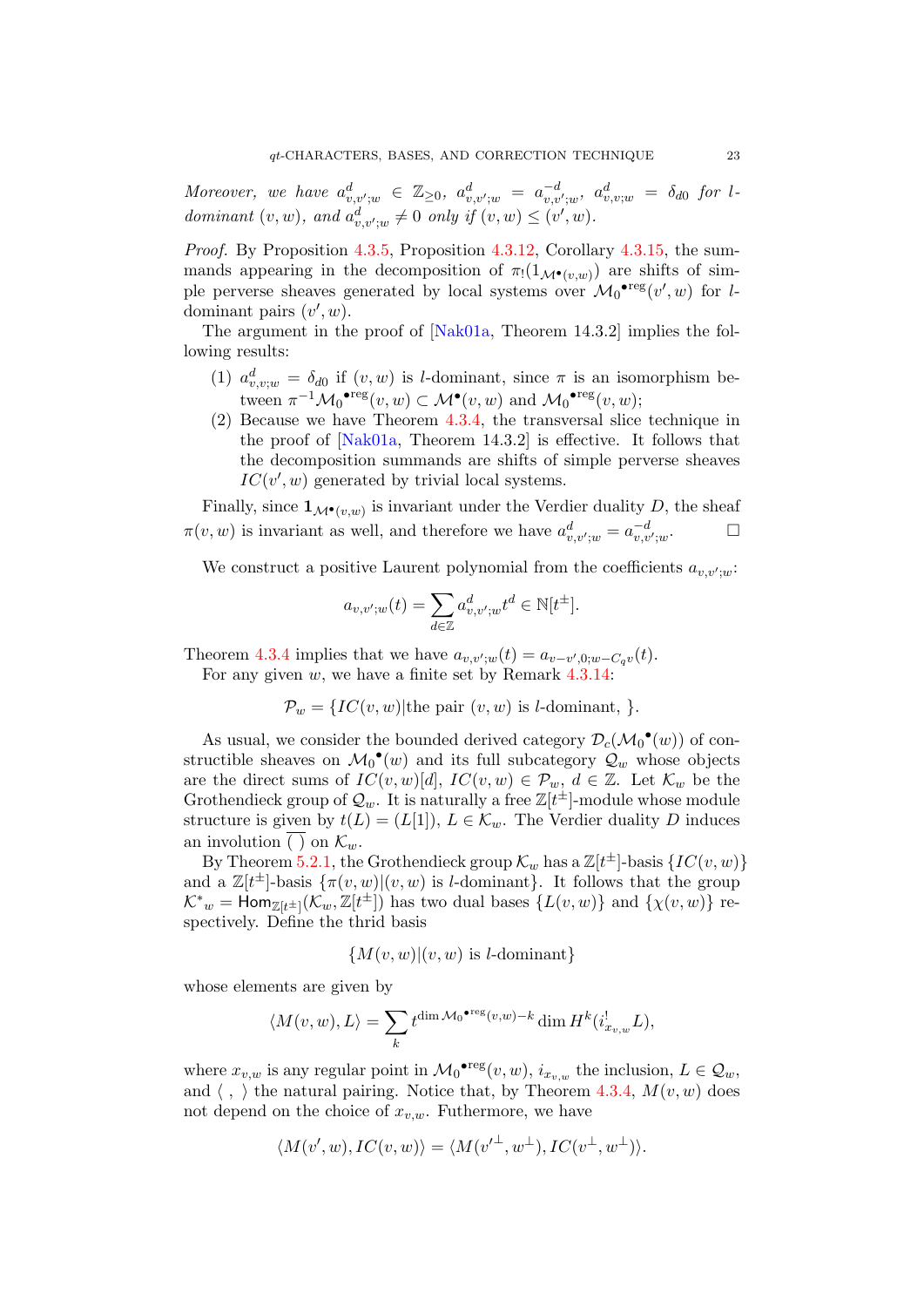The properties of perverse sheaves impliy

(34) 
$$
L(v, w) \in M(v, w) + \sum_{(v', w) < (v, w)} t^{-1} \mathbb{Z}[t^{-1}] M(v', w).
$$

In particular,  $\{M(v, w)\}\$ is a  $\mathbb{Z}[t^{\pm}]$ -basis.

Following [\[Nak04,](#page-44-2) Section 8], let us denote the inverse basis transform by

<span id="page-23-1"></span>(35) 
$$
M(v, w) = L(v, w) + \sum_{(v', w) < (v, w)} Z_{v, v'; w}(t) L(v', w),
$$

where  $Z_{v,v';w}(t) \in t^{-1}\mathbb{Z}[t^{-1}].$ 

As in  $[Nak11, 3.3]$  $[Nak11, 3.3]$ , we define

$$
(36)
$$

$$
\mathcal{R}_t = \{ f = (f_w) \in \prod_w \mathcal{K}^*_{w} | \langle f_w, IC(v, w) \rangle = \langle f_{w^{\perp}}, IC(v^{\perp}, w^{\perp}) \rangle, \forall IC(v, w) \in \mathcal{P}_w \}.
$$

It is a free  $\mathbb{Z}[t^{\pm}]$ -module. Define  $M(w) = (f_{w'})_{w'}$  to be the element in  $\mathcal{R}_t$  such that  $f_w = M(0, w)$  and  $L(w) = (f_{w'})_{w'}$  the element such that  $f_w = L(0, w)$ . Then  $\{M(w)\}\$ and  $\{L(w)\}\$ are  $\mathbb{Z}[t^{\pm}]$ -bases of  $\mathcal{R}_t$ .

Next, we endow  $\mathcal{R}_t$  with an associative multiplication ⊗. By [\[VV03\]](#page-44-7)  $(cf. also [Nak11, Section 3.5]),$  $(cf. also [Nak11, Section 3.5]),$  $(cf. also [Nak11, Section 3.5]),$  there is a restriction functor for any given decomposition  $w = w^1 + w^2$ :

$$
\widetilde{\mathrm{Res}}_{w^1,w^2}^{w}: \mathcal{D}_c(\mathcal{M}_0^{\bullet}(w)) \to \mathcal{D}_c(\mathcal{M}_0^{\bullet}(w^1)) \times \mathcal{D}_c(\mathcal{M}_0^{\bullet}(w^2)).
$$

In particular,  $\widetilde{\operatorname{Res}}_{w^1,w^2}(\pi(v,w))$  equals

$$
\oplus_{v^1+v^2=v} \pi(v^1,w^1) \boxtimes \pi(v^2,w^2) [d((v^2,w^2),(v^1,w^1))-d((v^1,w^1),(v^2,w^2))].
$$

Define the functors Res<sup>w</sup> to the the shifted sums  $\sum_{w_1+w_2=w} \widetilde{\text{Res}}_{w_1,w_2}^{w_1}[-\mathcal{E}'(w_1,w_2)].$ Then they are compatible with Theorem [4.3.4](#page-15-3) and induce a multiplication  $\otimes$  of  $\mathcal{R}_t$ .

**Theorem 5.2.2.** The structure constants of the basis  $\{L(w)\}\$ are positive:

<span id="page-23-2"></span>(37) 
$$
L(w^{1}) \otimes L(w^{2}) = \sum_{w^{3}} b_{w^{1},w^{2}}^{w^{3}}(t) L(w^{3}), b_{w^{1},w^{2}}^{w^{3}}(t) \in \mathbb{N}[t^{\pm}].
$$

Proof. The statement follows from the argument of [\[VV03,](#page-44-7) Section 5.1] Lemma 1(b)].  $\square$ 

### <span id="page-23-0"></span>5.3. Rings of characters. Define the ring

(38) 
$$
\widehat{\mathcal{Y}} = \mathbb{Z}[t^{\pm}][[W_i(a), V_i(b)]]_{i \in I, a \in \mathbb{Z}, b \in (\mathbb{Z} + \frac{1}{2})},
$$

where t,  $W_i(a)$ ,  $V_i(b)$  are indeterminates. We denote its product by  $\cdot$ , and often omit this notation.

For any  $(v, w)$ , we let  $m(v, w)$  denote the monomial

$$
m = m(v, w) = \prod_{i,a} W_i(a)^{w_i(a)} \prod_{i,b} V_i(b)^{v_i(b)}.
$$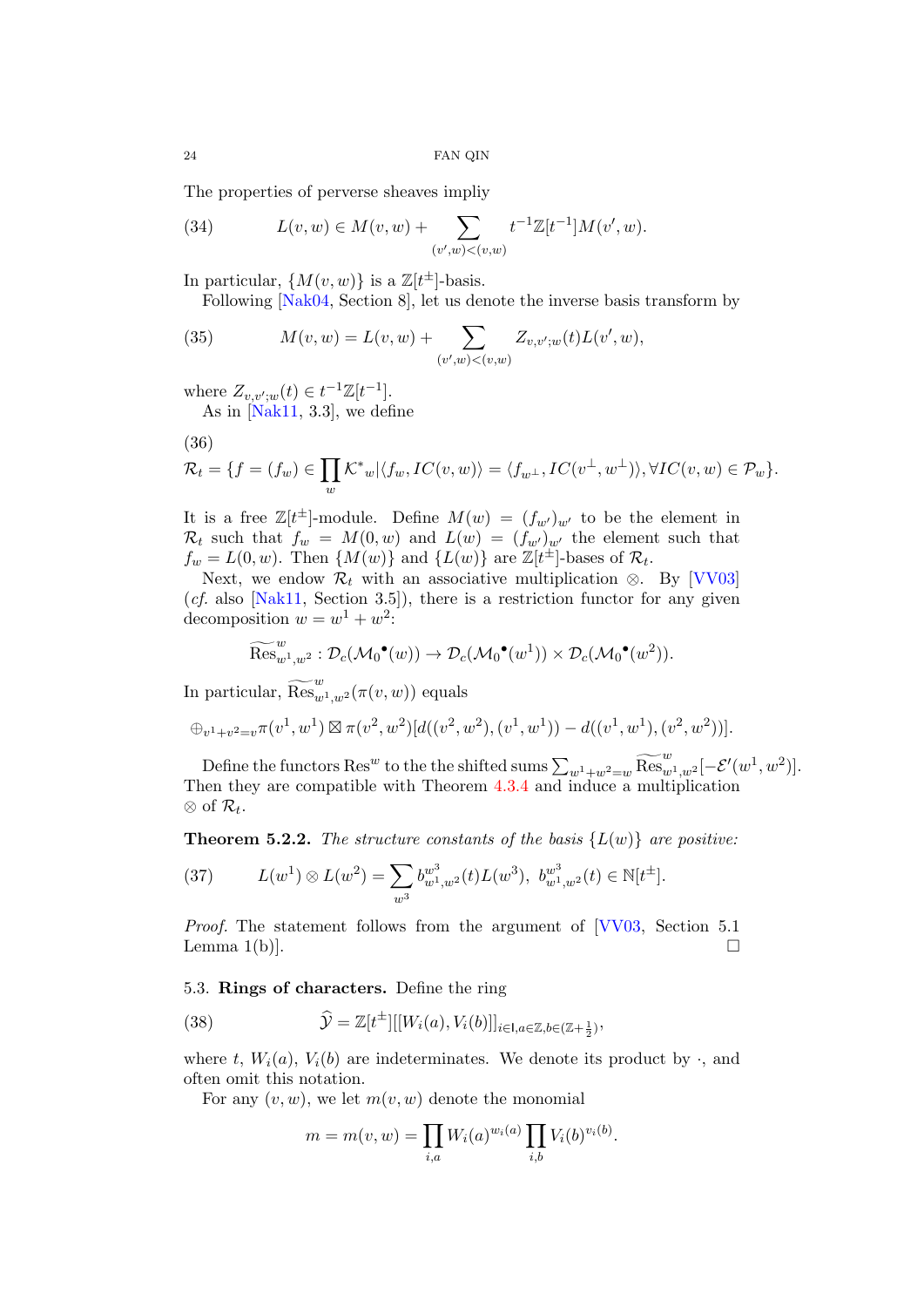Endow  $\hat{y}$  with the twisted product  $*$  and the bar involution  $\overline{()}$  such that we have

$$
(39) \t\t \bar{t} = t^{-1}, \ \overline{m} = m,
$$

(40) 
$$
m^{1} * m^{2} = t^{-\tilde{d}'(m^{1}, m^{2}) + \tilde{d}'(m^{2}, m^{1})} m^{1} m^{2},
$$

where  $m, m<sup>1</sup>, m<sup>2</sup>$  are any monomials, and we define

$$
\tilde{d}'(m^1(v^1, w^1), m^2(v^2, w^2)) = \tilde{d}'((v^1, w^1), (v^2, w^2)).
$$

We follow the notation of Section [5.2.](#page-21-0) Moreover, as in Theorem [4.3.4,](#page-15-3) we write  $\mathfrak{m}^{\bullet}{}_{x}(v,w)$  for the fibre  $\pi^{-1}(x)$  of a point x under  $\pi : \mathcal{M}^{\bullet}(v,w) \to$  $\mathcal{M}_0^{\bullet}(v,w)$ . Notice that the homology of the fibre  $H_*(\mathfrak{m}^{\bullet}_{x_v,w}(v',w),\mathbb{C})$  is isomorphic to  $H^{\dim M^{\bullet}(v',w)-*}(i_{x_v,w}^!\pi(v',w)),$  cf. [\[CG97,](#page-42-7) 8.5.4]. Therefore, Theorem [4.3.4](#page-15-3) implies that

$$
\langle M(v, w), \pi(v', w) \rangle = \langle M(v^{\perp}, w^{\perp}), \pi(v' - v^0, w^{\perp}) \rangle.
$$

**Definition 5.3.1** (*t*-analogue of q-characters). For any given  $w$ , define  $\widehat{\chi_{q,t}}(\ )$  to be the  $\mathbb{Z}[t^{\pm}]$ -linear map from  $\mathcal{K}^*_{w}$  to  $\widehat{\mathcal{Y}}$  such that

(41) 
$$
\widehat{\chi_{q,t}}(\ ) = \sum_{v} \langle \ , \pi(v,w) \rangle W^w V^v.
$$

We can compute

$$
\widehat{\chi_{q,t}}(L(v,w)) = \sum_{v'} a_{v',v;w}(t) W^w V^{v'} \n= \sum_{v'-v} a_{v'-v,0;w}(t) W^w V^{v'}.
$$

Since  $W^w V^{v'}$  and  $a_{v',v,w}(t)$  are bar-invariant,  $\widehat{\chi_{q,t}}(t)$  is bar-invariant as well.<br>Similarly we have Similarly, we have

$$
M^{\hat{\mathcal{Y}}}(v, w) = \widehat{\chi_{q,t}}(M(v, w))
$$
  
\n
$$
= \sum_{v',k} t^{\dim \mathcal{M}^{\bullet}(v,w)-k} H^{k}(i_{x_{v,w}}^{\mathsf{I}} \pi(v', w), \mathbb{C}) W^{w} V^{v'}
$$
  
\n
$$
= \sum_{v',k} t^{\dim \mathcal{M}^{\bullet}(v,w)-\dim \mathcal{M}^{\bullet}(v',w)} t^{\dim \mathcal{M}^{\bullet}(v',w)-k} H^{k}(i_{x_{v,w}}^{\mathsf{I}} \pi(v', w), \mathbb{C}) W^{w} V^{v'}
$$
  
\n
$$
= \sum_{v',l} t^{\dim \mathcal{M}^{\bullet}(v,w)-\dim \mathcal{M}^{\bullet}(v',w)} t^{l} H_{l}(\mathfrak{m}^{\bullet}_{x_{v,w}}(v', w), \mathbb{C}) W^{w} V^{v'}
$$
  
\n
$$
+ \frac{4 \cdot 3 \cdot 20}{\pi^{2}} \sum_{v'} t^{\dim \mathcal{M}^{\bullet}(v,w)-\dim \mathcal{M}^{\bullet}(v',w)} P_{t}(\mathfrak{m}^{\bullet}_{x_{v,w}}(v', w)) W^{w} V^{v'}
$$
  
\n
$$
= \sum_{v'-v} t^{-\dim \mathcal{M}^{\bullet}(v'-v,w-C_{q}v)} P_{t}(\mathcal{L}^{\bullet}(v'-v,w-C_{q}v)) W^{w} V^{v'}.
$$

Here  $P_t()$  is the Poincaré polynomial  $\sum_k (-t)^k \dim H_k()$ .

<span id="page-24-0"></span>**Definition 5.3.2** (dual PBW elements). For any given w, define  $M^{\mathcal{Y}}(w)$ to be the generating series

(42) 
$$
M^{\mathcal{Y}}(w) = \widehat{\chi_{q,t}}(M(0,w)) = \sum_{v} P_t(\mathcal{L}^{\bullet}(v,w))t^{-d((v,w),(v,w))}W^wV^v.
$$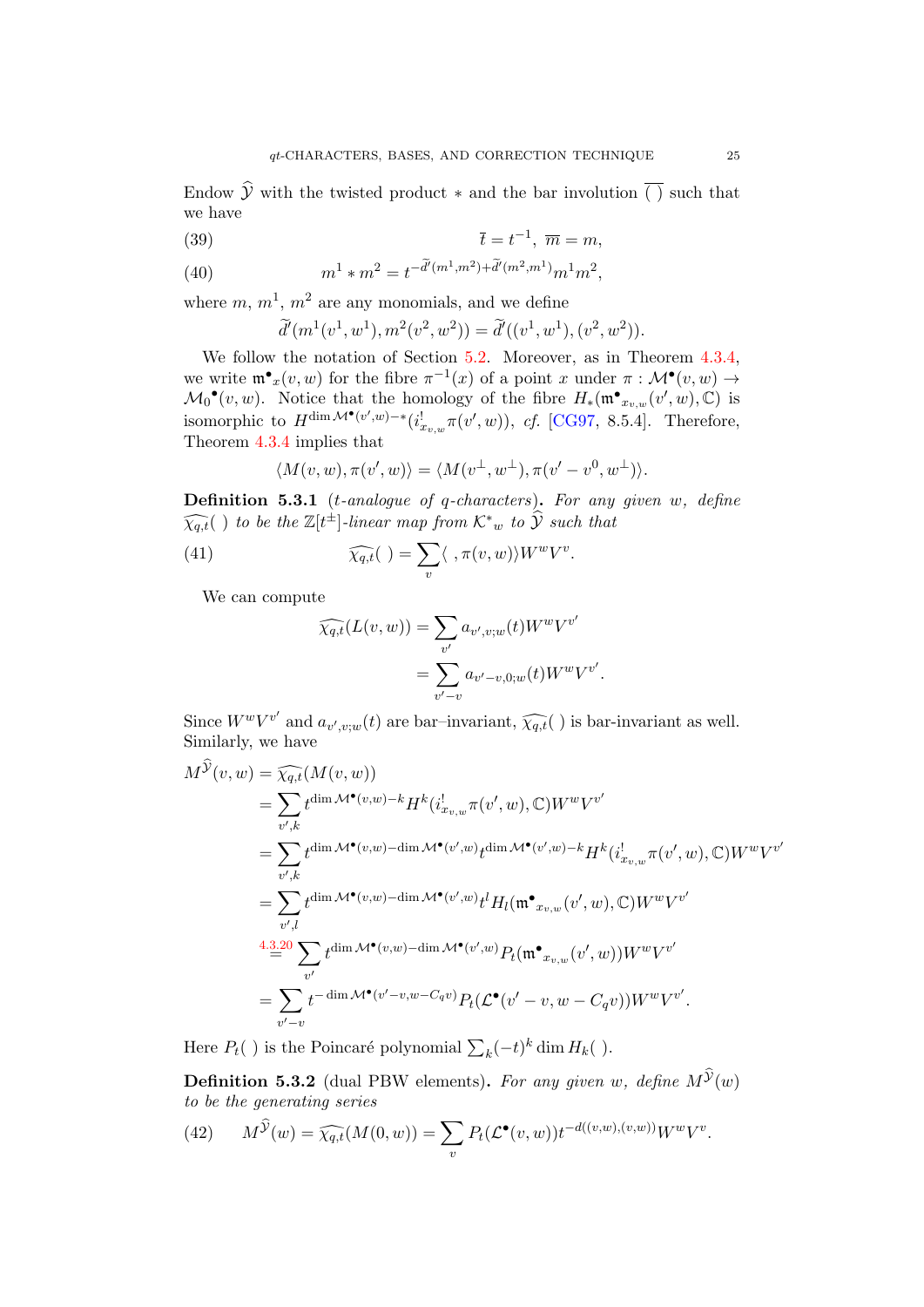Notice that the summation runs over all v and  $(v, w)$  is not necessarily l-dominant.

**Remark 5.3.3.** By Theorem  $\angle 4.3.20$ , the parameter  $-t$  in  $P_t()$  in Definition [5.3.2](#page-24-0) can be replaced by t.

Let  $E(\cdot; x, y) \in \mathbb{Z}[x, y]$  be the virtual Hodge Polynomial, cf. e.g. [\[HV08\]](#page-43-19). Define  $p_t()$  to be the virtual Poincaré polynomial (called the E-polynomial in [\[Qin10\]](#page-44-1)), *i.e.*  $p_t(\mathcal{L}^{\bullet}(v,w)) = E(\mathcal{L}^{\bullet}(v,w);t,t)$ . It is additive with respect to  $\alpha$ -partitions in the sense of [\[Nak01a,](#page-43-13) Section 7.1], and multiplicative with respect to fibre products.

**Proposition 5.3.4** ([\[Nak04,](#page-44-2) Lemma 5.2]). We have  $p_t(\mathcal{L}^{\bullet}(v, w)) = P_t(\mathcal{L}^{\bullet}(v, w))$ and  $p_t(\mathcal{M}^{\bullet}(v,w)) = P_t(\mathcal{M}^{\bullet}(v,w)).$ 

Recall that, in  $\mathcal{K}^*_{w}$ , we have  $M(v, w) = \sum_{v'} Z_{(v,w)(v',w)}(t) L(v', w)$ , where the matrix of coefficients  $(Z_{(v,w)(v',w)})$  is an upper uni-triangular matrix with respect to the dominance order. Therefore, we can solve the following equation recursively

$$
\overline{M(v,w)} = \sum_{v':(v',w)\leq (v,w)} u_{(v,w),(v',w)} M(v',w),
$$

where the coefficients  $u_{(v,w),(v',w)} \in \mathbb{Z}[t^{\pm}].$ 

Finally, we apply  $\widehat{\chi_{q,t}}$  to the above equation and obtain

<span id="page-25-1"></span>(43) 
$$
\overline{M}^{\widehat{\mathcal{Y}}}(v,w) = \sum_{v':(v',w)\leq (v,w)} u_{(v,w),(v',w)} M^{\widehat{\mathcal{Y}}}(v',w),
$$

**Remark 5.3.5.** In fact, we can compute the coefficient matrix  $(u_{(v,w)(v',w)})$ and the basis transition matrix  $(Z_{(v,w)(v',w)})$  from  $P_t(\mathcal{L}^{\bullet}(v,w))$ , cf. [\[Nak04,](#page-44-2) Section 8].

<span id="page-25-0"></span>**Proposition 5.3.6** ([\[Nak04,](#page-44-2) Proposition 6.2]). If for all  $i, j \in I$ ,  $a, b \in \mathbb{Z}$ ,  $a > b$ , either  $(w^{1})_{i}(a)$  or  $(w^{2})_{j}(b)$  vanishes, then we have

(44) 
$$
M^{\hat{\mathcal{Y}}}(w^2) * M^{\hat{\mathcal{Y}}}(w^1) = t^{\mathcal{E}'(w^1, w^2)} M^{\hat{\mathcal{Y}}}(w^1 + w^2).
$$

*Proof.* As in the proof of [\[Nak04,](#page-44-2) Proposition 6.2], for any monomials  $m<sup>1</sup>$  =  $W^{w^1}V^{v^1}, m^2 = W^{w^2}V^{v^2}$ , we have a complex vector bundle  $\widetilde{\mathcal{Z}^{\bullet}}(v^1, w^1; v^2, w^2)$ of rank Ker  $\tau^{21}/\mathsf{Im}\,\sigma^{21}=d((v^1,w^1),(v^2,w^2))$  over each  $\mathcal{L}^\bullet(v^1,w^1){\times}\mathcal{L}^\bullet(v^2,w^2)$ . The set of  $\widetilde{\mathcal{Z}}^{\bullet}(v^1, w^1; v^2, w^2)$  for various  $v^1$ ,  $v^2$ , gives a stratification of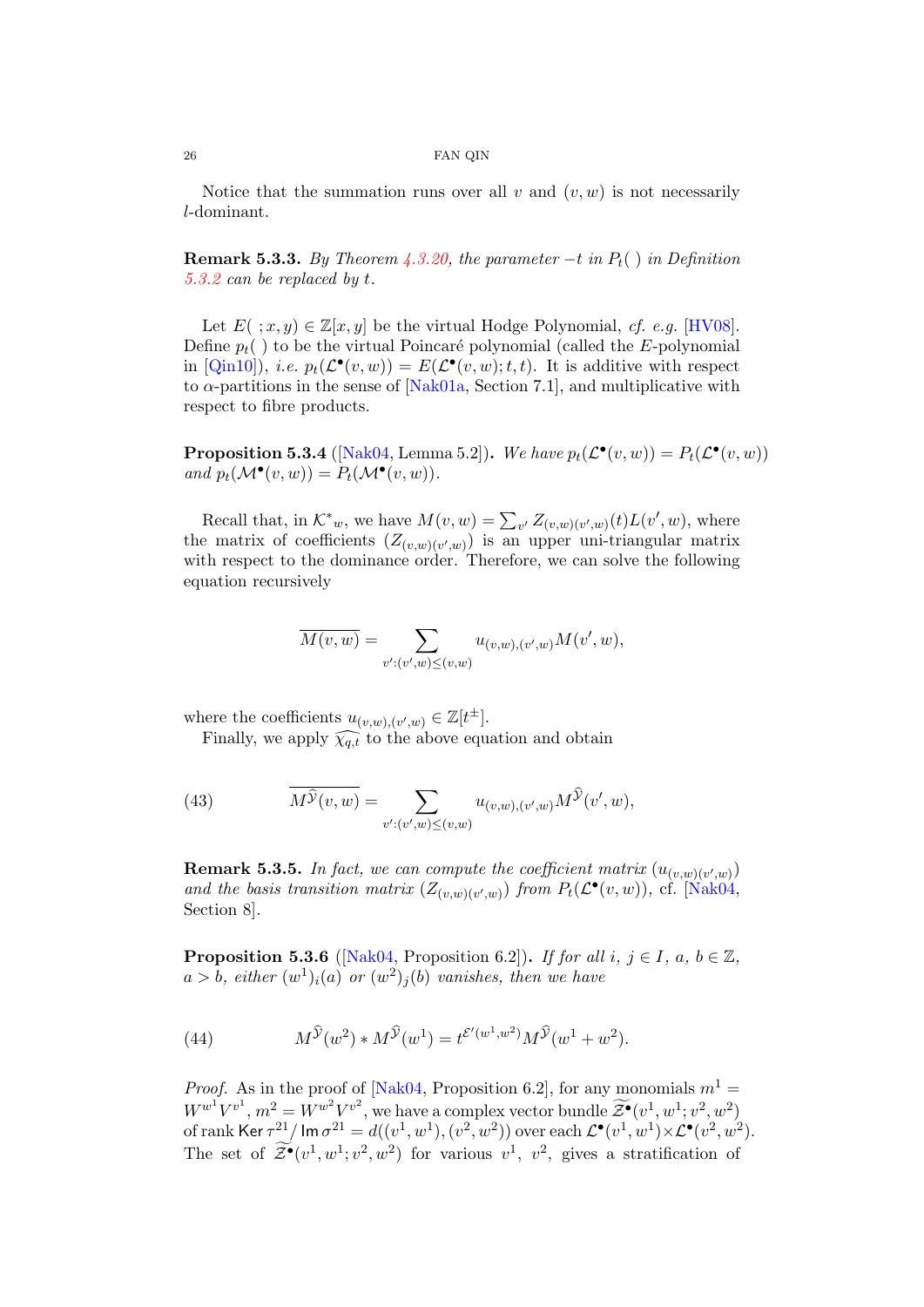$\mathcal{L}^{\bullet}(v^1+v^2,w^1+w^2)$ , cf. [\[Nak01b,](#page-43-20) 6.12]. Using the additivity and multiplicativity of  $p_t($ ), we deduce

$$
M^{\hat{y}}(w^{2}) * M^{\hat{y}}(w^{1})
$$
  
=  $\sum_{v^{1},v^{2}} p_{t}(\mathcal{L}^{\bullet}(v^{1},w^{1})) \times p_{t}(\mathcal{L}^{\bullet}(v^{2},w^{2}))t^{-d(m^{1},m^{1})-d(m^{2},m^{2})}m^{2} * m^{1}$   
=  $\sum_{v^{1},v^{2}} p_{t}(\mathcal{L}^{\bullet}(v^{1},w^{1}) \times \mathcal{L}^{\bullet}(v^{2},w^{2}))t^{-d(m^{1},m^{1})-d(m^{2},m^{2})}$   

$$
t^{\tilde{d}'}(m^{1},m^{2})-\tilde{d}'(m^{2},m^{1})}m^{1}m^{2}
$$
  
=  $\sum_{v^{1},v^{2}} p_{t}(\widetilde{\mathcal{Z}^{\bullet}}(v^{1},w^{1};v^{2},w^{2}))t^{-2d(m^{1},m^{2})}t^{-d(m^{1},m^{1})-d(m^{2},m^{2})}$   

$$
t^{\mathcal{E}'(w^{1},w^{2})+d(m^{1},m^{2})-d(m^{2},m^{1})}m^{1}m^{2}
$$
  
=  $\sum_{v^{1},v^{2}} p_{t}(\widetilde{\mathcal{Z}^{\bullet}}(v^{1},w^{1};v^{2},w^{2}))t^{\mathcal{E}'(w^{1},w^{2})}t^{-d(m^{1}m^{2},m^{1}m^{2})}m^{1}m^{2}$   
= RHS.

In order to study quantum cluster algebras, we also need the following ring of formal power series

(45) 
$$
\mathcal{Y} = \mathbb{Z}[t^{\pm}][[Y_i(a)^{\pm}]]_{i \in I, a \in \mathbb{Z}},
$$

where t,  $Y_i(a)$  are indeterminates. We often omit its usual product. We associate the monomial  $m(v, w) = Y^{w - C_q v}$  to any given pair  $(v, w)$ . Then similar to the case of  $\hat{y}$ , we endow Y with a bar involution  $\overline{()}$  and a twisted product  $*$  arising from the bilinear form  $\widetilde{d}'$ .

Define the  $\mathbb{Z}[t^{\pm}]$ -linear map  $\widehat{\Pi}$  from  $\widehat{\mathcal{Y}}$  to  $\mathcal{Y}$  such that for any  $(v, w)$ , it sends any monomial  $m(v, w) \in \widehat{\mathcal{Y}}$  to the monomial  $m(v, w) = Y^{w - C_q v} \in \mathcal{Y}$ . Then it is a ring homomorphism. Define the  $t$ -analogue of the  $q$ -character map to be the  $\mathbb{Z}[t^{\pm}]$ -linear map  $\chi_{q,t}(\cdot)$  from  $\mathcal{R}_t$  to  $\mathcal{Y}$  given by

(46) 
$$
\chi_{q,t}(t) = \sum_{v} \langle \, , \pi(v,w) \rangle Y^{w-C_qv}.
$$

<span id="page-26-1"></span>**Theorem 5.3.7.** 1)  $\widehat{\chi_{q,t}}( \ )$  is injective.

2)  $\chi_{a,t}(\cdot)$  is an injective algebra homomorphism from  $\mathcal{R}_t$  to  $\mathcal{Y}$ .

*Proof.* The statements follow from the same arguments in  $[VV03]$  and  $[Nak04]$ , Theorem 3.5].  $\Box$ 

### 6. Results on generic characters

<span id="page-26-0"></span>From this section, let us restrict to level 1 case. Namely, we always assume  $w \in \mathbb{N}^{I \times \{-1,0\}}$ . Furthermore, we consider only those v contained in  $\mathbb{N}^{I \times \{-\frac{1}{2}\}} \simeq \mathbb{N}^{I}$ . By putting these restrictions on w, v appearing in  $\widehat{\chi_{q,t}}$  and  $\chi_{q,t}$ , we arrive at the *truncated character* maps  $\widehat{\chi_{q,t}}^{\leq 0}$  and  $\chi_{q,t}^{\leq 0}$ . Proposition 5.3.6 and Theorem 5.3.7 are still valid after truncations of [HI 10] sition [5.3.6](#page-25-0) and Theorem [5.3.7](#page-26-1) are still valid after truncations, cf. [\[HL10,](#page-43-12) Proposition 6.1].

 $\Box$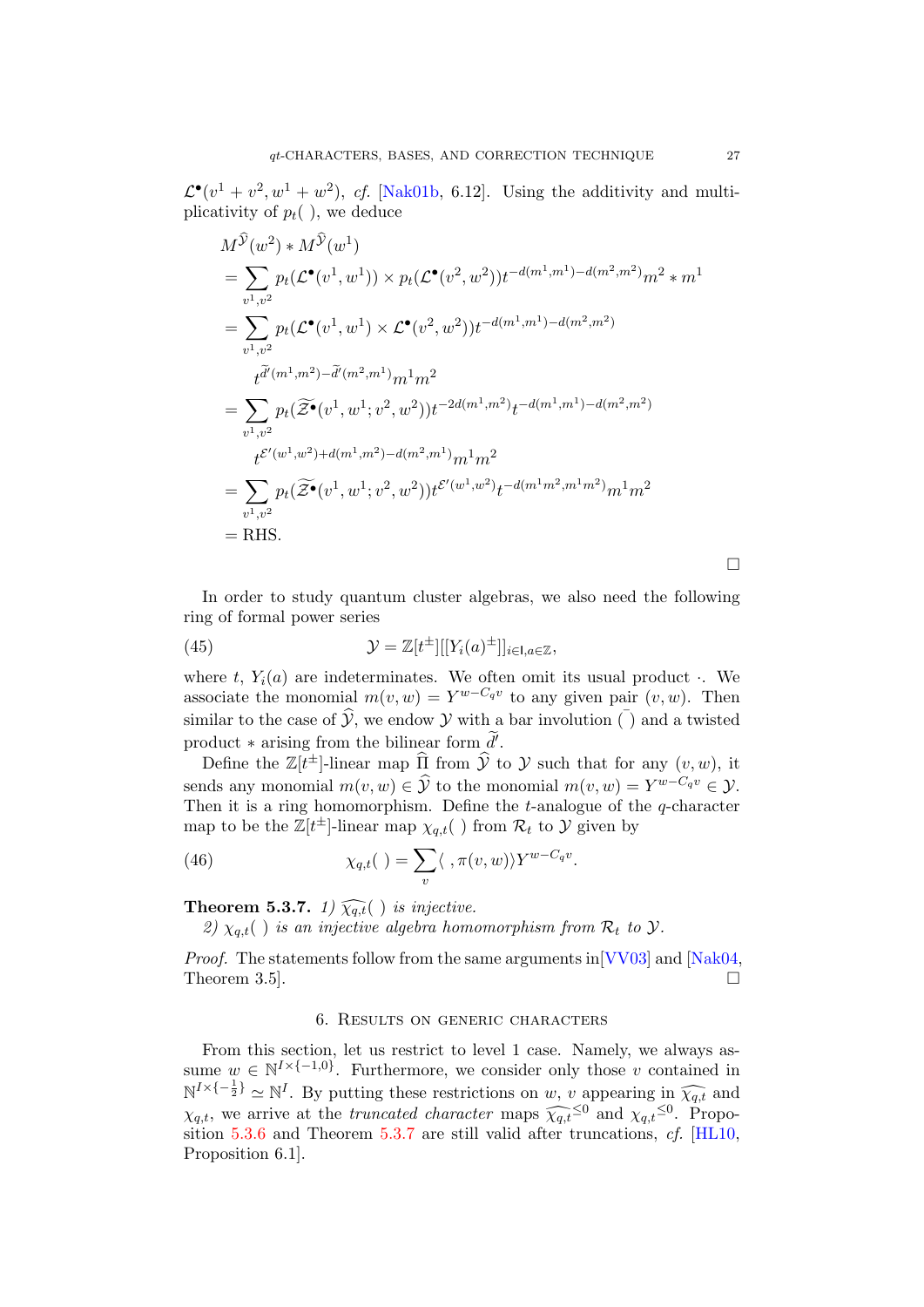By default, we consider  $Q^{op}$ -representations, and the ice quiver  $\widetilde{Q}$  is of level 1 with z-pattern.

For any  $m = (m_i)_{i \in I} \in \mathbb{N}^I$ , we define  $I^m = \bigoplus_{i \in I} I_i^{\oplus m_i}$  (resp.  $P^m =$  $\oplus_{i\in I}P_i^{\oplus m_i})$  to be the corresponding injective (resp. projective)  $Q^{op}$ -representation. For any  $w, w' \in \mathbb{N}^{I \times \{-1,0\}}$ , we define the integer  $r_{ww'}$  to be given as in [\[KQ12,](#page-43-14) 3.2.1], which are determined by Fourier-Deligne-Sato transformations. Then we have

- $r_{w,w} = 1$ ,
- for any given w, only finitely many of the  $r_{w,w'}$  are nonzero,
- the matrix  $(r_{w,w'})$  is upper unitriangular with respect to the dominance order.

We define the *almost simple pseudo-module*  $\mathbb{L}(w)$  to be the element in the Grothendieck group  $\mathcal{R}_t$  such that we have

(47) 
$$
\mathbb{L}(w) = \sum_{w'} r_{w,w'} L(w').
$$

Denote the truncated qt-characters  $\chi_{q,t} \leq^0 (\mathbb{L}(w))$  by  $\mathbb{L}^{\mathcal{Y}}(w)$ . The following is the main theorem of the first part of [\[KQ12\]](#page-43-14).

**Theorem 6.0.8** ( $[KQ12]$ ). The truncated at-characters of the almost simple pseudo-modules in Y are given by

(48) 
$$
\mathbb{L}^{\mathcal{Y}}(w) = \sum_{v} t^{-\dim(\mathsf{Gr}_v \,^{\sigma} W)} P_t(\mathsf{Gr}_v \,^{\sigma} W) Y^{w - C_q v},
$$

where  $\mathsf{Gr}_v \,^{\sigma} W$  is the quiver Grassmannian determined by  $Q, v, w$ .

<span id="page-27-1"></span>**Definition 6.0.9.** For any given  $w \in \mathbb{N}^{I \times \{-1,0\}}$ , its pure coefficient part  $f_w$  is the maximal element in span<sub>N</sub>{ $e_{i,-1} + e_{i,0}$ |i ∈ I} such that  $w - f_w \in$  $\mathbb{N}^{I \times \{-1,0\}}$ . We denote the difference  $w-fw$  by  $\phi w$  and call it the coefficientfree part of w. Let  $\mathcal J$  denote the set  $\{w | f w = 0\}.$ 

The truncated characters of almost simple pseudo-modules, which are also called the generic characters, have the following properties.

**Proposition 6.0.10** ([\[KQ12\]](#page-43-14)). 1) If  $\mathbb{L}^{\mathcal{Y}}(w)$  is a quantum cluster monomial, then we have  $\mathbb{L}(w) = L(w)$ .

2) In the notation of Definition  $6.0.9$ , we have a factorization

<span id="page-27-2"></span>(49) 
$$
\mathbb{L}^{\mathcal{Y}}(w) = \mathbb{L}^{\mathcal{Y}}(\phi w) \cdot \mathbb{L}^{\mathcal{Y}}(f w).
$$

## 7. From characters to the quantum torus

<span id="page-27-0"></span>In this section, we compare the ring of formal power series  $\hat{y}$  in which qtcharacters live with the quantum tori  $D(\mathcal{T})$  and  $\mathcal T$  in which quantum cluster algebras live. Although our construction fails to preserve some properties of the products of qt-characters, we find that the failures are bearable and controllable. This observation will play a crucial role in later sections.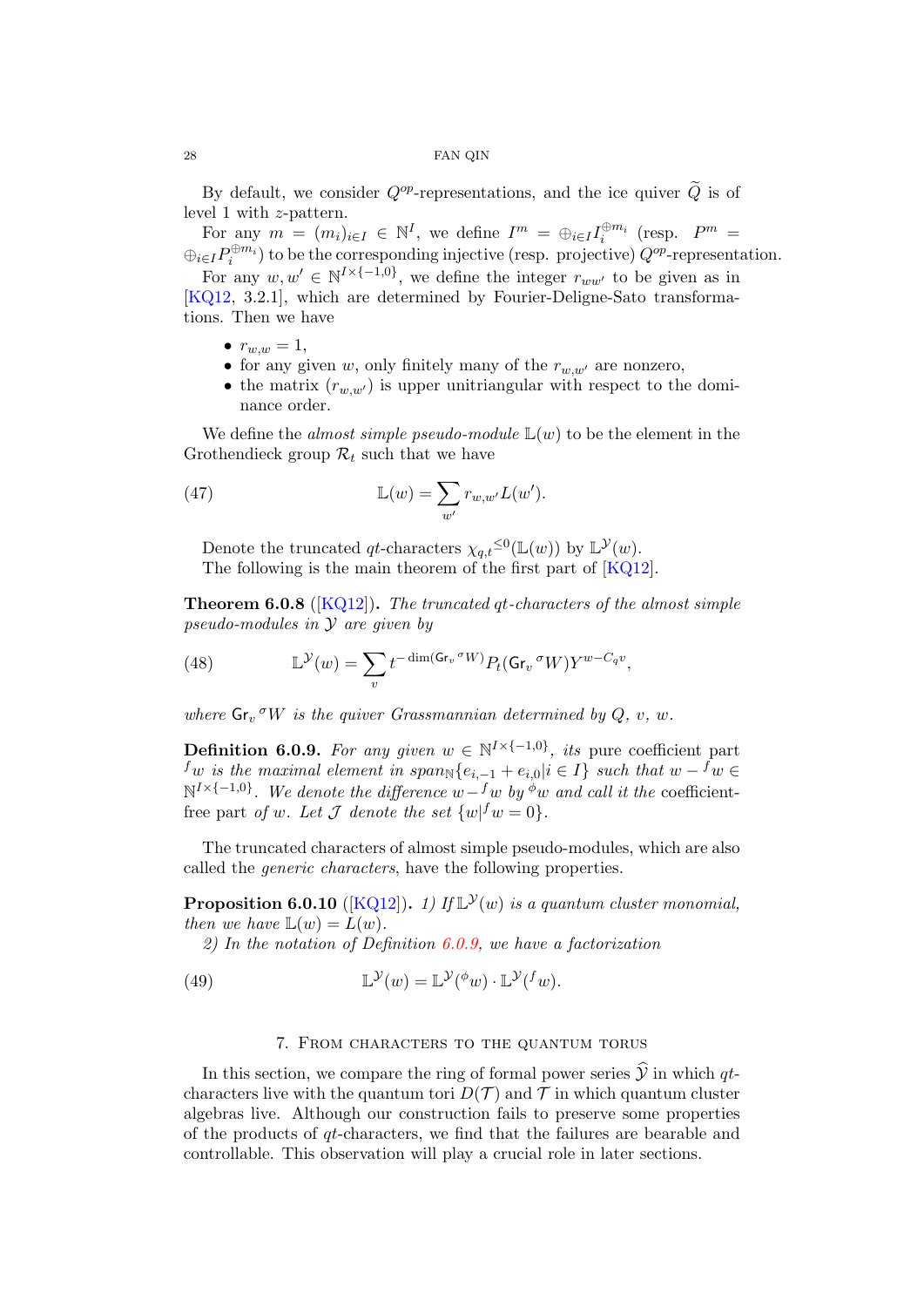<span id="page-28-0"></span>7.1. Dual PBW basis elements. As in Section [2.2,](#page-5-0) let  $\widetilde{Q}$  be an ice quiver whose principal part  $Q$  is acyclic.

Denote  $I_i[-1]$  by  $T_i$ . Following the convention of section [3,](#page-6-0) for any M in the cluster category which appears in a triangle

$$
I^m[-1] \to I^{m'}[-1] \to M \to I^m
$$

for some for some  $m, m' \in \mathbb{N}^m$ , its index ind M is  $m - m' \in \mathbb{Z}^n \oplus \mathbb{N}^{m-n}$ , cf. [\[Pla10a\]](#page-44-8).

By abuse of notation, we use  $\text{ind}(\cdot)$  to denote the map from  $\mathbb{N}^{I \times \{-1,0\}}$  to  $\mathbb{Z}^n \oplus \mathbb{N}^{m-n}$  which sends  $w = (w_{i,a}) \in \mathbb{N}^{I \times \{-1,0\}}$  to  $\textsf{ind}(\bigoplus_{i,a} T_i[a]^{w_{i,a}})$ .

When  $\widetilde{Q}$  is of z-pattern in the sense of [\[KQ12\]](#page-43-14), the index map  $\mathsf{ind}(\ )$  is denoted by  $\text{ind}^z$  ) and the compatible pair by  $(\widetilde{B}^z, \Lambda^z)$ . In this section, we shall see how the variation of the coefficients attached to the principal part Q affects our computation.

<span id="page-28-2"></span>**Lemma 7.1.1.** We have, for  $1 \leq k \leq n$ ,

ind<sup>z</sup> (50) (ek,0) = ek,

(51) 
$$
\text{ind}^z(e_{k,-1}) = e_{k+n} - e_k.
$$

Proof. The first equation is clear.

Consider the triangle

$$
T_k \xrightarrow{f} T_{k+n} \to M \to \Sigma T_k
$$

in  $\mathcal{C}_{\widetilde{Q}}$ , where f is non-zero. Then f is a left approximation of  $T_k$  in add $(T_{n+i}, 1 \leq$  $i \leq n$ ) in the sense of [\[IY08\]](#page-43-21). It follows that M is the coefficient-free object lifting  $T_i[1]$  and so we have ind<sup>z</sup> $(e_{k-1})$  = ind  $M = e_{k+n} - e_k$ .  $\Box$ 

Let  $pr_n$  denote the projection of  $\mathbb{Z}^m$  (respectively  $\mathbb{Z}^{2n}$ ) to the first n coordinates. Then  $pr_n$  ind is independent of the choice of the coefficient  $Q - Q$ .

<span id="page-28-1"></span>Lemma 7.1.2. We have

(52) 
$$
\operatorname{ind}^{z}(w - C_{q}v) = \operatorname{ind}^{z}(w) + \widetilde{B}^{z}v.
$$

*Proof.* It suffices to check the case of  $w = 0$  and  $v = e_{k, -\frac{1}{2}}$ ,  $1 \le k \le n$ . We have

$$
\text{ind}^{z}(-C_{q}v) = -\text{ind}^{z}(e_{k,-1} + e_{k,0}) + \sum_{i:1 \leq i < k} b_{ik}\text{ind}^{z}(e_{i,0})
$$
\n
$$
+ \sum_{j:k < j \leq n} b_{kj}\text{ind}^{z}(e_{j,-1})
$$
\n
$$
= -e_{k+n} + \sum_{1 \leq i < k} b_{ik}e_{i} + \sum_{k < j \leq n} b_{kj}(e_{j+n} - e_{j})
$$
\n
$$
= b_{k+n,k}e_{k+n} + \sum_{1 \leq i < k} b_{ik}e_{i} + \sum_{k < j \leq n} b_{j+n,k}e_{j+n} + \sum_{k < j \leq n} b_{jk}e_{j}
$$
\n
$$
= \widetilde{B}^{z}e_{k}.
$$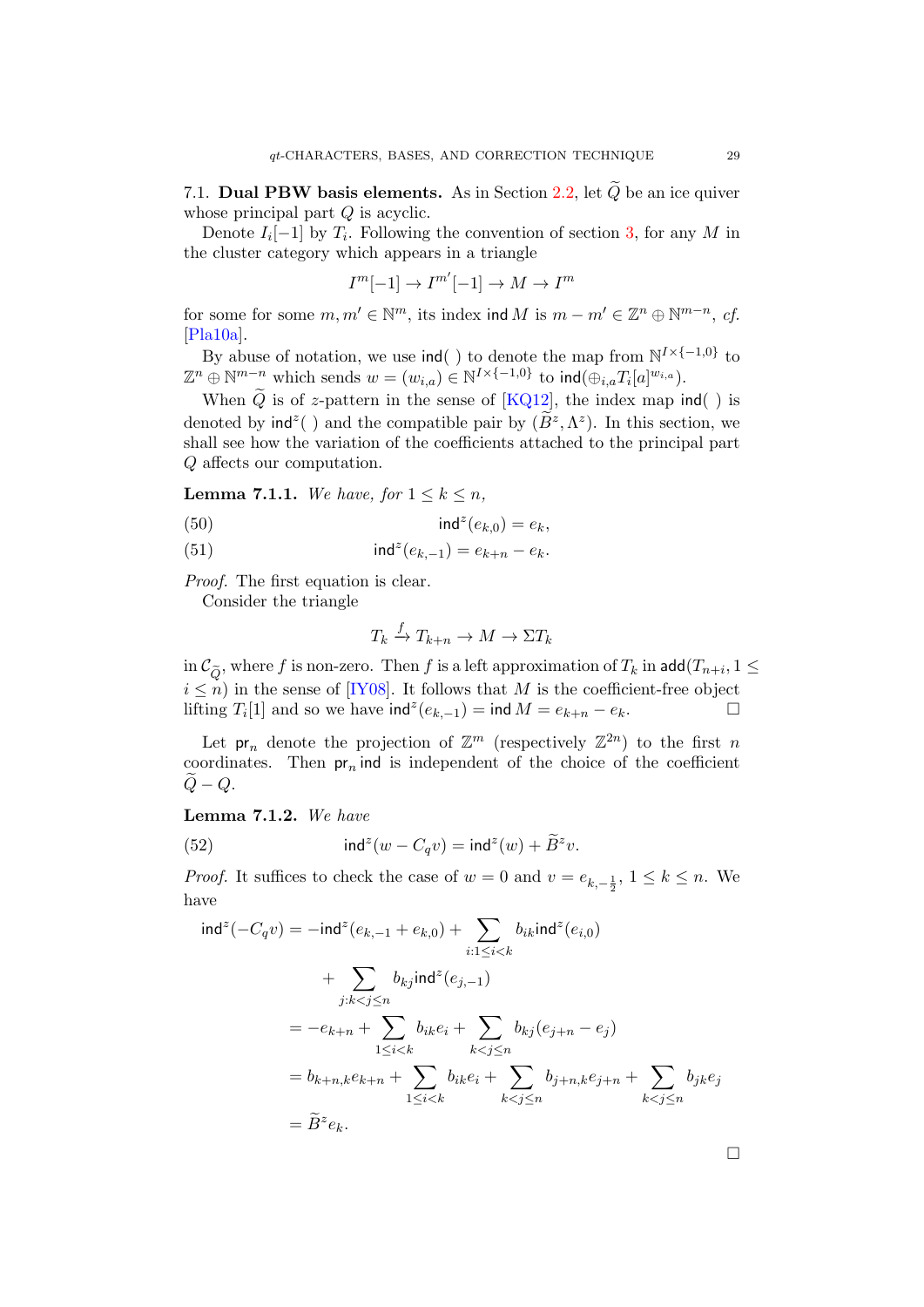Let  $\delta$  be a strictly positive integer. Denote the product of  $\delta$  with the rank m identity matrix  $I_m$  by D. Let  $(B, \Lambda)$  be a compatible pair such that  $\Lambda(-\widetilde{B}) = \begin{bmatrix} D \ 0 \end{bmatrix}$  $\overline{0}$ .

Define  $\overline{N} = max\{2n, m\}$ . Extend  $\Lambda$  into an  $N \times N$  matrix by putting zero entries in the extra rows and columns indexed by either  $\{m+1,\ldots,N\}$  or  $\{n+1,\ldots,N\}$ . We extend the  $m \times n$  matrix  $\widetilde{B}$  and the  $2n \times n$  matrix  $\widetilde{B}^z$  to  $N \times N$  matrices similarly. Notice that  $\Lambda(e_i, Bv) = 0$ , for any  $n + 1 \le i \le N$ and  $v \in \mathbb{N}^n$ .

**Definition 7.1.3.** The double quantum torus is the Laurent polynomial ring

<span id="page-29-1"></span>(53) 
$$
D(\mathcal{T}) = \mathbb{Z}[q^{\pm \frac{1}{2}}][x_1^{\pm}, \dots, x_N^{\pm}, y_1^{\pm}, \dots, y_n^{\pm}],
$$

together with the twisted product  $*$  such that for any  $g^1, g^2 \in \mathbb{Z}^N$ ,  $v^1, v^2 \in$  $\mathbb{Z}^n$ , we have

$$
x^{g^1}y^{v^1} * x^{g^2}y^{v^2} = q^{\frac{1}{2}\Lambda(g^1 + \widetilde{B}v^1, g^2 + \widetilde{B}v^2)} x^{g^1 + g^2}y^{v^1 + v^2}.
$$

It has the bar involution  $\overline{()}$  given by  $(q^{\frac{1}{2}}x^gy^v) = q^{-\frac{1}{2}}x^gy^v$ .

Define the quantum torus  $\mathcal T$  to be the  $\mathbb Z[q^{\pm \frac{1}{2}}]$ -subalgebra of  $D(\mathcal T)(+,*)$ generated by  $x_1^{\pm}, \ldots, x_N^{\pm}$  $\frac{1}{N}$ . Recall that the coefficient ring is  $\mathbb{Z}P[q^{\pm \frac{1}{2}}] =$  $\mathbb{Z}[q^{\pm \frac{1}{2}}][x_{n+1}^{\pm}, \ldots, x_{m}^{\pm}].$  Let  $\mathbb{Z}P$  denote its semi-classical limit under the specialization  $q^{\frac{1}{2}} \mapsto 1$ .

Next, we construct a map from  $\widehat{\mathcal{V}}$  to  $D(\mathcal{T})$ .

**Definition 7.1.4** (Correspondence map). The Z-linear map cor from  $\hat{y}$  to  $D(\mathcal{T})$  is given by

(54) 
$$
\operatorname{cor}(t^{\lambda}W^wV^v) = q^{\frac{\delta}{2}\lambda}x^{\operatorname{ind}(w)}y^v,
$$

for any w, v, and integer  $\lambda$ .

Notice that cor commutes with the bar involutions. Although cor does not commute with twisted products ∗, we can measure the failure as below.

**Lemma 7.1.5** (Failure 1). We have, for any monomials  $m^i = W^{w^i}V^{v^i}$ ,  $i = 1, 2,$ 

<span id="page-29-0"></span>(55) 
$$
\operatorname{cor}(W^{w^1}V^{v^1} * W^{w^2}V^{v^2}) = q^{\frac{\delta}{2}\Lambda^z(\operatorname{ind}^z(w^1), \operatorname{ind}^z(w^2)) - \frac{1}{2}\Lambda(\operatorname{ind}(w^1), \operatorname{ind}(w^2))}{\operatorname{cor}(W^{w^1}V^{v^1}) * \operatorname{cor}(W^{w^2}V^{v^2})}.
$$

In particular, the q-power does not depend on  $v^1$ ,  $v^2$ .

*Proof.* Notice that we always have  $\Lambda(\text{ind } w, Bv) = -\delta \text{ pr}_n \text{ ind } w \cdot v$ , and  $\Lambda(\widetilde{B}v^1, \widetilde{B}v^2) = \delta\langle v^1, v^2 \rangle - \delta\langle v^2, v^1 \rangle$ , cf. [\[Qin10,](#page-44-1) 5.2.1]. Using Lemma [5.1.2](#page-20-0)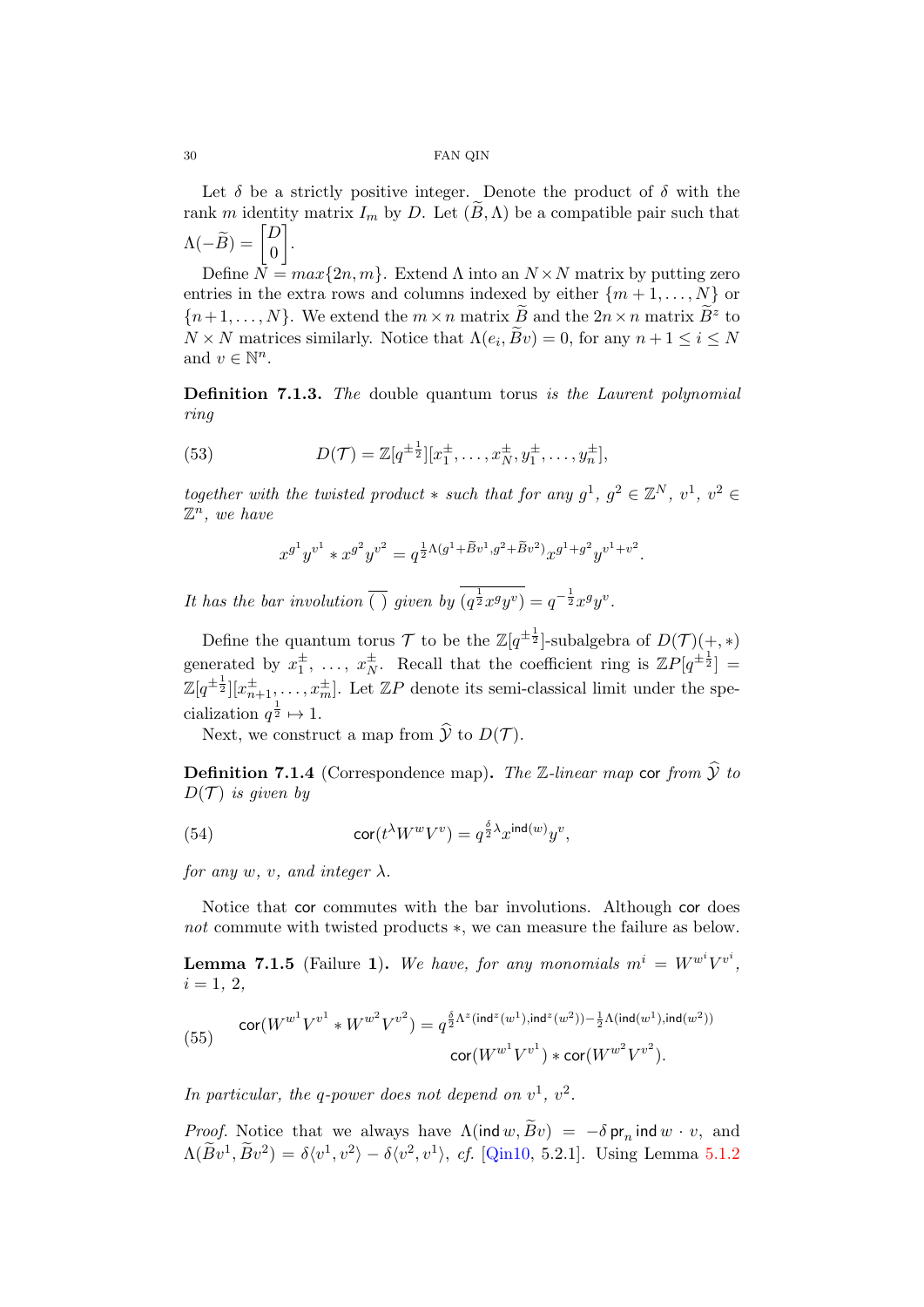## and [7.1.2,](#page-28-1) we obtain

LHS = 
$$
\text{cor}(t^{-\tilde{d}'(m^1, m^2) + \tilde{d}'(m^2, m^1)} m^1 m^2)
$$
  
\n=  $\text{cor}(t^{-\mathcal{E}'(w^1 - C_q v^1, w^2 - C_q v^2)} m^1 m^2)$   
\n=  $q^{\frac{\delta}{2} \Lambda^z (\text{ind}^z (w^1 - C_q v^1), \text{ind}^z (w^2 - C_q v^2))} X^{\text{ind} w^1 Y^{v^1} X^{\text{ind} w^2} Y^{v^2}$   
\n=  $q^{\frac{\delta}{2} \Lambda^z (\text{ind}^z w^1 + \tilde{B}^z v_1, \text{ind}^z w^2 + \tilde{B}^z v^2)} q^{-\frac{1}{2} \Lambda (\text{ind} w^1 + \tilde{B} v^1, \text{ind} w^2 + \tilde{B} v^2)}$   
\n $X^{\text{ind} w^1 Y^{v^1} * X^{\text{ind} w^2} Y^{v^2}$   
\n=  $q^{\frac{\delta}{2} \Lambda^z (\text{ind}^z w^1, \text{ind}^z w^2)} q^{-\frac{1}{2} \Lambda (\text{ind} w^1, \text{ind} w^2)} X^{\text{ind} w^1 Y^{v^1} * X^{\text{ind} w^2} Y^{v^2}$   
\n= RHS.

**Definition 7.1.6.** We define the  $\mathbb{Z}[q^{\pm \frac{1}{2}}]$ -linear map  $\widehat{\Pi}$  from  $D(\mathcal{T})$  to  $\mathcal{T}$  such that it sends  $x^gy^v$  to  $x^{g+Bv}$ .

Notice that  $\widehat{\Pi}$  is an algebra homomorphism with respect to both the usual products and the twisted products.

Let us define

(56) 
$$
M^{D(\mathcal{T})}(v,w) = \text{cor} \widehat{\chi_{q,t}}^{\leq 0}(M(v,w)),
$$

(57) 
$$
M^{\mathcal{T}}(v,w) = \widehat{\Pi} M^{D(\mathcal{T})}(v,w).
$$

When  $v = 0$ , we also denote them by  $M^{D(\mathcal{T})}(w)$  and  $M^{\mathcal{T}}(w)$ . Explicitly, we have

$$
M^{D(\mathcal{T})}(w) = \sum_{v} P_{q^{\frac{\delta}{2}}}(\mathcal{L}(v, w)) q^{-\frac{\delta}{2} \dim \mathcal{M}^{\bullet}(v, w)} x^{\text{ind}(w)} y^{v}
$$
  
= 
$$
\sum_{v} \text{cor}(\langle M(0, w), \pi(v, w) \rangle) x^{\text{ind}(w)} y^{v}.
$$

Recall that we have a similar map from  $\mathcal{Y}$  to  $\mathcal{Y}$ , which is also denoted by Π. In general, we do *not* have  $\Pi \widehat{\chi_{q,t}} = \chi_{q,t} \Pi$ . This failure is measured by the following result the following result.

Lemma 7.1.7 (Failure 2). We have

<span id="page-30-0"></span>(58) 
$$
M^{\mathcal{T}}(v,w) = M^{\mathcal{T}}(w - C_q v) x^{Bv + \text{ind } C_q v}.
$$

Proof. Straightforward calculation shows

$$
M^{\mathcal{T}}(v, w) = \sum_{v': v' - v \in \mathbb{N}^I} \widehat{\text{flcor}}(\langle M(v, w), \pi(v', w) \rangle) x^{\text{ind}(w)} x^{\widetilde{B}v'}.
$$
  
\n
$$
= \sum_{v' - v} \widehat{\text{flcor}}(\langle M(0, w - C_q v), \pi(v' - v, w) \rangle) x^{\text{ind}(w - C_q v)} x^{\widetilde{B}(v' - v)}
$$
  
\n
$$
x^{\widetilde{B}v + \text{ind}(w) - \text{ind}(w - C_q v)}.
$$
  
\n
$$
= M^{\mathcal{T}}(w - C_q v) x^{\widetilde{B}v + \text{ind } C_q v}.
$$

Notice that the *correction factor*  $x^{\widetilde{B}v + \text{ind }C_qv}$  is contained in  $\mathbb{Z}P[q^{\pm \frac{1}{2}}]$ .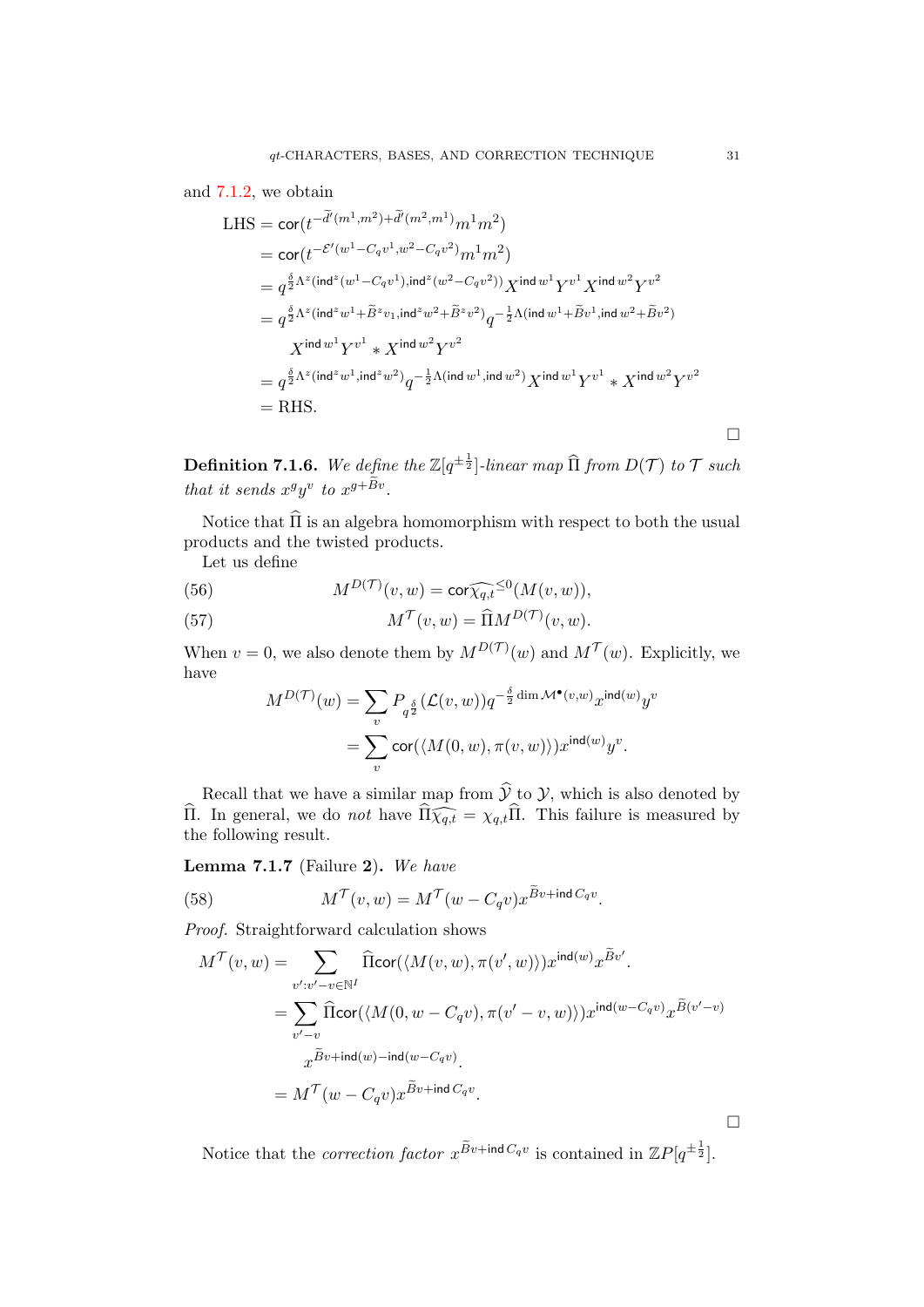<span id="page-31-0"></span>Proposition 7.1.8. We have

(59) 
$$
\overline{M^{\mathcal{T}}(w)} = \sum_{(v,w)\leq(0,w)} u_{(0,w),(v,w)} x^{\widetilde{B}v + \text{ind }C_q v} M^{\mathcal{T}}(w - C_q v).
$$

*Proof.* If we apply  $\widehat{\Pi}$  cor to [\(43\)](#page-25-1), the statement follows from [\(58\)](#page-30-0).

<span id="page-31-1"></span>**Proposition 7.1.9.** Fix  $w^1$  and  $w^2$ . If for all  $i, j \in I$  and  $a > b \in \mathbb{Z}$ , either  $(w^{1})_{i}(a)$  or  $(w^{2})_{j}(b)$  vanishes, then the multiplicative property holds:

$$
\begin{aligned} M^{\mathcal{T}}(w^2)*M^{\mathcal{T}}(w^1) = q^{\frac{1}{2}\Lambda(\mathrm{ind}(w^2),\mathrm{ind}(w^1)) - \frac{\delta}{2}\Lambda^z(\mathrm{ind}^z(w^2),\mathrm{ind}^z(w^1))}\\ q^{\frac{\delta}{2}\mathcal{E}'(w^1,w^2)}M^{\mathcal{T}}(w^1+w^2). \end{aligned}
$$

*Proof.* Using  $(55)$ ,  $(58)$ , and Proposition  $5.3.6$ , we obtain

$$
M^{\mathcal{T}}(w^2) * M^{\mathcal{T}}(w^1) = \widehat{\Pi}(\operatorname{cor} \widehat{\chi_{q,t}}^{\leq 0}(M(w^2)) * \operatorname{cor} \widehat{\chi_{q,t}}^{\leq 0}(M(w^1)))
$$
  
\n
$$
= q^{\frac{1}{2}\Lambda(\operatorname{ind}(w^2), \operatorname{ind}(w^1)) - \frac{\delta}{2}\Lambda^z(\operatorname{ind}^z(w^2), \operatorname{ind}^z(w^1))}
$$
  
\n
$$
\widehat{\Pi} \operatorname{cor}(\widehat{\chi_{q,t}}^{\leq 0}(M(w^2)) * \widehat{\chi_{q,t}}^{\leq 0}(M(w^1)))
$$
  
\n
$$
= \operatorname{RHS}.
$$

 $\Box$ 

Let  $\mathcal{A}^q_{sub}$  denote the vector space spanned by the standard basis elements  $M^{\mathcal{T}}(w)$  over  $\mathbb{Z}P[q^{\pm \frac{1}{2}}]$ . The following is the main result of this section.

<span id="page-31-2"></span>**Proposition 7.1.10.** The vector space  $A_{sub}^q$  is closed under the involution ( ) and the twisted multiplication ∗.

Proof. The first assertion follows from Proposition [7.1.8.](#page-31-0) It remains to verify the second one.

Recall that  $w_i(a)$  is the  $(i, a)$ -th component of w, and  $w(a) = \bigoplus_i w_i(a)$ , where  $i \in I$ ,  $a \in \{-1,0\}$ . We have  $M(w_i(a)) = L(w_i(a))$ . Consequently,  $M^{\mathcal{T}}(w_i(a)) = \widehat{\Pi} \text{cor} \widehat{\chi_q}_i \widehat{\epsilon}^{\leq 0}(L(w_i(a)))$  is bar-invariant. Applying Proposition  $Z_{1,0}$  we obtain that  $M^{\mathcal{T}}(w(a))$  is bar-invariant. [7.1.9,](#page-31-1) we obtain that  $M^{\mathcal{T}}(w(a))$  is bar-invariant.

Use Propositions [7.1.8](#page-31-0) and [7.1.9.](#page-31-1) For any two elements  $M^{\mathcal{T}}(w^1), M^{\mathcal{T}}(w^2),$ up to specified invertible elements in  $\mathbb{Z}[q^{\pm \frac{1}{2}}], M^{\mathcal{T}}(w^1) * M^{\mathcal{T}}(w^2)$  becomes

$$
M^{\mathcal{T}}(w^{1}(0)) * M^{\mathcal{T}}(w^{1}(-1)) * M^{\mathcal{T}}(w^{2}(0)) * M^{\mathcal{T}}(w^{2}(-1))
$$
  
=  $M^{\mathcal{T}}(w^{1}(0)) * \overline{M^{\mathcal{T}}(w^{2}(0))} * \overline{M^{\mathcal{T}}(w^{1}(-1))} * M^{\mathcal{T}}(w^{2}(-1))$   
=  $M^{\mathcal{T}}(w^{1}(0)) * \overline{M^{\mathcal{T}}(w^{2}(0))} * \overline{M^{\mathcal{T}}(w^{1}(-1))} * M^{\mathcal{T}}(w^{2}(-1))$   
=  $M^{\mathcal{T}}(w^{1}(0)) * \overline{M^{\mathcal{T}}(w^{2}(0) + w^{1}(-1))} * M^{\mathcal{T}}(w^{2}(-1))$   
=  $M^{\mathcal{T}}(w^{1}(0)) * (\sum_{w'} u_{w,w'} x^{\widetilde{B}v + \text{ind } C_q v} M^{\mathcal{T}}(w')) * M^{\mathcal{T}}(w^{2}(-1)),$ 

where we write  $w = w^2(0) + w^1(-1)$ ,  $w' = w - C_q v$ ,  $u_{w,w'} = u_{(0,w),(v,w)}$ . The monomial  $x^{\widetilde{B}v + \text{ind }C_qv}$  is contained in  $\mathbb{Z}P[q^{\pm \frac{1}{2}}]$  and quasi-commutes with the other factors. Therefore, up to specified invertible elements in  $\mathbb{Z}[q^{\pm \frac{1}{2}}]$ , the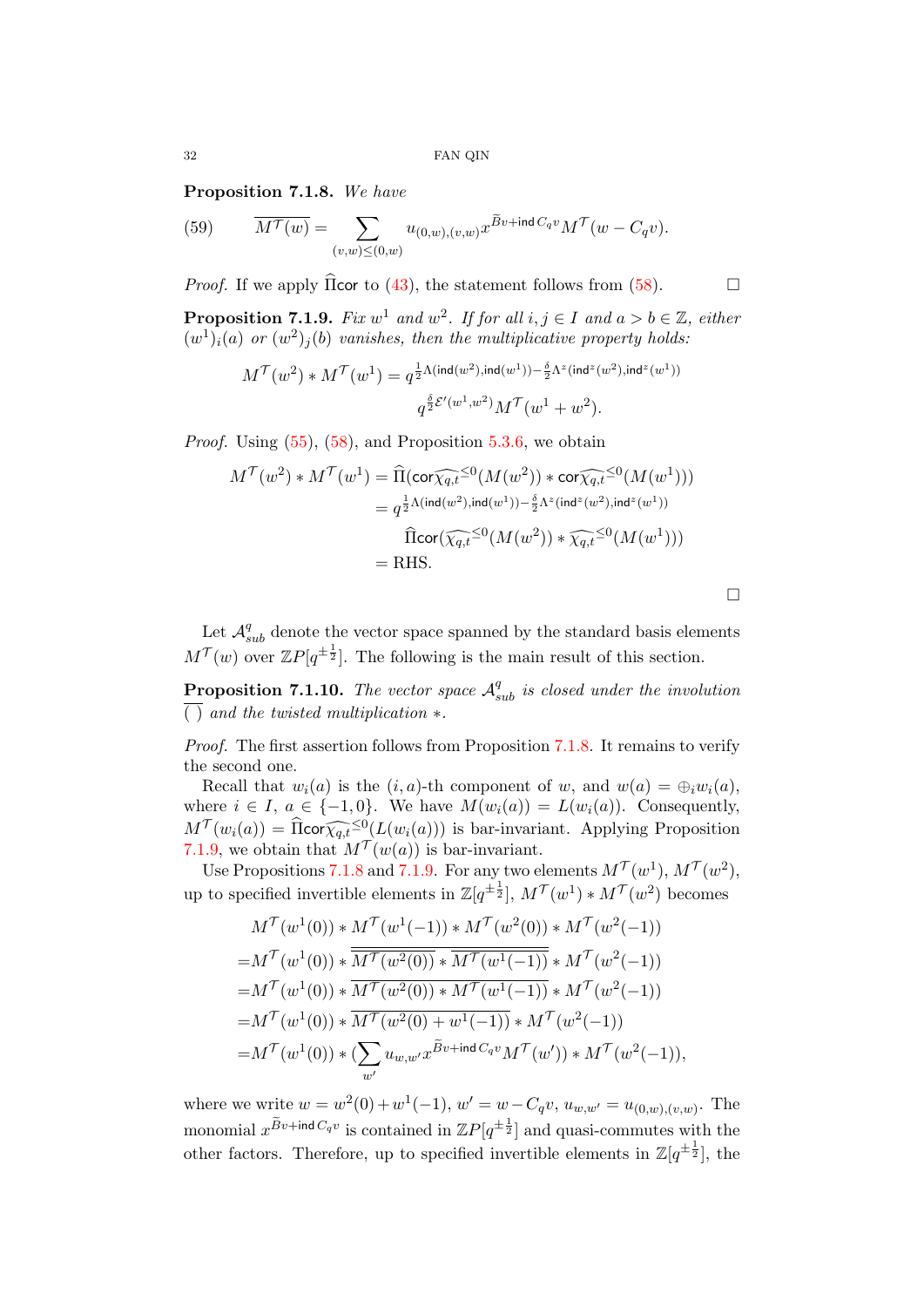above result becomes

$$
\sum_{w'} u_{w,w'} x^{\widetilde{B}v + \text{ind } C_q v} M^{\mathcal{T}}(w^1(0)) * M^{\mathcal{T}}(w'(0)) * M^{\mathcal{T}}(w'(-1))
$$
  
 
$$
* M^{\mathcal{T}}(w^2(-1))
$$
  
= 
$$
\sum_{w'} u_{w,w'} x^{\widetilde{B}v + \text{ind } C_q v} M^{\mathcal{T}}(w^1(0) + w'(0) + w'(-1) + w^2(-1)).
$$

- Remark 7.1.11. (1) The above proof shows that the twisted product  $*$ of the standard basis elements is determined by Proposition [5.3.6](#page-25-0) and [7.1.8.](#page-31-0)
	- (2) Notice that the map  $\widehat{\text{Roor}}_{q,t}^{\infty}$  is algebraic when  $\widetilde{Q}$  is of z-pattern.<br>So Theorem 0.1.2 below provides another proof to Proposition 7.1.10 So Theorem [9.1.2](#page-39-0) below provides another proof to Proposition [7.1.10.](#page-31-2)

<span id="page-32-0"></span>7.2. Dual canonical basis elements. For any *l*-dominant pair  $(v, w)$ , define  $L^{\mathcal{T}}(v, w) = \widehat{\text{fl}} \text{cor} \widehat{\chi_{q,t}}^{\leq 0}(L(v, w))$  and denote it by  $L^{\mathcal{T}}(w)$  when  $v = 0$ .<br>Then  $L^{\mathcal{T}}(w)$  is given by Then  $L^{\mathcal{T}}(w)$  is given by

$$
L^{\mathcal{T}}(w) = \sum_{v} a_{v,0;w}(q^{\frac{\delta}{2}}) x^{\mathrm{ind}(w) + \widetilde{B}v},
$$

where the Laurent polynomials  $a_{v,0;w}(t) = \sum_{d \in \mathbb{Z}} a_{v,0;w}^d t^d$  are given by [33.](#page-21-2) We shall see all the quantum cluster monomials essentially take this form.

Lemma 7.2.1. We have

$$
L^{\mathcal{T}}(v,w) = L^{\mathcal{T}}(w - C_q v) x^{\widetilde{B}v + \text{ind }C_q v}.
$$

*Proof.* 1) Similar to  $(58)$ , we compute

$$
L^{\mathcal{T}}(v, w) = \sum_{v'} \widehat{\Pi} \text{cor}(\langle L(v, w), \pi(v', w) \rangle) x^{\text{ind}(w)} x^{\widetilde{B}v'}
$$
  
= 
$$
\sum_{v' - v} \widehat{\Pi} \text{cor}(\langle L(0, w - C_q v), \pi(v' - v, w - C_q v) \rangle) x^{\text{ind}(w - C_q v)} x^{\widetilde{B}(v' - v)} x^{\widetilde{B}v + \text{ind}(w) - \text{ind}(w - C_q v)}
$$
  
= 
$$
L^{\mathcal{T}}(w - C_q v) x^{\widetilde{B}v + \text{ind } C_q v}.
$$

 $\Box$ 

We already know that  $M(0, w) = \sum_{v} Z_{(0,w)(v,w)} L(v, w)$ . If we apply  $\widehat{\Pi}$ cor $\widehat{\chi_{q,t}}^{\leq 0}$  to it, we obtain

$$
M^{\mathcal{T}}(w) = \sum_{v} Z_{(0,w)(v,w)} L^{\mathcal{T}}(w - C_q v) x^{\widetilde{B}v + \text{ind }C_q v}.
$$

<span id="page-32-1"></span>7.3. Generic basis elements. The generic basis elements  $\mathbb{L}^{\mathcal{T}}(w)$  are defined to be

<span id="page-32-2"></span>(60) 
$$
\mathbb{L}^{\mathcal{T}}(w) = \sum_{v:(v,w) \text{ is } l\text{-dominant}} r_{w,w'} x^{\widetilde{B}v+\text{ind }C_qv} L^{\mathcal{T}}(w - C_qv),
$$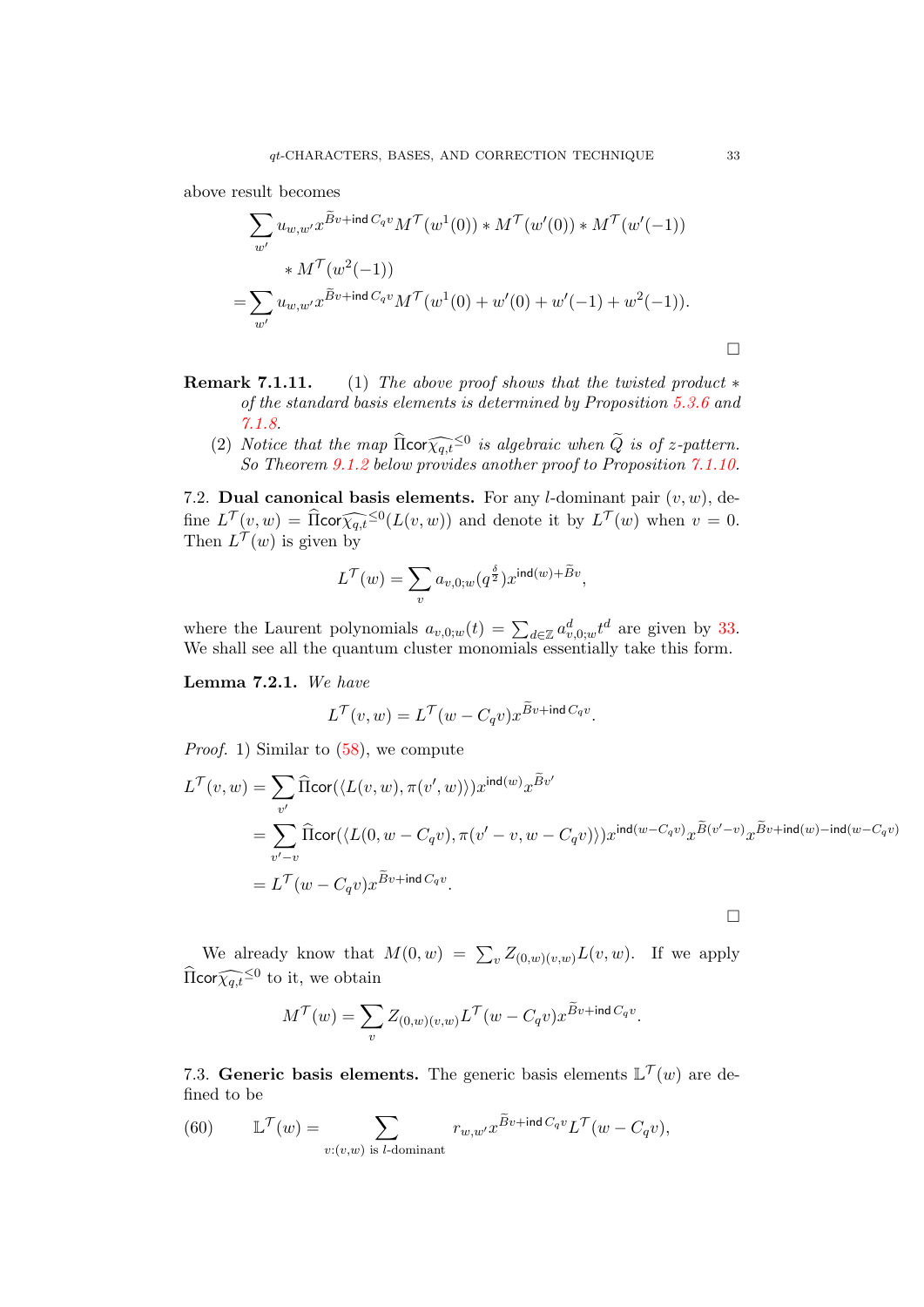where  $w' = w - C_q v$ , and the integer  $r_{w,w'}$  is given in [\[KQ12,](#page-43-14) 3.2.1]. We have

$$
\mathbb{L}^{\mathcal{T}}(w) = \sum_{v} r_{w,w-C_qv} \mathbb{L}^{\mathcal{T}}(w - C_q v) x^{\widetilde{B}v + \mathrm{ind}\,C_q v}
$$
\n
$$
= \sum_{v,v'} r_{w,w-C_qv} a_{v',0;w-C_qv} (q^{\frac{\delta}{2}}) x^{\mathrm{ind}(w-C_qv) + \widetilde{B}v'} x^{\widetilde{B}v + \mathrm{ind}\,C_q v}
$$
\n
$$
= \sum_{v,v'} r_{w,w-C_qv} a_{v'+v,v;w} (q^{\frac{\delta}{2}}) x^{\mathrm{ind}(w)} x^{\widetilde{B}(v+v')}
$$
\n
$$
= \sum_{v+v'=v''} b_{v''} (q^{\frac{\delta}{2}}) x^{\mathrm{ind}(w)} x^{\widetilde{B}v''},
$$

where the coefficient  $b_{v''} = \sum_{(v,w)}$  is l-dominant  $r_{w,w-C_qv} \cdot a_{v'',v,w}$ . In particular,  $b_{v''}$  is independent of the frozen pattern.

8. Bases of acyclic quantum cluster algebras

<span id="page-33-0"></span>We keep the assumptions on the ice quiver  $\widetilde{Q}$  and the vectors v, w as in Section [7.](#page-27-0)

<span id="page-33-1"></span>8.1. Generic basis. The results in Section [6](#page-26-0) and [8.1](#page-33-1) imply the following theorem.

Theorem 8.1.1. 1) The generic basis elements have the following expansion

(61) 
$$
\mathbb{L}^{\mathcal{T}}(w) = \sum_{v} P_{q^{\frac{\delta}{2}}}(\text{Gr}_{v}({^{\sigma}W})) q^{-\frac{\delta}{2} \dim \text{Gr}_{v}({^{\sigma}W})} x^{\text{ind }w + \widetilde{B}v}.
$$

2) We have a factorization

<span id="page-33-2"></span>(62) 
$$
\mathbb{L}^{\mathcal{T}}(w) = \mathbb{L}^{\mathcal{T}}(\phi w) \cdot \mathbb{L}^{\mathcal{T}}(f w).
$$

3) If  $\mathbb{L}^{\mathcal{T}}(w)$  becomes a quantum cluster monomial when we choose  $\widetilde{Q}$  to be of z-pattern, then we have  $\mathbb{L}^{\mathcal{T}}(w) = L^{\mathcal{T}}(w)$ .

For any given  $w \in \mathcal{J}$ , define  $O(w)$  to be the unique object in the cluster category such that we have the following triangle

$$
O(w) \to I^{w(-1)} \xrightarrow{f} I^{w(0)} \xrightarrow{O} (w)
$$

where the map  $f$  is generic. We define the associated *generic quantum* cluster characters to be

.

(63) 
$$
\mathbb{L}^{\mathcal{A}}(w) = \mathbb{L}^{\mathcal{T}}(w) \cdot x^{\text{ind }O(w) - \text{ind }w} = \sum_{v} P_{q^{\frac{1}{2}\delta}}(\text{Gr}_{v}(\sigma W)) q^{-\frac{1}{2}\dim \text{Gr}_{v}(\sigma W)} x^{\text{ind }O(w) + \widetilde{B}v}
$$

**Remark 8.1.2.** We can denote  $\mathbb{L}^{\mathcal{A}}(w)$  by  $X_{O(w)}$ . This definition natu-rally generalizes the quantum cluster character formula in [\[Qin10,](#page-44-1) Definition 1.2.1] to generic objects.

It is not clear if one can extend this quantum character to arbitrary objects of the presentable cluster category in a reasonable way, for example, such that its image is still contained in  $A<sup>q</sup>$ . Some results for Dynkin quivers are discussed in [\[Din10\]](#page-42-8).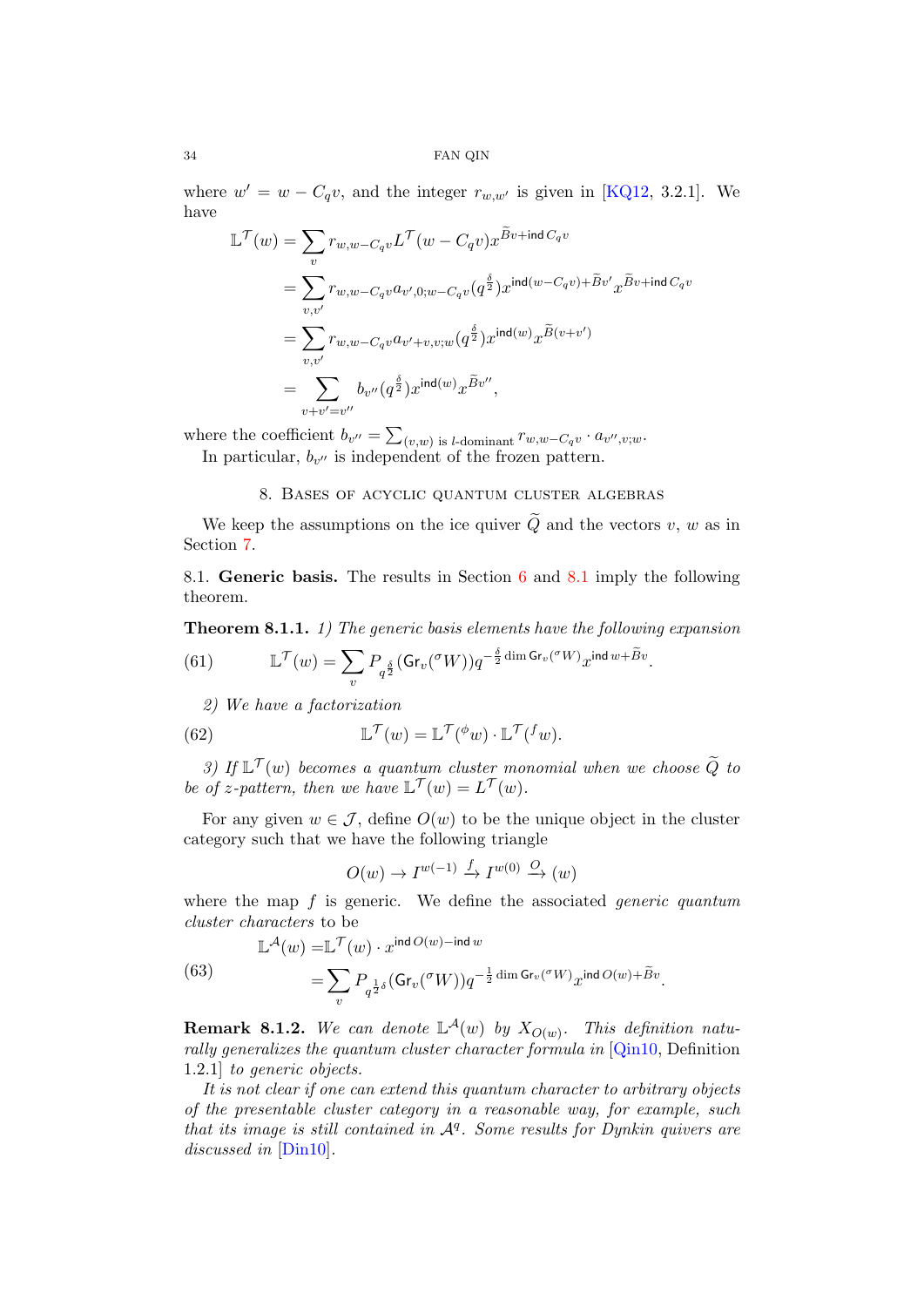<span id="page-34-1"></span>**Proposition 8.1.3.** For any  $w \in \mathcal{J}$ , we have  $pr_n$  ind  $O(w) = pr_n$  ind w. When the ice quiver  $\tilde{Q}$  is the level 1 ice quiver with z-pattern, we have ind  $O(w) = \text{ind } w$ .

*Proof.* Because  $pr_n$  ind  $O(w)$  and  $pr_n$  ind w do not depend on the coefficients  $Q - Q$ , it suffices to prove the second statement.

First, the index ind  $w$  is linear in  $w$ .

Second, the index ind  $O(w)$  is linear with respects to the components in the canonical decomposition of the generic objects  $O(w)$ , which are either generic modules or the object  $P_i[1], i \in I$ .

Therefore, it suffices to study the indices of modules. Let  $O(w) = M$  be any  $Q^{op}$ -module with the minimal injective resolution

<span id="page-34-0"></span>(64) 
$$
0 \to M \xrightarrow{f} I^{w(-1)} \xrightarrow{g} I^{w(0)} \to 0.
$$

Let B denote the Jacobi algebra of  $(\widetilde{Q}, \widetilde{W})$ . View the resolution as a short exact sequence in the category of  $B^{op}$ -modules. Denote the simple  $B^{op}$ modules by  $S_j$ ,  $1 \leq j \leq 2n$ . If we apply  $\text{Hom}_{B^{op}-\text{mod}}(S_j)$  to the above short exact sequence, we obtain a long exact sequence

$$
\cdots \to \text{Hom}_{B^{op}-\text{mod}}(S_j, M) \xrightarrow{f_0} \text{Hom}_{B^{op}-\text{mod}}(S_j, I^{w(-1)}) \to \text{Hom}_{B^{op}-\text{mod}}(S_j, I^{w(0)})
$$
  
\n
$$
\xrightarrow{w_0} \text{Ext}_{B^{op}-\text{mod}}^1(S_j, M) \xrightarrow{g_1} \text{Ext}_{B^{op}-\text{mod}}^1(S_j, I^{w(-1)}) \to \text{Ext}_{B^{op}-\text{mod}}^1(S_j, I^{w(0)}) \to \dots
$$
  
\nThen (ind  $M$ )<sub>i</sub> = -dim Hom\_{B^{op}-\text{mod}}(S\_i, M) + dim Ext\_{B^{op}-\text{mod}}^1(S\_i, M). cf.

Then  $(\operatorname{\mathsf{ind}} M)_j \,=\, -\dim \operatorname{\mathsf{Hom}}_{B^{op}-\mathsf{mod}}(S_j,M) + \dim \operatorname{\mathsf{Ext}}_{B^{op}-\mathsf{mod}}^1(S_j,M),\,\,cf.$ [\[Pal08\]](#page-44-9).

Because M is supported on the principal part Q, dim  $\textsf{Hom}_{B^{op}-\textsf{mod}}(S_i, M)$ vanishes unless  $1 \leq j \leq n$ . The fact that [\(64\)](#page-34-0) is the minimal injective resolution of  $Q^{op}$ -modules implies  $f_0$  is an isomorphism. It follows that  $w_0$ is injective.

When the quiver is of z-pattern, we have  $\text{ind } I_i = -e_i + e_{i+n}$ , cf. Lemma [7.1.1.](#page-28-2) Therefore  $\mathsf{Ext}^1_{B^{op}-\mathsf{mod}}(S_j, I^{w(-1)})$  equals  $w_{j-n}(-1)$  if  $j > n$  and vanishes elsewhere. Furthermore, the fact that  $(64)$  is the minimal injective resolution of the  $Q^{op}$ -module M implies that for any  $i \in I$ , either  $\dim \text{\sf Ext}^1_{B^{op}-\textsf{mod}}(S_{i+n},I^{w(-1)}) \;=\; w_i(-1) \;\; \text{or} \;\; \dim \text{\sf Ext}^1_{B^{op}-\textsf{mod}}(S_{i+n},I^{w(0)}) \;=\;$  $w_i(0)$  is zero. Therefore,  $g_1$  is surjective.

Therefore, we have

$$
(\text{ind } M)_j = -\dim \text{Hom}_{B^{op} - \text{mod}}(S_j, I^{w(-1)}) + \dim \text{Hom}_{B^{op} - \text{mod}}(S_j, I^{w(0)})
$$
  
+ 
$$
\dim \text{Ext}_{B^{op} - \text{mod}}^1(S_j, I^{w(0)})
$$
  
= 
$$
\begin{cases} -w_j(-1) + w_j(0) & \text{if } j \le n \\ w_j(0) + w_{j-n}(-1) & \text{if } j > n, \end{cases}
$$
  
= 
$$
(\text{ind } w)_j.
$$

<span id="page-34-2"></span>**Remark 8.1.4** (Failure 3). For general  $\widetilde{Q}$ , we have (65) ind  $w \neq \text{ind } O(w)$ .

**Lemma 8.1.5.** The elements in the coefficient ring  $\mathbb{Z}P[q^{\pm \frac{1}{2}}]$  quasi-commute with  $M^{\mathcal{T}}(w)$ ,  $L^{\mathcal{T}}(w)$ ,  $\mathbb{L}^{\mathcal{T}}(w)$ ,  $w \in \mathbb{N}^{I \times \{-1,0\}}$ .

 $\Box$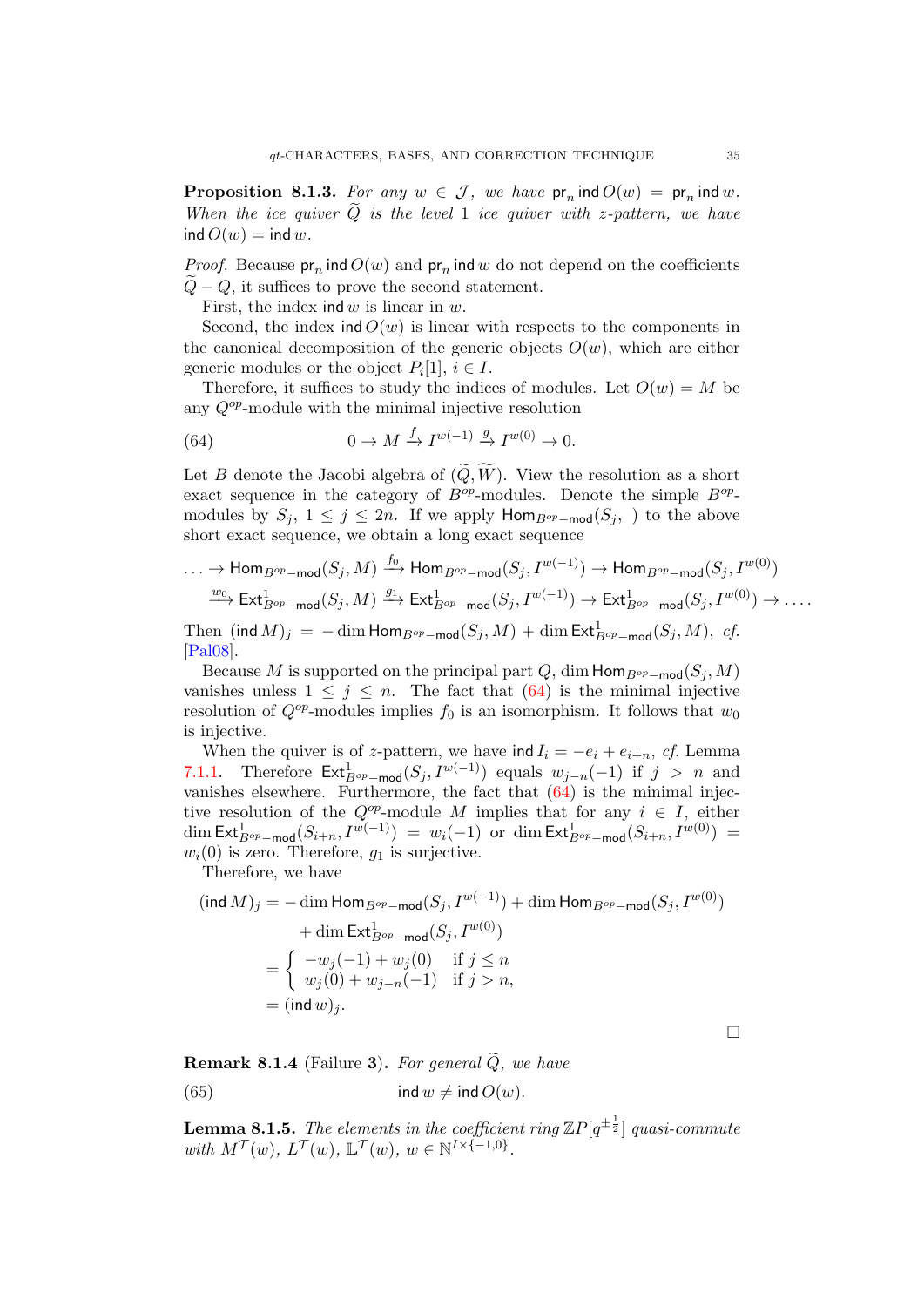*Proof.* It follows from the fact that  $x_i$ ,  $n < i \leq N$ , commutes with  $x^{Bv}$  for any  $v \in \mathbb{N}^n$ .

<span id="page-35-3"></span>**Proposition 8.1.6.** The set  $\{\mathbb{L}^{\mathcal{T}}(w), w \in \mathcal{J}\}\$ is a  $\mathbb{Z}P[q^{\pm \frac{1}{2}}]$ -basis of the vector space  $\mathcal{A}_{sub}^q$ .

*Proof.* Notice that the matrix  $(r_{w,w})$  is upper unitriangular. Furthermore, each element  $\mathbb{L}^{\mathcal{T}}(w)$  divides into the composition of the coefficient free part  $\mathbb{L}^{\mathcal{T}}({}^{\phi}w)$  and the pure coefficient part  $\mathbb{L}^{\mathcal{T}}({}^f w) \in \mathbb{Z}P[q^{\pm \frac{1}{2}}]$ . Therefore,  $\mathcal{A}_{s}^q$ sub is spanned by  $\{\mathbb{L}^{\mathcal{T}}(w), w \in \mathcal{J}\}\$ over  $\mathbb{Z}P[q^{\pm \frac{1}{2}}].$ 

Take any vectors w, w' in J, such that  $w \neq w'$ . By proposition [8.1.3,](#page-34-1) the vector  $pr_n$  ind<sup>z</sup>w is the index of a generic object in the cluster category of Q. Furthermore, we have  $pr_n$  ind  $w \neq pr_n$  ind  $w'$ , cf. the proof of Proposition [8.1.3](#page-34-1) or [\[Pla10b\]](#page-44-5). Because ind w is the leading term of  $\mathbb{L}^{\mathcal{T}}(w)$  and  $\widetilde{B}$  is of full rank, the set  $\{\mathbb{L}^{\mathcal{T}}(w), w \in \mathcal{J}\}\$ is  $\mathbb{Z}P[q^{\pm \frac{1}{2}}]$ -linearly independent.

<span id="page-35-4"></span>Proposition 8.1.7.  $\mathcal{A}^q_{sub}$  equals  $\mathcal{A}^q$ .

*Proof.*  $\mathcal{A}_{sub}^q$  is a subspace of  $\mathcal{A}^q$  because the latter contains  $\{M^{\mathcal{T}}(w)\}\$ . If we take any two elements  $\mathbb{L}^{\mathcal{T}}({}^{\phi}w^{1}) * f_{1}$ ,  $\mathbb{L}^{\mathcal{T}}({}^{\phi}w^{2}) * f_{2}$ , where  $f_{1}, f_{2} \in \mathbb{Z}P[q^{\pm \frac{1}{2}}]$ , it follows from Proposition [7.1.10](#page-31-2) that their twisted product still belongs to  $\mathcal{A}_{sub}^q$ . Therefore,  $\mathcal{A}_{sub}^q$  is a subalgebra of  $\mathcal{A}^q$  with respect to the twisted product. But it contains all the quantum cluster variables. Therefore, the two algebras must agree.

<span id="page-35-1"></span>**Theorem 8.1.8.**  $\{\mathbb{L}^{\mathcal{A}}(w), w \in \mathcal{J}\}\$ is a  $\mathbb{Z}P[q^{\pm \frac{1}{2}}]$ -basis of  $\mathcal{A}^q$ . It is called the generic basis. Furthermore, it contains all the quantum cluster monomials.

*Proof.* The statement follows from Proposition [8.1.6](#page-35-3) and [8.1.7.](#page-35-4)  $\Box$ 

<span id="page-35-0"></span>8.2. Dual canonical basis and dual PBW basis. Similar to the treatment of generic quantum cluster characters, for each  $w \in \mathcal{J}$ , we normalize the quantum torus elements  $M^{\mathcal{T}}(w)$  and  $L^{\mathcal{T}}(w)$  by defining

(66) 
$$
M^{\mathcal{A}}(w) = M^{\mathcal{T}}(w) \cdot x^{\text{ind }O(w) - \text{ind }w},
$$

(67) 
$$
L^{\mathcal{A}}(w) = L^{\mathcal{T}}(w) \cdot x^{\text{ind }O(w) - \text{ind }w}.
$$

(68)

<span id="page-35-2"></span>**Theorem 8.2.1.** The sets  $\{M^{A}(w), w \in \mathcal{J}\}, \{L^{A}(w), w \in \mathcal{J}\}\$ are  $\mathbb{Z}P[q^{\pm \frac{1}{2}}]$ . bases of  $A<sup>q</sup>$ . They are called the dual PBW basis and the dual canonical basis of the quantum cluster algebra  $A<sup>q</sup>$  respectively. Furthermore, all the quantum cluster monomials are contained in  $\{L^{\mathcal{A}}(w), w \in \mathcal{J}\}.$ 

*Proof.* It suffices to show that  $\{M^{\mathcal{T}}(w), w \in \mathcal{J}\}, \{L^{\mathcal{T}}(w), w \in \mathcal{J}\}\$ are  $\mathbb{Z}P[q^{\pm \frac{1}{2}}]$ bases of  $\mathcal{A}^q$ . Applying the truncated character map to  $(35)$ , we obtain

(69) 
$$
M^{\mathcal{T}}(w) = L^{\mathcal{T}}(w) + \sum_{(v,w) \text{ is } l\text{-dominant}} Z_{w,w'}(q^{\frac{\delta}{2}}) x^{\widetilde{B}v + \text{ind } C_q v} L^{\mathcal{T}}(w'),
$$

where  $w' = w - C_q v$  and  $Z_{w,w'}(t) = Z_{0,v;w}(t) \in t^{-1}\mathbb{Z}[t^{-1}]$ . Denote the matrix of the coefficients  $Z_{w,w'}(q^{\frac{\delta}{2}})x^{\widetilde{B}v+\text{ind }C_qv}$  by  $\widetilde{Z}(q^{\frac{\delta}{2}})$ .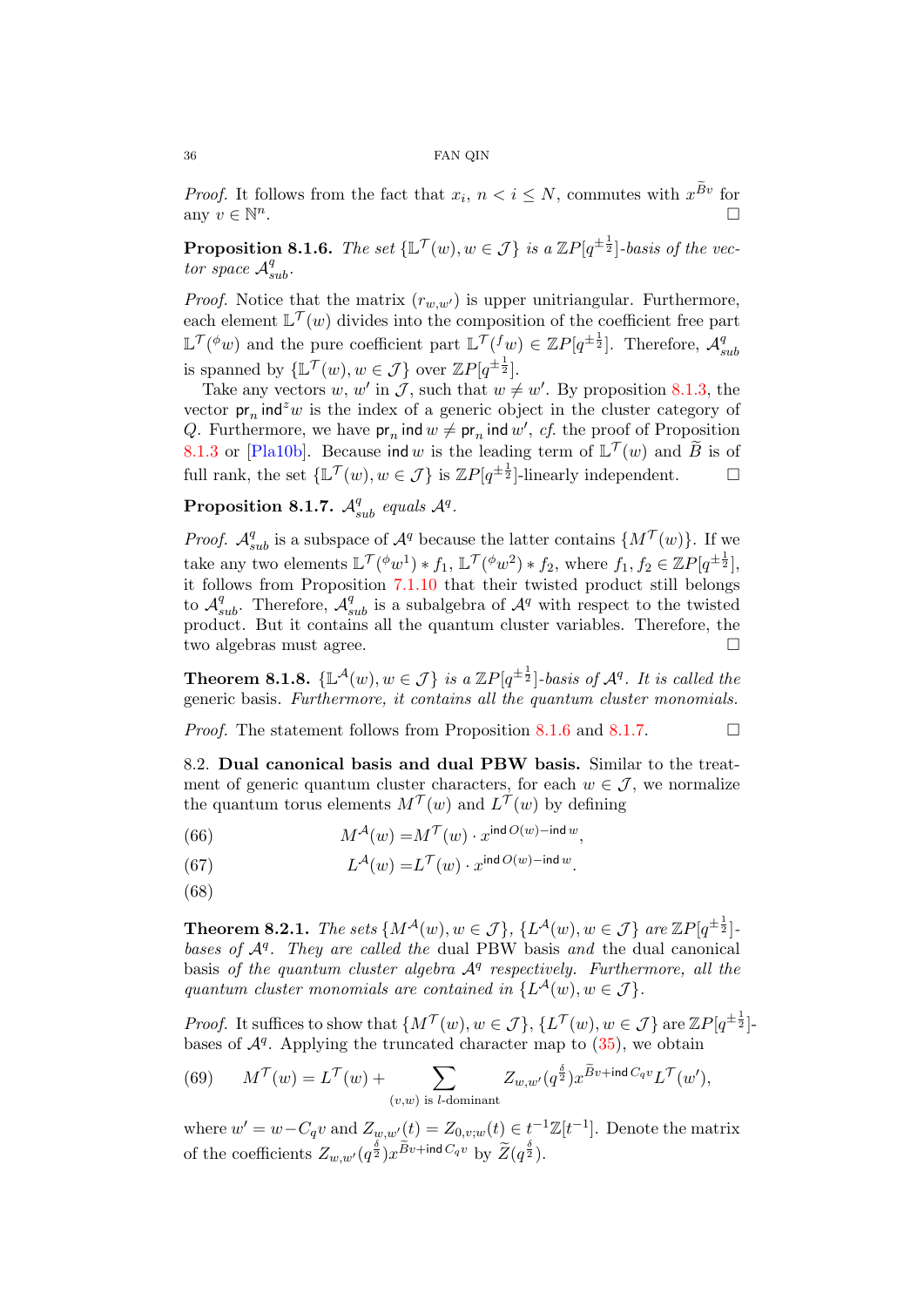Similarly, denote the matrix of the coefficients  $r_{w,w'}x^{Bv+\text{ind }C_qv}$  in [\(60\)](#page-32-2) by R and its inverse by  $R^{-1}$ .

Define the  $\mathcal{J} \times \mathcal{J}$  matrix  $\phi R^{-1}$  such that its entry in position  $(w, w')$  is

$$
({}^{\phi}R^{-1})_{w,w'}=\sum_{w''\in \mathbb{N}^{I\times \{-1,0\}}\cdot {}^{\phi}w''=w'}R_{w,w''}^{-1}x^{{\textsf{ind}}(^{f}w'')}.
$$

Denote the product  $\widetilde{Z}(q^{\frac{\delta}{2}})R^{-1}$  by  $S(q^{\frac{\delta}{2}})$ . Similarly, the  $\mathcal{J} \times \mathcal{J}$  matrix  $\phi S(q^{\frac{\delta}{2}})$ is defined such that its entry in position  $(w, w')$  is

$$
({}^\phi S(q^{\frac{\delta}{2}}))_{w,w'} = \sum_{w'' \in \mathbb{N}^{I \times \{-1,0\},\phi}{w'' = w'}} S(q^{\frac{\delta}{2}})_{w,w''}x^{\mathrm{ind}(^{f}w'')}.
$$

The matrix transition between  $\{\mathbb{L}^{\mathcal{T}}(w), w \in \mathcal{J}\}\$ and  $\{L^{\mathcal{T}}(w), w \in \mathcal{J}\}\$ is given by the matrix  $\phi R^{-1}$ . The matrix transition between  $\{\mathbb{L}^{\mathcal{T}}(w), w \in \mathcal{J}\}\$ and  $\{M^{\mathcal{T}}(w), w \in \mathcal{J}\}\$ is given by the matrix  $\phi S(q^{\frac{\delta}{2}})$ .

With respect to the dominance order, the matrices  $R^{-1}$  and S are upper unitriangular. It follows that  $\phi R^{-1}$  and  $\phi S$  are upper triangular. Notice that, if for w, w' in  $\mathbb{N}^{I\times \{-1,0\}}$ , we have  $w' \leq w$  with respect to the dominance order, then w' must be equal to w. It follows that  $\phi R^{-1}$  and  $\phi S$  are upper unitriangular. Therefore, we obtain the statements from Theorem [8.1.8.](#page-35-1)  $\Box$ 

<span id="page-36-2"></span>Remark 8.2.2. The transition matrices vary little when the choice of the coefficients and quantization change:

1) The matrix Z can be solved recursively by a combinatorial algorithm, cf.  $[Lus90, 7.10]$  $[Lus90, 7.10]$  or  $[Nak04, Section 8]$  $[Nak04, Section 8]$ . Z only depends on Q. Also, the geometrically defined integer matrix  $(r_{w,w'})$  only depends on Q. The set  $\{w': \phi w' = w''\}$  for given w'' can be calculated easily.

2) We have  $\widetilde{Z}(q^{\frac{\delta}{2}}) = Z(q^{\frac{\delta}{2}})$  and  $R = (r_{w,w'})$  if the quiver is of z-pattern.

<span id="page-36-0"></span>8.3. Structure constants. In [\[Kim12\]](#page-43-23), Kimura studied the factorization of the dual canonical basis  $B^{up}$  of a certain quantum unipotent subgroup. Because in [\[KQ12\]](#page-43-14), the authors identified  $L(w)$  with elements in  $\mathbf{B}^{\text{up}}$ , we can translate his result into our setting.

<span id="page-36-1"></span>**Theorem 8.3.1** ([\[Kim12,](#page-43-23) Theorem 6.21]). Up to t-powers, we have the factorization of simples

<span id="page-36-3"></span>(70) 
$$
L(w) = L({}^{\phi}w) \cdot L({}^f w).
$$

For any  $w^1, w^2, w^3$  in J, define an element in  $\mathbb{Z}P[q^{\pm \frac{1}{2}}]$ 

$$
\begin{aligned} & (71) \\ & ^\phi b_{w^1,w^2;\widetilde{B}}^{w^3} = x^{\text{ind}\, O(w^1) + \text{ind}\, O(w^2) - \text{ind}\, O(w^3) - \text{ind}(w^1+w^2-w^3)} \sum_{w:\psi w = w^3} b_{w^1,w^2}^w x^{\text{ind}\, f}w_x \widetilde{B}v + \text{ind}\, C_q v \end{aligned}
$$

where  $v$  is determined by

(72) 
$$
w = w^1 + w^2 - C_q v
$$

and the integers  $b_{w_1,w_2}^w$  by [\(37\)](#page-23-2).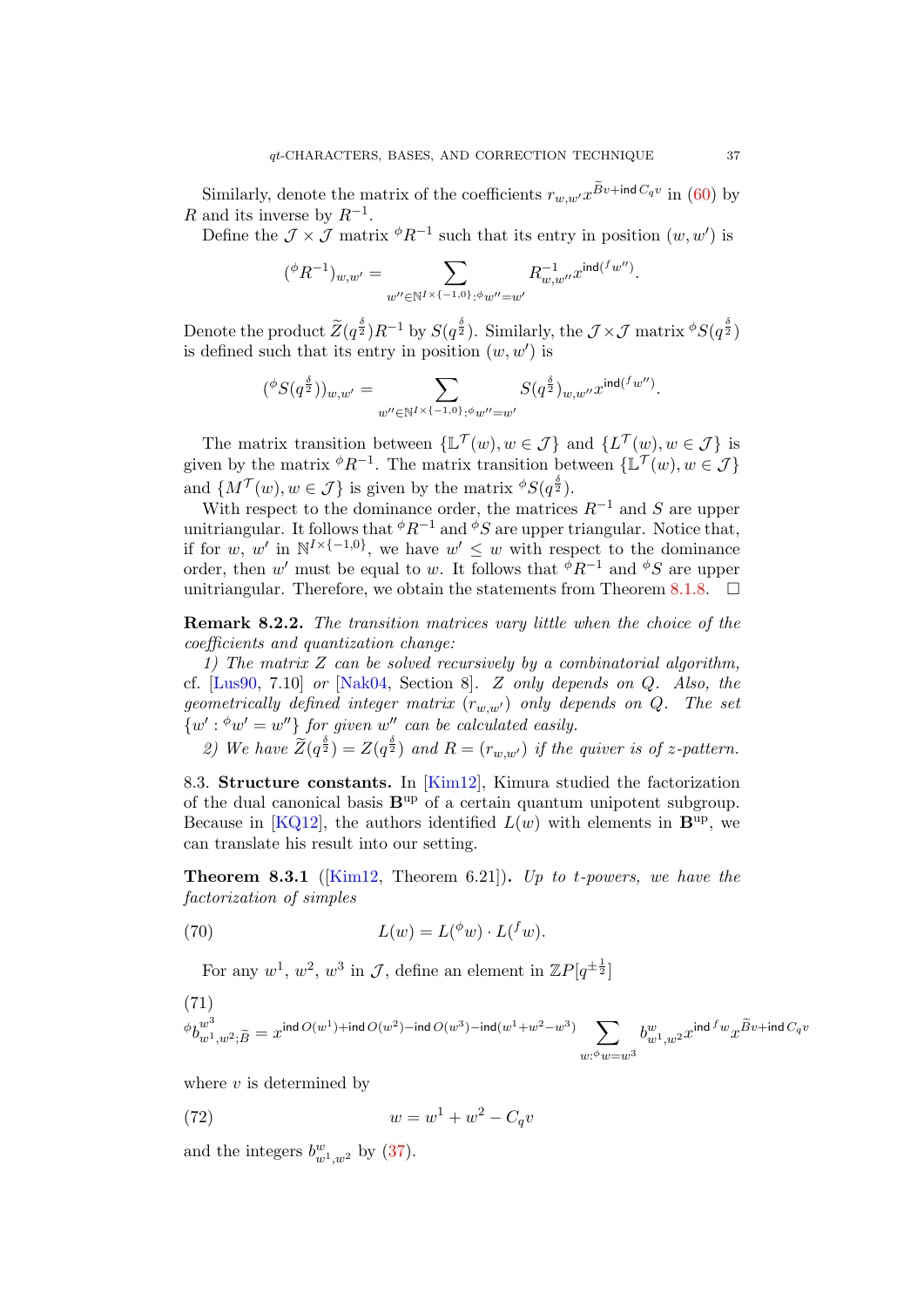<span id="page-37-0"></span>Theorem 8.3.2 (Positive basis). The structure constants of the dual canonical basis  $\{L^{\mathcal{T}}(w), w \in \mathcal{J}\}\$ are given by, for any  $w^1, w^2$  in  $\mathcal{J},$ 

$$
\begin{aligned} L^{\mathcal{A}}(w^1)\ast L^{\mathcal{A}}(w^2) &= q^{\frac{1}{2}\Lambda(\mathrm{ind}(w^1),\mathrm{ind}(w^2)) - \frac{\delta}{2}\Lambda^z(\mathrm{ind}^z(w^1),\mathrm{ind}^z(w^2))}\\ &\cdot \sum_{w^3\in\mathcal{J}} {}^{\phi}b^{w^3}_{w^1,w^2;\widetilde{B}}(q^{\frac{\delta}{2}}) L^{\mathcal{A}}(w^3). \end{aligned}
$$

In particular, they are contained in  $\mathbb{N}[q^{\pm \frac{1}{2}}][x_{n+1}^{\pm}, \ldots, x_{m}^{\pm}].$ 

*Proof.* First consider the quantum cluster algebra  $\mathcal{A}^q$  associated with  $(\widetilde{B}^z, \Lambda^z)$ . Then we have  $\widehat{\Pi}\widehat{\chi_{q,t}} = \chi_{q,t}\widehat{\Pi}$ . The truncated character  $\chi_{q,t}^{\leq 0}$  is algebraic from  $B_{\perp}$  to  $D(\mathcal{T})$ . Therefore, the  $\mathbb{Z}[t^{\pm 1}]$  linear independent set  $\{I^{\mathcal{T}}(w)\}\$  in  $\mathcal{T}$ from  $R_t$  to  $D(\mathcal{T})$ . Therefore, the  $\mathbb{Z}[t^{\pm}]$ -linear independent set  $\{L^{\mathcal{T}}(w)\}$  in  $\mathcal{T}$ is closed under the twisted product ∗ and the corresponding positive structure constants are  $b_{w^1,w^2}^w$  as given by [\(37\)](#page-23-2). Using Theorem [8.3.1,](#page-36-1) we obtain the structure constants of the dual canonical basis  $\{L^{\mathcal{T}}(w), w \in \mathcal{J}\}.$ 

Finally, the correction technique in Theorem [9.1.2](#page-39-0) implies the above result for any acyclic quantum cluster algebra.

We obtain that, whatever the coefficient pattern  $\tilde{Q} - Q$  and the quantization  $\Lambda$  we choose, the quantum cluster algebras containing acyclic seeds are strongly positive: they admit a basis in which the structure constants are positive.

The following important consequence of the deformed monoidal categorification is an easy generalization of the first main result of the author's joint work with Kimura [\[KQ12\]](#page-43-14) for arbitrary choice of coefficients and quantization.

**Corollary 8.3.3.** (Quantum positivity  $[KQ12]$ ) Any quantum cluster monomial m can be written as a Laurent polynomial of the quantum cluster variables  $x_i$ ,  $1 \leq i \leq n$ , in any given seed with coefficients in  $\mathbb{N}[q^{\pm \frac{\delta}{2}}, x_{n+1}^{\pm}, \ldots, x_m^{\pm}]$ .

Proof. By the quantum Laurent phenomenon, we have

$$
m = \frac{\sum_{m_*=(m_i)} c_{m_*} \prod_{1 \le i \le n} x_i^{m_i}}{\prod_i x_i^{d_i}},
$$

where  $m_* = (m_i)_{i \in I}$ ,  $d_* = (d_i)_{i \in I}$  are sequences of nonnegative integers and the coefficients  $c_{m*}$  are contained in  $\mathbb{Z}P[q^{\pm \frac{1}{2}}]$ . Notice that we use the usual product · in this expression.

The quantum cluster monomial m equals  $L^{\mathcal{A}}(w)$  for some w. Also, the quantum X-variable  $x_i$ ,  $1 \leq i \leq m$ , equals  $L^{\mathcal{A}}(w_i)$  for some  $w_i$ . We can rewrite the above equation as

$$
\sum_{m_*=(m_i)} c_{m_*} L^{\mathcal{A}}(\sum_i m_i w_i) = \prod_i L^{\mathcal{A}}(w_i)^{d_i} \cdot L^{\mathcal{A}}(w)
$$
  
=  $q^{-\frac{1}{2}\Lambda(\text{ind}(\sum_i d_i w^i), \text{ind}(w))} L^{\mathcal{A}}(\sum_i d_i w_i) * L^{\mathcal{A}}(w).$ 

The statement follows from Theorem  $(8.3.2)$ .

The almost simple pseudo-modules  $\mathbb{L}(w)$  introduced in Section [6](#page-26-0) form a  $\mathbb{Z}[q^{\pm \frac{1}{2}}]$ -basis of  $\mathcal{R}_t$ . Notice that, when the ice quiver is of z-pattern, we have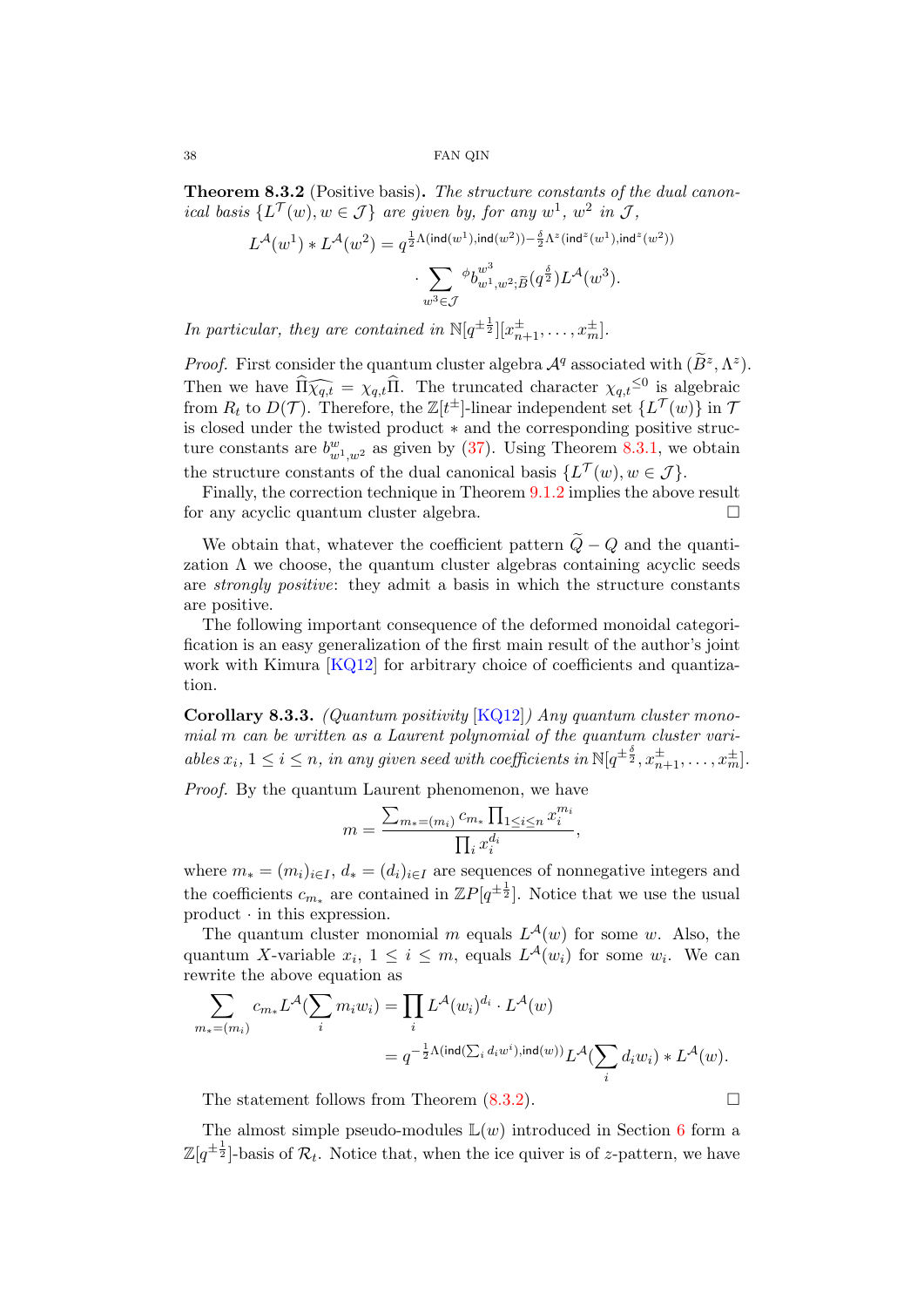$\widehat{\Pi}$ cor $\chi_{q,t} \leq 0$   $\mathbb{L}(w) = \mathbb{L}^{\mathcal{T}}(w) = \mathbb{L}^{\mathcal{A}}(w)$ . Denote the structure constants of this basis by  $c_{w^1,w^2}^w(t)$ : for any  $w^1$ ,  $w^2$  in  $\mathbb{N}^{I \times \{-1,0\}}$ , we have

(73) 
$$
\mathbb{L}(w^1) \otimes \mathbb{L}(w^2) = \sum_w c_{w^1,w^2}^w \mathbb{L}(w).
$$

Because the matrix  $(r_{w,w})$  and the matrix of the structure constants of  $\{L^{\mathcal{T}}(w)\}\$ are upper unitriangular, the matrix  $(c_{w^1,w^2}^w)$  is upper unitriangular as well. Therefore, for every nonzero term in the sum, we always have  $w = w^1 + w^2 - C_q v$  for some v.

For any  $w^1, w^2, w^3$  in J, define an element in  $\mathbb{Z}P[q^{\pm \frac{1}{2}}]$ 

$$
\begin{aligned} &\text{(74)}\\ &\phi_{\mathcal{C}_{w^1,w^2;\widetilde{B}}^{w^3}}=x^{\mathrm{ind}\,O(w^1)+\mathrm{ind}\,O(w^2)-\mathrm{ind}\,O(w^3)-\mathrm{ind}(w^1+w^2-w^3)}\sum_{w:\phi_w=w^3}c_{w^1,w^2}^w x^{\mathrm{ind}\,{}^f w}x^{\widetilde{B} v+\mathrm{ind}\,C_q v} \end{aligned}
$$

where v is determined by  $w = w^1 + w^2 - C_q v$ .

**Theorem 8.3.4.** The structure constants of the generic basis  $\{\mathbb{L}^{\mathcal{T}}(w), w \in \mathcal{J}\}\$ are given by, for any  $w^1$ ,  $w^2$  in J,

$$
\mathbb{L}^{\mathcal{A}}(w^1)*\mathbb{L}^{\mathcal{A}}(w^2) = q^{\frac{1}{2}\Lambda(\mathrm{ind}(w^1),\mathrm{ind}(w^2)) - \frac{\delta}{2}\Lambda^z(\mathrm{ind}^z(w^1),\mathrm{ind}^z(w^2))} \cdot \sum_{w^3 \in \mathcal{J}} \phi_{w^1,w^2;\widetilde{B}}^{w^3}(q^{\frac{\delta}{2}}) \mathbb{L}^{\mathcal{A}}(w^3).
$$

*Proof.* This theorem is a consequence of  $(62)$  and Theorem [9.1.2.](#page-39-0) The proof is similar to that of Theorem [8.3.2.](#page-37-0)

## 9. CORRECTION TECHNIQUE

<span id="page-38-1"></span><span id="page-38-0"></span>9.1. Corrections of algebraic relations. Given any (quantum) cluster algebra, if some basis of it is known, we want to ask what happens if we change the coefficients and the quantization. As we have seen in Theorem [8.1.8](#page-35-1) Theorem [8.2.1](#page-35-2) and Remark [8.2.2,](#page-36-2) the bases and their transition matrices vary little the  $\ddot{Q}-\dot{Q}$  and  $\Lambda$  change. We shall show that this phenomenon is true in general, by generalizing the correction factors in the previous failures [\(55\)](#page-29-0) [\(58\)](#page-30-0) [\(65\)](#page-34-2).

Let *n*,  $m^{(1)}$ ,  $m^{(2)}$  be three integers, such that  $0 < n \leq m^{(1)}$ ,  $m^{(2)}$ . For  $i = 1, 2$ , let  $\widetilde{B}^{(i)}$  be a rank  $m^{(i)} \times n$  matrix. Let  $\Lambda^{(i)}$  be a rank  $m^{(i)} \times m^{(i)}$ skew-symmetric integer matrix.

**Definition 9.1.1** (weakly compatible pair). The pair  $(\widetilde{B}^{(i)}, \Lambda^{(i)})$  is called weakly compatible if there exists an  $n \times n$  integer matrix  $D^{(i)}$  such that we have

(75) 
$$
\Lambda^{(i)}(-\widetilde{B}^{(i)}) = \begin{bmatrix} D^{(i)} \\ 0 \end{bmatrix}.
$$

Assume the matrices  $\widetilde{B}^{(i)}$  have the common principal part B, the pairs  $(\widetilde{B}^{(i)}, \Lambda^{(i)})$  are weakly compatible, and  $D^{(2)} = \delta D^{(1)}$  for some integer  $\delta$ . A priori, rank  $D^{(1)}$  is no less than rank  $D^{(2)}.$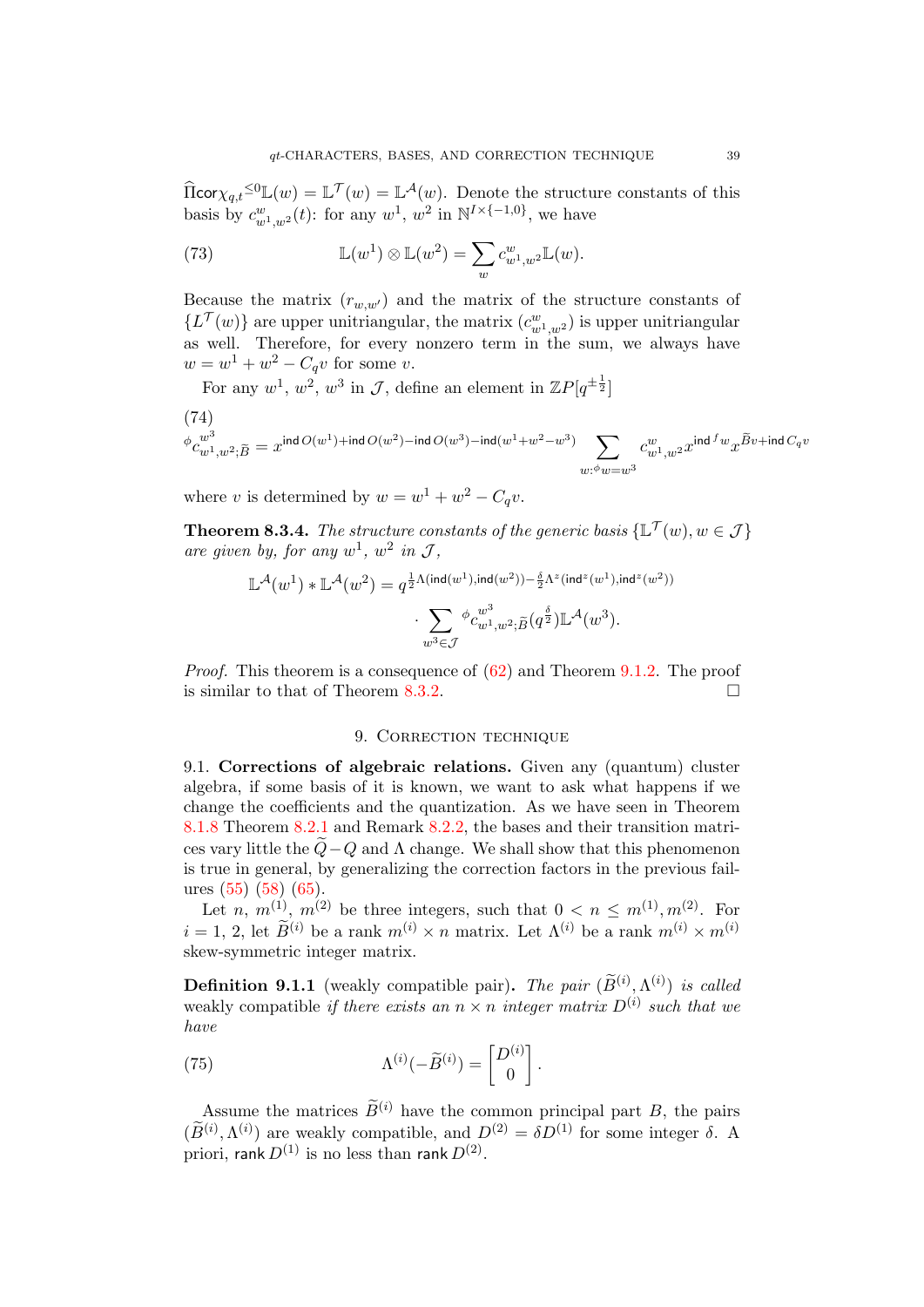Define the associated quantum tori

$$
\mathcal{T}^{(i)} = \mathcal{T}^{(i)}(\Lambda^{(i)}) = \mathbb{Z}[q^{\pm \frac{1}{2}}][x_1^{\pm}, \dots, x_{m^{(i)}}^{\pm}]
$$

such that twisted product is determined by  $\Lambda^{(i)}$ .

Let  $max(m^{(1)}, m^{(2)})$  be denoted by m. As in [\(53\)](#page-29-1), enlarge  $\widetilde{B}^{(1)}$ ,  $\widetilde{B}^{(2)}$  into  $m \times n$  matrices and  $\Lambda^{(2)}$  into  $m \times m$  matrix by adding zero entries, and define the associated enlarged quantum torus

$$
\mathcal{T} = \mathcal{T}(\Lambda^{(2)}) = \mathbb{Z}[q^{\pm \frac{1}{2}}][x_1^{\pm}, \dots, x_m^{\pm}],
$$

such that its twisted product is determined by the enlarged matrix  $\Lambda^{(2)}$ .

For each *i*, and for any integer  $s \geq 3$ , integer  $1 \leq j \leq s$ , vector  $g^{(i)}_j \in \mathbb{Z}^{n_i}$ , and polynomial

$$
F_j(t; y_1,\ldots,y_n)=\sum_{v\in\mathbb{N}^n}b_j(t;v)y^v\in\mathbb{Z}[t^{\pm}][y_1,\ldots,y_n],
$$

where t,  $y_1, \ldots, y_n$  are indeterminates,  $b_j(t; v) \in \mathbb{Z}[t^{\pm}]$ , we define the following element in the quantum torus  $\mathcal{T}^{(1)}$ :

$$
M_j^{(1)} = x^{g_j^{(1)}} F_j(q^{\frac{1}{2}}; x^{\widetilde{B}^{(1)}e_1}, \dots, x^{\widetilde{B}^{(1)}e_n})
$$
  
=  $x^{g_j^{(1)}} \sum_{v \in \mathbb{N}^n} b_j(q^{\frac{1}{2}}; v) x^{\widetilde{B}^{(1)}v},$ 

where  $e_k$  is the k-th unite vector in  $\mathbb{Z}^n$ , and a similar element in  $\mathcal{T}^{(2)}$ :

$$
M_j^{(2)} = x^{g_j^{(2)}} F_j(q^{\frac{\delta}{2}}; x^{\widetilde{B}^{(2)}e_1}, \dots, x^{\widetilde{B}^{(2)}e_n})
$$
  
=  $x^{g_j^{(2)}} \sum_{v \in \mathbb{N}^n} b_j(q^{\frac{\delta}{2}}; v) x^{\widetilde{B}^{(2)}v}.$ 

Assume the first *n* coordinates of  $g_i^{(1)}$  $g_j^{(1)}$  and  $g_j^{(2)}$  $j_j^{(2)}$  are equal, *i.e.* we have  $\mathsf{pr}_n\,g^{(1)}_j = \mathsf{pr}_n\,g^{(2)}_j = g_j \,\,\text{for some vector}\,\, g_j \in \mathbb{Z}^n.$ 

<span id="page-39-0"></span>**Theorem 9.1.2.** Assume that  $\widetilde{B}^{(1)}$  is of full rank and  $b_i(t; 0)$  does not vanish for any  $3 \leq j \leq s$ . If the following equation holds in  $\mathcal{T}^{(1)}$ .

<span id="page-39-1"></span>(76) 
$$
q^{-\frac{1}{2}\Lambda^{(1)}(g_1^{(1)},g_2^{(1)})}M_1^{(1)} * M_2^{(1)} = \sum_{3 \le j \le s} c_j^{(1)}(q^{\frac{1}{2}})M_j^{(1)}
$$

for some coefficients  $c_i^{(1)}$  $y_j^{(1)}(t) \in \mathbb{Z}[t^{\pm}][x_{n+1}, \ldots, x_{m^{(1)}}^{\pm}],$  then there exist unique vectors  $u_j \in \mathbb{N}^n$  such that  $g_j^{(1)} = g_1^{(1)} + g_2^{(1)} + \widetilde{B}^{(1)}u_j$ , and we have

<span id="page-39-2"></span>(77) 
$$
q^{-\frac{1}{2}\Lambda^{(2)}(g_1^{(2)},g_2^{(2)})}M_1^{(2)} * M_2^{(2)} = \sum_{3 \le j \le s} c_j^{(2)}(q^{\frac{\delta}{2}})M_j^{(2)}
$$

such that the coefficients in  $\mathbb{Z}[t^{\pm}][x_{n+1},...,x_{m^{(2)}}^{\pm}]$  are given by

(78) 
$$
c_j^{(2)}(q^{\frac{\delta}{2}}) = c_j^{(1)}(q^{\frac{\delta}{2}})x^{g_1^{(2)}+g_2^{(2)}+\widetilde{B}^{(2)}u_j-g_j^{(2)}}.
$$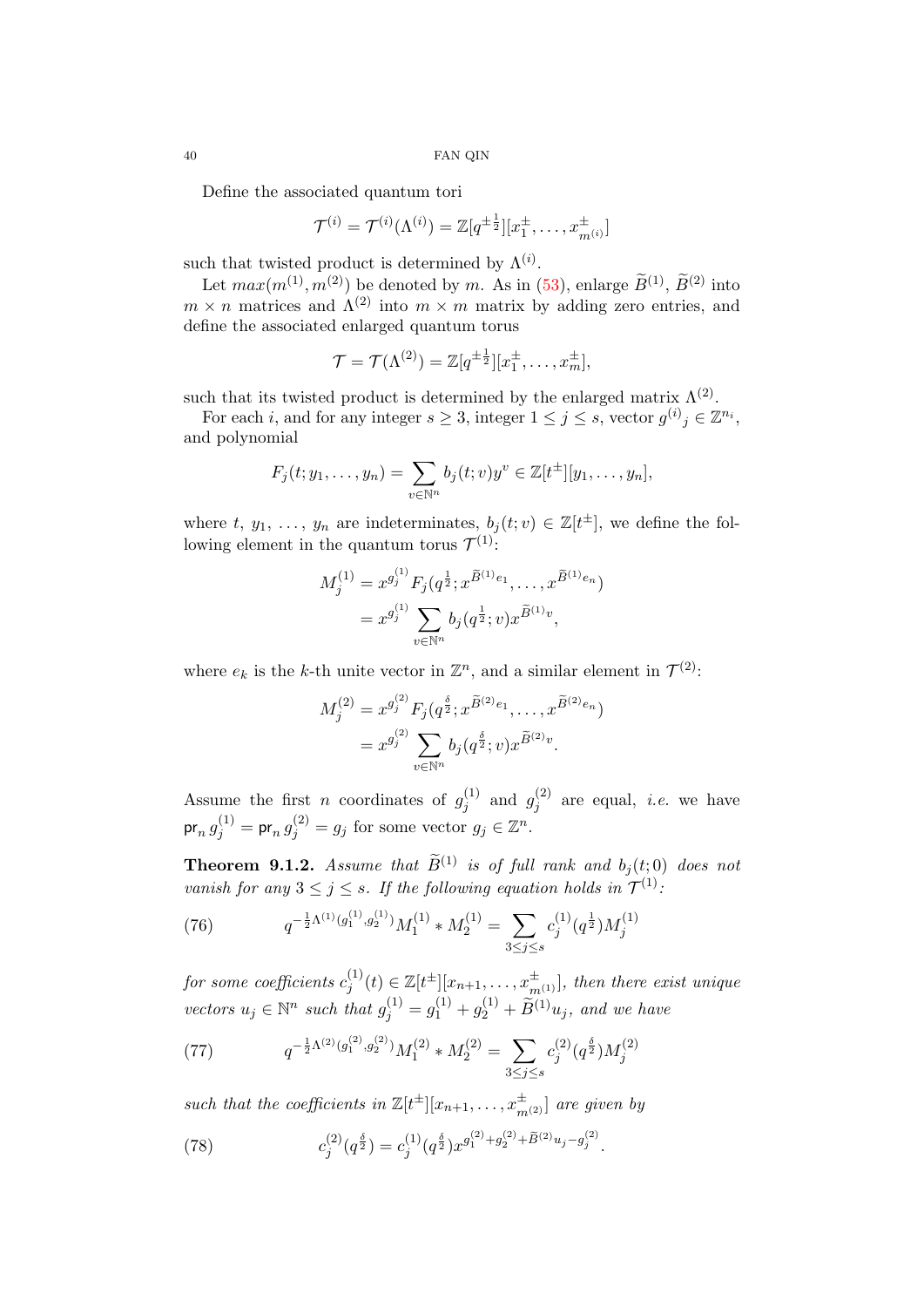Proof. Expanding LHS of  $(76)$ , we obtain

LHS = 
$$
\sum_{v_1, v_2: v_1+v_2=v} q^{-\frac{1}{2}\Lambda^{(1)}(g_1^{(1)}, g_2^{(1)}) + \frac{1}{2}\Lambda^{(1)}(g_1^{(1)} + \tilde{B}^{(1)}v_1, g_2^{(1)} + \tilde{B}^{(1)}v_2)}
$$
  
\n
$$
- b_1(q^{\frac{1}{2}}; v_1) b_2(q^{\frac{1}{2}}; v_2) x^{g_1^{(1)} + g_2^{(1)} + \tilde{B}^{(1)}v}
$$
  
\n
$$
= \sum_{v_1, v_2: v_1+v_2=v} q^{\frac{1}{2}(-g_1^T D^{(1)}v_2 + g_2^T D^{(1)}v_1 + v_1^T BD^{(1)}v_2)}
$$
  
\n
$$
- b_1(q^{\frac{1}{2}}; v_1) b_2(q^{\frac{1}{2}}; v_2) x^{g_1^{(1)} + g_2^{(1)} + \tilde{B}^{(1)}v}.
$$
  
\n
$$
= \sum_{v_1, v_2: v_1+v_2=v} q^{\frac{1}{2\delta}(-g_1^T D^{(2)}v_2 + g_2^T D^{(2)}v_1 + v_1^T BD^{(2)}v_2)}
$$
  
\n
$$
- b_1(q^{\frac{1}{2}}; v_1) b_2(q^{\frac{1}{2}}; v_2) x^{g_1^{(1)} + g_2^{(1)} + \tilde{B}^{(1)}v}.
$$

In [\(76\)](#page-39-1), since  $b_j(t;0)$  is nonzero, the monomial  $x^{g_j^{(1)}}$  in RHS must be killed by either another monomial  $x^{g_{j'}^{(1)} + \widetilde{B}^{(1)}v_{j'}}$  in RHS or a monomial in LHS. In the former case, repeat this argument for  $x^{g_{j'}^{(1)}}$ . Then, after finite steps, we obtain that for some  $u_j \in \mathbb{N}^n$ ,  $x^{g_j^{(1)}}$  must equal the monomial  $x^{g_1^{(1)}+g_2^{(1)}+\widetilde{B}^{(1)}u_j}$ in LHS. Therefore, we can rewrite RHS as

RHS = 
$$
\sum_{j} c_j^{(1)}(q^{\frac{1}{2}}) \sum_{v_j} b_j(q^{\frac{1}{2}}; v_j) x^{g_1^{(1)} + g_2^{(1)} + \widetilde{B}^{(1)}(u_j + v_j)}.
$$

Viewed the both sides as usual Laurent polynomial and embed them into the enlarged quantum torus  $T$ . We can rewrite them as

LHS = 
$$
\sum_{v_1, v_2: v_1 + v_2 = v} (q^{\frac{1}{2\delta}})^{-\Lambda^{(2)}(g_1^{(2)}, g_2^{(2)}) + \Lambda^{(2)}(g_1^{(2)} + \tilde{B}^{(2)}v_1, g_2^{(2)} + \tilde{B}^{(2)}v_2)}
$$

$$
\cdot b_1(q^{\frac{1}{2}}; v_1) b_2(q^{\frac{1}{2}}; v_2) x^{g_1^{(2)} + g_2^{(2)} + \tilde{B}^{(2)}v}
$$

$$
\cdot x^{g_1^{(1)} + g_2^{(1)} - g_1^{(2)} - g_2^{(2)} x^{(\tilde{B}^{(1)} - \tilde{B}^{(2)})v},
$$
RHS = 
$$
\sum_{j, v_j: u_j + v_j = v} c_j^{(1)}(q^{\frac{1}{2}}) b_j(q^{\frac{1}{2}}; v_j) x^{g_1^{(2)} + g_2^{(2)} + \tilde{B}^{(2)}(u_j + v_j)}
$$

$$
\cdot x^{g_1^{(1)} + g_2^{(1)} - g_1^{(2)} - g_2^{(2)} x^{(\tilde{B}^{(1)} - \tilde{B}^{(2)}) (u_j + v_j)}.
$$

In the both sides, we replace the indeterminate  $q^{\frac{1}{2}}$  by  $q^{\frac{\delta}{2}}$  and delete the factor

$$
x^{g_1^{(1)}+g_2^{(1)}-g_1^{(2)}-g_2^{(2)}}x^{(\widetilde{B}^{(1)}-\widetilde{B}^{(2)})v}
$$

in each monomial. Then we still have  $LHS = RHS$ , which now become

(2)

LHS = 
$$
q^{-\frac{1}{2}\Lambda^{(2)}(g_1^{(2)}, g_2^{(2)})} M_1^{(2)} * M_2^{(2)}
$$
  
\nRHS =  $\sum_j \sum_{v_j} c_j^{(1)}(q^{\frac{\delta}{2}}) b_j(q^{\frac{\delta}{2}}; v_j) x^{g_1^{(2)} + g_2^{(2)} + \tilde{B}^{(2)}u_j - g_j^{(2)}} x^{g_j^{(2)} + \tilde{B}^{(2)}v_j}$   
\n=  $\sum_j c_j^{(1)}(q^{\frac{\delta}{2}}) x^{g_1^{(2)} + g_2^{(2)} + \tilde{B}^{(2)}u_j - g_j^{(2)}} M_j.$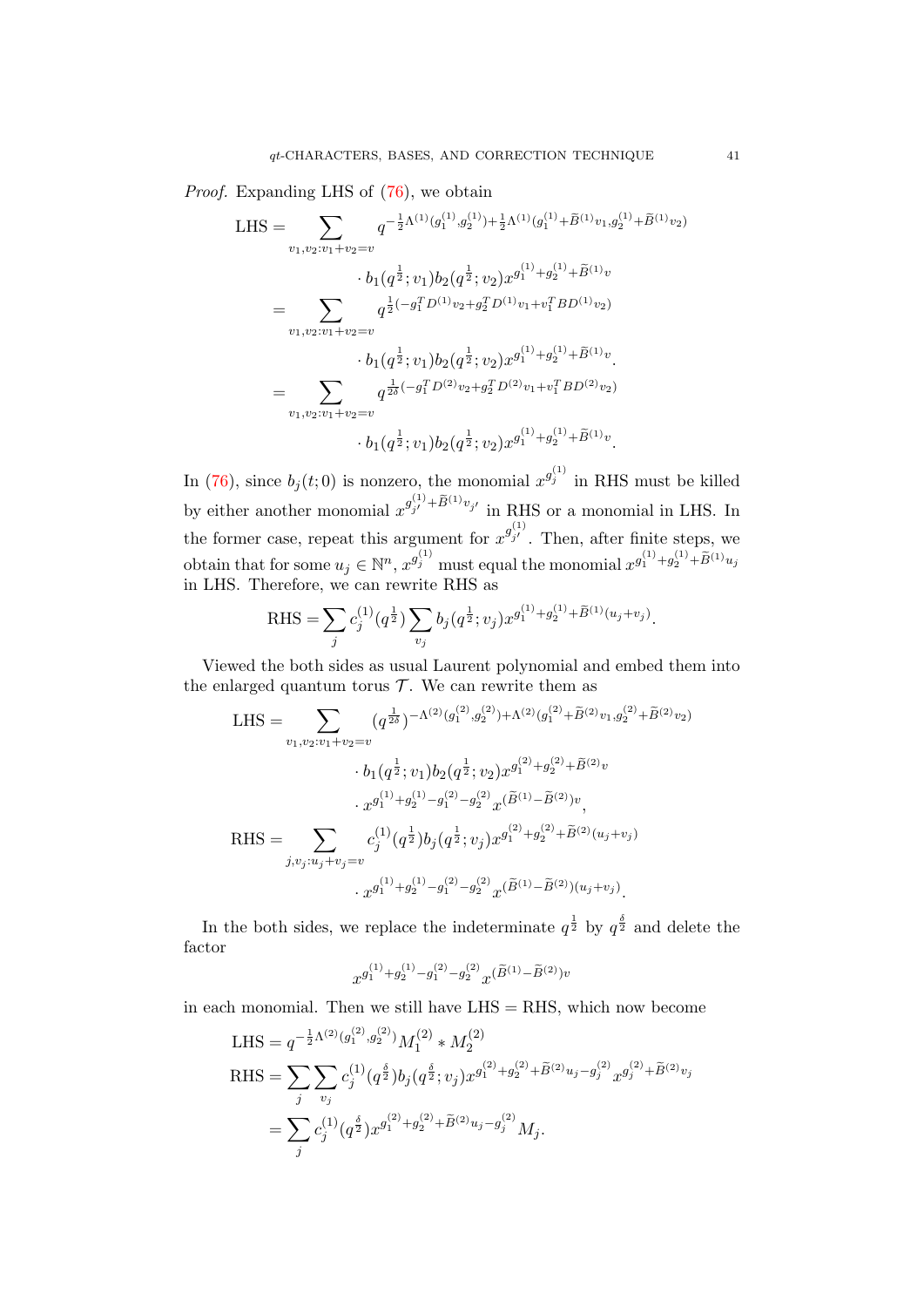Thus,  $(77)$  is proved.

Remark 9.1.3. The quotient between the q-powers on the left of [\(76\)](#page-39-1) and [\(77\)](#page-39-2) should be viewed as the generalization of the q-power correction factor in Failure 1 [\(55\)](#page-29-0). The correction factor  $x^{g_1^{(2)}+g_2^{(2)}+\widetilde{B}^{(2)}u_j-g_j^{(2)}}$  should be viwed as the generalization of the factor in Failure 2 [\(58\)](#page-30-0). The difference  $g_j^{(2)} - g_j^{(1)}$ j should be viewed as the generalization of the difference of the two sides of  $(65).$  $(65).$ 

# <span id="page-41-0"></span>9.2. Structure constants.

<span id="page-41-2"></span>**Theorem 9.2.1.** For  $i = 1, 2$ , assume that the pair  $(\widetilde{B}^{(i)}, \Lambda^{(i)})$ ,  $i = 1, 2$ , in Theorem [9.1.2](#page-39-0) is either compatible or the matrix  $\Lambda^{(i)}$  is zero. Denote the corresponding quantum or classical cluster algebras by  $\mathcal{A}^{q(i)}$ .

For  $i=1, 2$ , let  $\mathbf{B}^{(i)}$  be a  $\mathbb{Z}[q^{\pm \frac{1}{2}}][x_{n+1}^{\pm}, \ldots, x_{m(i)}^{\pm}]$ -basis of  $\mathcal{A}^{q(i)}$  such that its elements take the form  $M^{(i)}{}_j$ . If the structure constants of  $\mathbf{B}^{(1)}$  are described by [\(76\)](#page-39-1), then the structure constants of  $\mathbf{B}^{(2)}$  are described by the corresponding equation [\(77\)](#page-39-2).

Proof. The statement is obtained by taking  $(76)$  to be the multiplication of basis elements.  $\Box$ 

Remark 9.2.2. By this theorem, in order to study quantum cluster variables and bases, it suffices to look at a special coefficient pattern with special quantizations, e.g. the principal coefficients with the canonical quantization.

<span id="page-41-1"></span>9.3. Acyclic case. Now we can apply the correction techniques to the results of Section [8.](#page-33-0) We simplify the proofs of previous results on bases of acyclic quantum cluster algebras, and we also present results about the bases of acyclic classical cluster algebras.

Let the compatible pairs  $(\widetilde{B}^{(i)}, \Lambda^{(i)})$ ,  $i = 1, 2$ , be given as in Theorem [9.2.1.](#page-41-2) Further assume that  $B = B<sub>O</sub>$  for some acyclic quiver, and choose  $(\widetilde{B}^{(1)}, \Lambda^{(1)})$  to be  $(\widetilde{B}^z, \Lambda^z)$ . Then we can choose the  $\mathbb{Z}[q^{\pm \frac{1}{2}}]$ -linearly inde-pendent subset<sup>[4](#page-41-3)</sup>  $\mathbf{B}^{(1)}$  of the elements of  $\mathcal{A}^{q(1)}$  to be the set  $\{\mathbb{L}^{\mathcal{A}}(w)\}\,$ , the set  ${M^{\mathcal{A}}(w)}$ , or the set  ${L^{\mathcal{A}}(w)}$ . Notice that the elements of  $\mathbf{B}^{(1)}$  take the form  $M_i^{(1)}$  $j_j^{(1)}$  of Theorem [9.1.2.](#page-39-0) Define  $\mathbf{B}^{(2)}$  to be the subset  $\{\mathbb{L}^{\mathcal{A}}(w), w \in \mathcal{J}\},$  $\{M^{A}(w), w \in \mathcal{J}\}, \{L^{A}(w), w \in \mathcal{J}\}\$ in  $\mathcal{T}^{(2)}$  respectively if  $\Lambda^{(2)}$  is nonzero, or the corresponding classical limit if  $\Lambda^{(2)} = 0$ . Then the elements of **B**<sup>(2)</sup> take the form  $M_i^{(2)}$  $\frac{1}{j}$ .

**Theorem 9.3.1.** If  $\widetilde{B}^{(2)}$  is of full rank, then  $B^{(2)}$  is a  $\mathbb{Z}P[q^{\pm \frac{1}{2}}]$ -basis of  $\mathcal{A}^{q(2)}$ . Furthermore, if  $\mathcal{B}^{(2)}$  is  $\{\mathbb{L}^{\mathcal{A}}(w), w \in \mathcal{J}\}\;$  or  $\{L^{\mathcal{A}}(w), w \in \mathcal{J}\}\;$ , then the structure constants of  $B^{(2)}$  can be deduced from [\(77\)](#page-39-2) which corresponds to the structure constants equation [\(76\)](#page-39-1).

*Proof.* By the proof of [8.1.6,](#page-35-3) the leading terms (terms with  $v = 0$ ) of the elements in  $\mathbf{B}^{(2)}$  are different. Because  $\widetilde{B}^{(2)}$  is of full rank, in each  $M_j^{(2)}$  $j^{(2)},$ 

<span id="page-41-3"></span><sup>&</sup>lt;sup>4</sup>The subset  $\mathbf{B}^{(1)}$  is a basis of the subalgebra of  $\mathcal{A}^{q(1)}$  generated by the quantum cluster variables and the frozen variables  $x_{n+1}, \ldots, x_{2n}$ .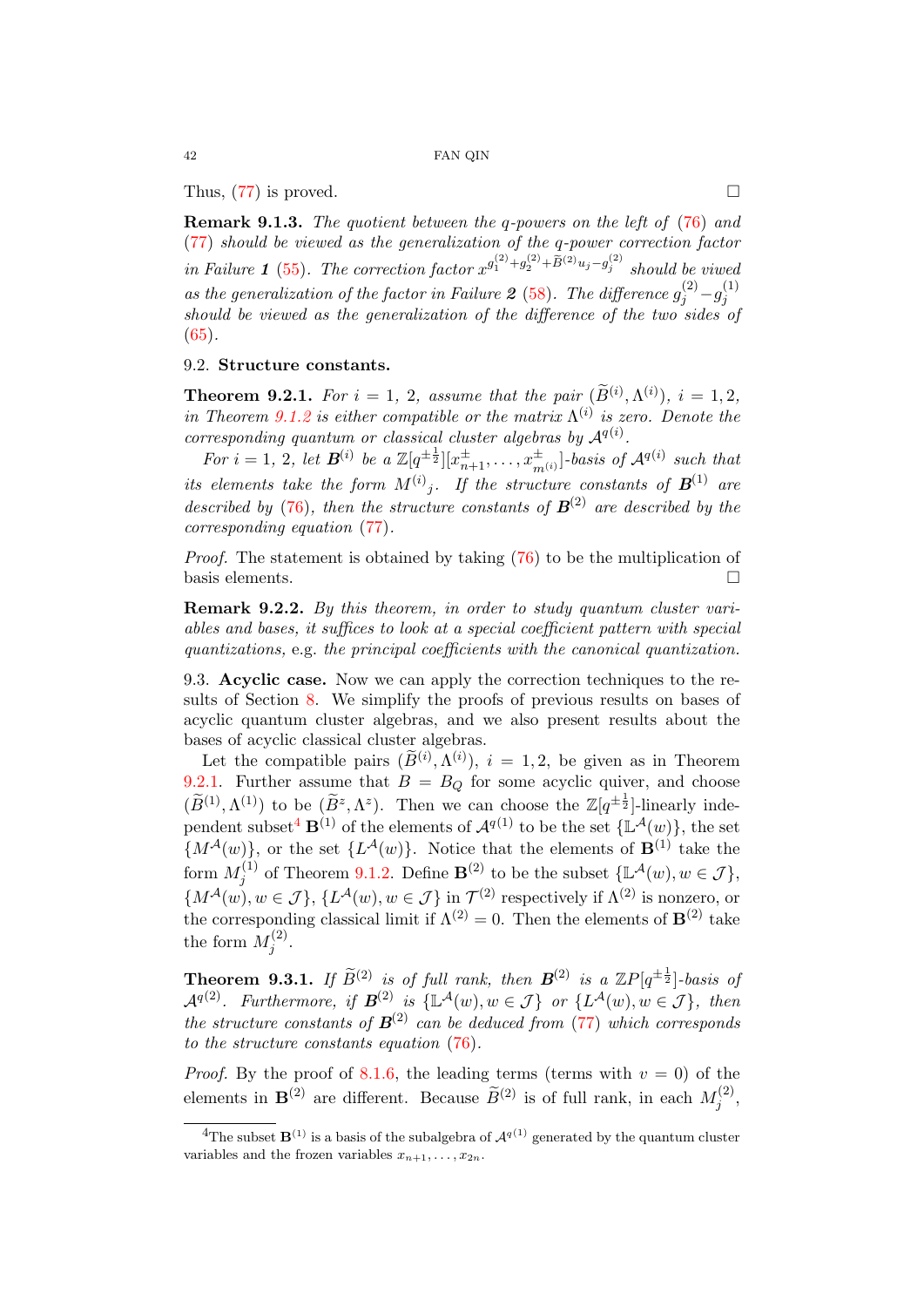the leading term can not be killed by the other terms. Therefore,  $\mathbf{B}^{(2)}$  is linearly independent. Because  $\mathbf{B}^{(1)}$  is contained in  $\mathcal{A}^{q(1)}$ , by Theorem [9.1.2,](#page-39-0)  $\mathbf{B}^{(2)}$  is contained in  $\mathcal{A}^{q(2)}$ .

Assume  $\mathbf{B}^{(2)}$  is either  $\{\mathbb{L}^{\mathcal{A}}(w), w \in \mathcal{J}\}\$  or  $\{L^{\mathcal{A}}(w), w \in \mathcal{J}\}\$ . Then it contains all the quantum cluster monomials by section [6.](#page-26-0) Moreover, it generates  $a ZP[q^{\pm \frac{1}{2}}]$ -subalgebra of  $\mathcal{A}^{q(2)}$  by Theorem [9.1.2](#page-39-0) and [\(49\)](#page-27-2) or [\(70\)](#page-36-3). The statement concerning its structure constants also follows from Theorem [9.1.2.](#page-39-0)

Using the upper unitriangular basis transition matrices studied before, we deduce that  $\{M^{\mathcal{A}}(w), w \in \mathcal{J}\}\$ is also a basis.

**Remark 9.3.2.** If we take  $\Lambda^{(2)} = 0$ , then  $\mathcal{A}^{q(2)}$  is a classical cluster algebra, which we denote by  $\mathcal{A}^{(2)}$ .

1) If we take  $\mathbf{B}^{(1)}$  to be the dual canonical basis, then we obtain that  $B^{(2)}$  is the dual canonical basis of  $\mathcal{A}^{(2)}$  with positive structure constants. All cluster monomials are contained in  $B^{(2)}$ .

2) If we take  $\mathbf{B}^{(1)}$  to be the generic basis and the dual PBW basis, then this theorem generalizes the results of the dual semicanonical basis and the dual PBW basis in [\[GLS11,](#page-43-2) 16.1] to the integral form and general coefficient type.

Recently, another proof of the generic basis for  $\mathcal{A}^{(2)}$  is obtained by [\[GLS12\]](#page-43-24) [\[Pla11\]](#page-44-10), which is based on cluster categories and a combinatorial result of [\[BFZ05\]](#page-42-2).

#### <span id="page-42-0"></span>**REFERENCES**

- [Ami09] Claire Amiot, Cluster categories for algebras of global dimension 2 and quivers with potential, Annales de l'institut Fourier 59 (2009), no. 6, 2525-2590,  $arXiv$ : [0805.1035](http://arxiv.org/abs/0805.1035).
- <span id="page-42-6"></span>[BBD82] Alexander A. Beilinson, Joseph Bernstein, and Pierre Deligne, Analyse et topologie sur les espaces singuliers, Astérisque, vol. 100, Soc. Math. France, 1982 (French).
- <span id="page-42-2"></span>[BFZ05] Arkady Berenstein, Sergey Fomin, and Andrei Zelevinsky, Cluster algebras. III. Upper bounds and double Bruhat cells, Duke Math. J. 126 (2005), no. 1, 1–52.
- <span id="page-42-1"></span>[BZ05] Arkady Berenstein and Andrei Zelevinsky, Quantum cluster algebras, Adv. Math. 195 (2005), no. 2, 405-455, arXiv: math/0404446v2.
- <span id="page-42-3"></span>[BZ11] , Quantum cluster algebras, lectures in Osaka, 2011.
- <span id="page-42-4"></span>[BZ12] , Triangular bases in quantum cluster algebras,  $arXiv:1206.3586$ .
- [CC06] Philippe Caldero and Frédéric Chapoton, Cluster algebras as Hall algebras of quiver representations, Comment. Math. Helv.  $81$  (2006), no. 3, 595–616, [arXiv:math.RT/0410187v2](http://arxiv.org/abs/math.RT/0410187v2).
- [CK08] Philippe Caldero and Bernhard Keller, From triangulated categories to cluster algebras, Inv. Math. 172 (2008), 169–211.
- <span id="page-42-7"></span>[CG97] N. Chriss and V. Ginzburg, Representation theory and complex geometry, Progress in Math., Birkhäuser, 1997.
- <span id="page-42-5"></span>[CBJ05] William Crawley-Boevey and Bernt Tore Jensen, A note on sub-bundles of vector bundles, 2005, [arXiv:math/0505149v2](http://arxiv.org/abs/math/0505149v2).
- [DWZ08] Harm Derksen, Jerzy Weyman, and Andrei Zelevinsky, Quivers with potentials and their representations I: Mutations, Selecta Mathematica 14 (2008), 59–119, [arXiv:0704.0649v4](http://arxiv.org/abs/0704.0649v4).
- [DWZ10]  $\_\_\_\_\_$ , Quivers with potentials and their representations II: Applications to cluster algebras, J. Amer. Math. Soc. 23 (2010), no. 3, 749–790, [arXiv:0904.](http://arxiv.org/abs/0904.0676v2) [0676v2](http://arxiv.org/abs/0904.0676v2).
- <span id="page-42-8"></span>[Din10] Ming Ding, On quantum cluster algebras of finite type,  $arXiv:1011.1606$ .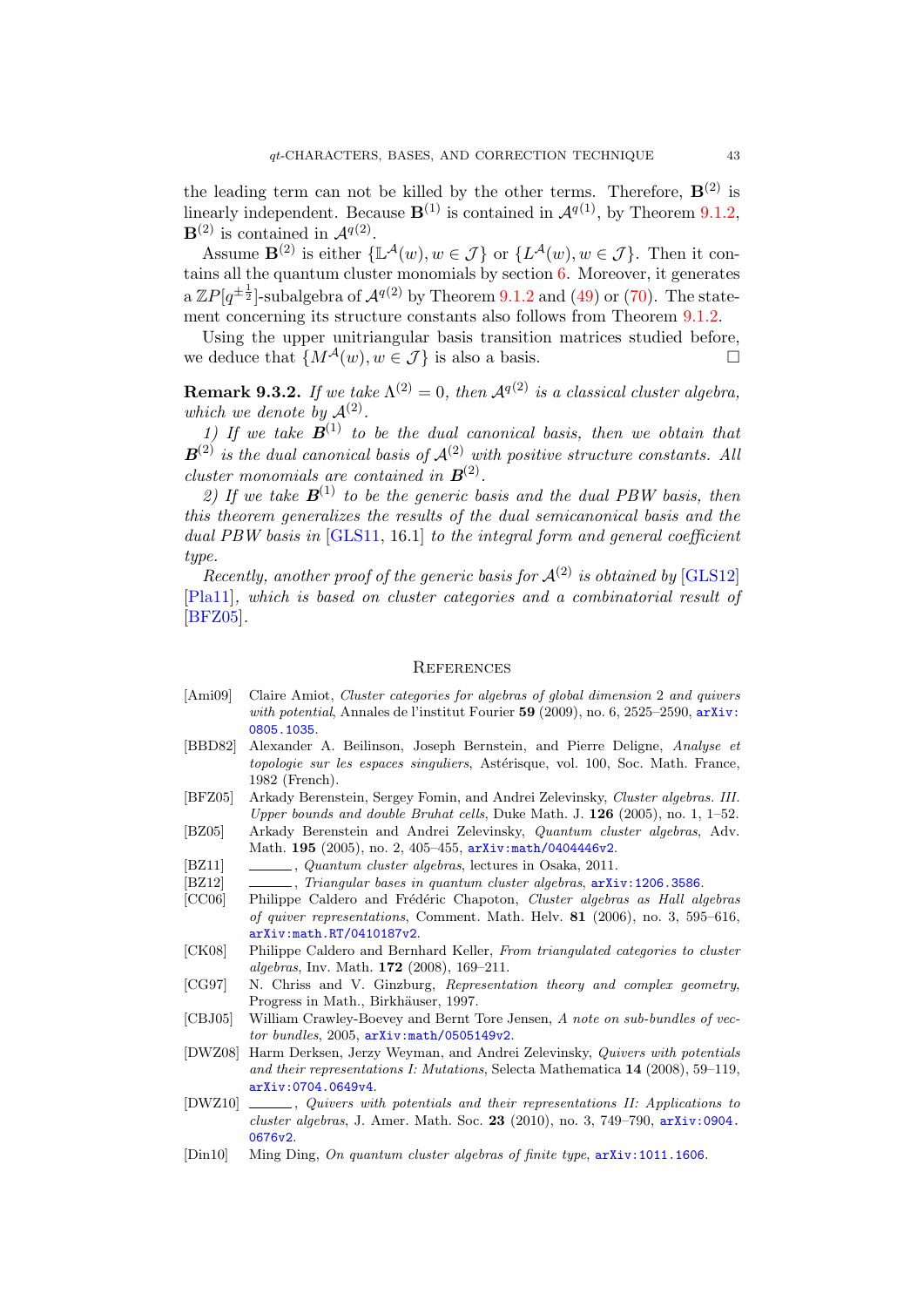- <span id="page-43-10"></span>[DX11] Ming Ding and Fan Xu, A quantum analogue of generic bases for affine cluster algebras, [arXiv:1105.2421v1](http://arxiv.org/abs/1105.2421v1).
- <span id="page-43-15"></span>[Efi11] Alexander Ivanovich Efimov, Quantum cluster variables via vanishing cycles, 2011, [arXiv:1112.3601v2](http://arxiv.org/abs/1112.3601v2).
- <span id="page-43-0"></span>[FZ02] Sergey Fomin and Andrei Zelevinsky, Cluster algebras. I. Foundations, J. Amer. Math. Soc. 15 (2002), no. 2, 497-529 (electronic),  $arXiv:math/0104151v1$ .
- <span id="page-43-3"></span>[FZ07] , Cluster algebras IV: Coefficients, Compositio Mathematica 143 (2007), 112–164, [arXiv:math/0602259v3](http://arxiv.org/abs/math/0602259v3).
- <span id="page-43-2"></span>[GLS11] Christof Geiß, Bernard Leclerc, and Jan Schröer, Kac-Moody groups and cluster algebras, Advances in Mathematics 228 (2011), no. 1, 329–433, [arXiv:1001.](http://arxiv.org/abs/1001.3545v2) [3545v2](http://arxiv.org/abs/1001.3545v2).
- <span id="page-43-24"></span>[GLS12] , Generic bases for cluster algebras and the Chamber Ansatz, J. Amer. Math. Soc. 25 (2012), no. 1, 21-76, arXiv: 1004.2781v3.
- <span id="page-43-19"></span>[HV08] Tamás Hausel and Fernando Rodriguez Villegas, Mixed Hodge polynomials of character varieties, Invent. Math. 174 (2008), no. 3, 552–624, with an appendix by Nicholas M. Katz, [arXiv:math/0612668v3](http://arxiv.org/abs/math/0612668v3).
- <span id="page-43-12"></span>[HL10] David Hernandez and Bernard Leclerc, Cluster algebras and quantum affine algebras, Duke Math. J. 154 (2010), no. 2, 265–341, [arXiv:0903.1452](http://arxiv.org/abs/0903.1452).
- <span id="page-43-11"></span>[HL11] , Quantum Grothendieck rings and derived Hall algebras, 2011, [arXiv:](http://arxiv.org/abs/1109.0862v1) [1109.0862v1](http://arxiv.org/abs/1109.0862v1).
- <span id="page-43-21"></span>[IY08] Osamu Iyama and Yuji Yoshino, Mutations in triangulated categories and rigid  $Cohen-Macaulay$  modules, Inv. Math. 172 (2008), 117-168.
- <span id="page-43-1"></span>[Kel12] Bernhard Keller, Cluster algebras and derived categories, 2012, [arXiv:1202.](http://arxiv.org/abs/1202.4161) [4161](http://arxiv.org/abs/1202.4161).
- <span id="page-43-23"></span>[Kim12] Yoshiyuki Kimura, Quantum unipotent subgroup and dual canonical basis, Kyoto J. Math. 52 (2012), no. 2, 277–331, [arXiv:1010.4242](http://arxiv.org/abs/1010.4242), [doi:10.1215/](http://dx.doi.org/10.1215/21562261-1550976) [21562261-1550976](http://dx.doi.org/10.1215/21562261-1550976).
- <span id="page-43-14"></span>[KQ12] Yoshiyuki Kimura and Fan Qin, Graded quiver varieties, quantum cluster algebras and dual canonical basis, 2012, [arXiv:1205.2066](http://arxiv.org/abs/1205.2066).
- <span id="page-43-4"></span>[KS08] Maxim Kontsevich and Yan Soibelman, Stability structures, Donaldson-Thomas invariants and cluster transformations, 2008, [arXiv:0811.2435v1](http://arxiv.org/abs/0811.2435v1).
- <span id="page-43-18"></span>[KS13] Bernhard Keller and Sarah Scherotzke, Quiver varieties and derived categories, in preparation.
- [KY11] Bernhard Keller and Dong Yang, Derived equivalences from mutations of quivers with potential, Adv. Math. 226 (2011), no. 3, 2118-2168, [arXiv:0906.0761v3](http://arxiv.org/abs/0906.0761v3).
- <span id="page-43-8"></span>[Lam11a] Philipp Lampe, A quantum cluster algebra of Kronecker type and the dual canonical basis, Int. Math. Res. Not. IMRN (2011), no. 13, 2970–3005, [arXiv:](http://arxiv.org/abs/1002.2762v2) [1002.2762v2](http://arxiv.org/abs/1002.2762v2), [doi:10.1093/imrn/rnq162](http://dx.doi.org/10.1093/imrn/rnq162).
- <span id="page-43-9"></span>[Lam11b]  $\ldots$ , Quantum cluster algebras of type A and the dual canonical basis, 2011, [arXiv:1101.0580v1](http://arxiv.org/abs/1101.0580v1).
- <span id="page-43-22"></span>[Lus90] G. Lusztig, Canonical bases arising from quantized enveloping algebras, J. Amer. Math. Soc. 3 (1990), no. 2, 447–498.
- <span id="page-43-6"></span>[Lus00] , Semicanonical bases arising from enveloping algebras, Adv. Math. 151 (2000), no. 2, 129–139.
- <span id="page-43-7"></span>[MSW11] Gregg Musiker, Ralf Schiffler, and Lauren Williams, Bases of cluster algebras from surfaces, 2011, [arXiv:1110.4364v2](http://arxiv.org/abs/1110.4364v2).
- <span id="page-43-5"></span>[Nag10] Kentaro Nagao, *Donaldson-Thomas theory and cluster algebras*, 2010, [arXiv:](http://arxiv.org/abs/1002.4884) [1002.4884](http://arxiv.org/abs/1002.4884).
- <span id="page-43-17"></span>[Nak94] Hiraku Nakajima, Instantons on ALE spaces, quiver varieties, and Kac-Moody algebras, Duke Math. J. 76 (1994), no. 2.
- <span id="page-43-16"></span>[Nak98] , Quiver varieties and Kac-Moody algebras, Duke Math. J. 91 (1998), no. 3.
- <span id="page-43-13"></span>[Nak01a] \_\_\_\_\_\_, Quiver varieties and finite-dimensional representations of quantum affine algebras, J. Amer. Math. Soc. 14 (2001), no. 1, 145–238 (electronic), [arXiv:math/9912158](http://arxiv.org/abs/math/9912158).
- <span id="page-43-20"></span>[Nak01b] , Quiver varieties and tensor products, Invent. Math. 146 (2001), no. 2, 399–449, [arXiv:math.QA/0103008](http://arxiv.org/abs/math.QA/0103008).